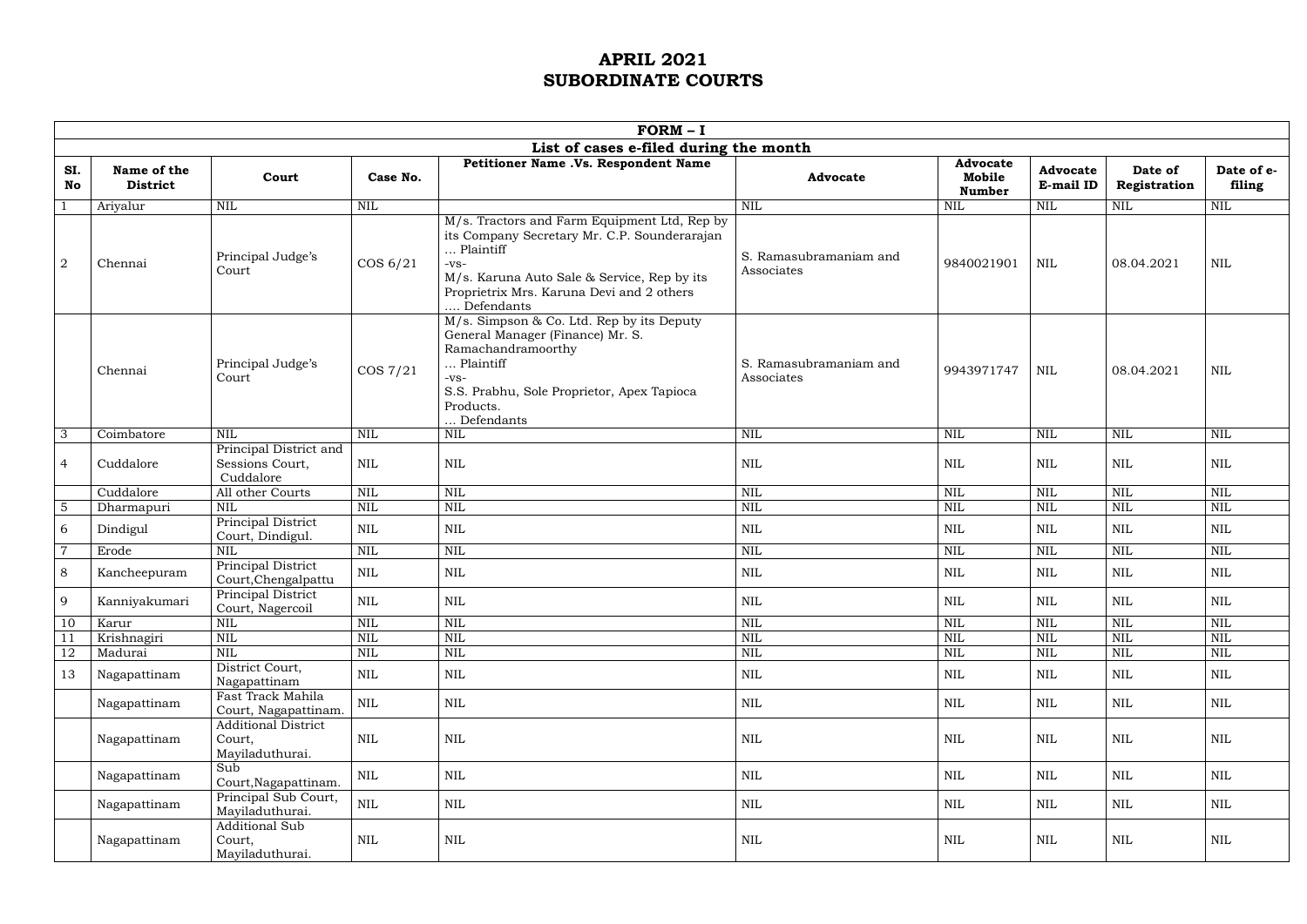|           | $FORM - I$                     |                                                 |              |                                                                      |                 |                                            |                                                   |                         |                      |  |
|-----------|--------------------------------|-------------------------------------------------|--------------|----------------------------------------------------------------------|-----------------|--------------------------------------------|---------------------------------------------------|-------------------------|----------------------|--|
|           |                                |                                                 |              | List of cases e-filed during the month                               |                 |                                            |                                                   |                         |                      |  |
| SI.<br>No | Name of the<br><b>District</b> | Court                                           | Case No.     | Petitioner Name .Vs. Respondent Name                                 | <b>Advocate</b> | <b>Advocate</b><br>Mobile<br><b>Number</b> | <b>Advocate</b><br>E-mail ID                      | Date of<br>Registration | Date of e-<br>filing |  |
| 14        | Namakkal                       | The Principal District<br>Judge                 | $\mbox{NIL}$ | $\mbox{NIL}$                                                         | <b>NIL</b>      | <b>NIL</b>                                 | <b>NIL</b>                                        | $\text{NIL}$            | <b>NIL</b>           |  |
| 15        | Nilgiris                       | $\overline{\text{NIL}}$                         | $\mbox{NIL}$ | <b>NIL</b>                                                           | <b>NIL</b>      | <b>NIL</b>                                 | $\mbox{NIL}$                                      | NIL                     | <b>NIL</b>           |  |
| 16        | Perambalur                     | Principal District C<br>ourt                    | $\mbox{NIL}$ | <b>NIL</b>                                                           | <b>NIL</b>      | <b>NIL</b>                                 | <b>NIL</b>                                        | $\text{NIL}$            | NIL                  |  |
|           | Perambalur                     | Mahila Court                                    | <b>NIL</b>   | <b>NIL</b>                                                           | <b>NIL</b>      | <b>NIL</b>                                 | <b>NIL</b>                                        | <b>NIL</b>              | NIL                  |  |
|           | Perambalur                     | Sub Court                                       | <b>NIL</b>   | <b>NIL</b>                                                           | <b>NIL</b>      | <b>NIL</b>                                 | <b>NIL</b>                                        | <b>NIL</b>              | <b>NIL</b>           |  |
| 17        | Pudukkottai                    | <b>NIL</b>                                      | $\mbox{NIL}$ | <b>NIL</b>                                                           | <b>NIL</b>      | <b>NIL</b>                                 | <b>NIL</b>                                        | $\mbox{NIL}$            | <b>NIL</b>           |  |
| 18        | Ramanathapura<br>m             | Principal District<br>Court                     | $\mbox{NIL}$ | $\mbox{NIL}$                                                         | <b>NIL</b>      | <b>NIL</b>                                 | <b>NIL</b>                                        | <b>NIL</b>              | NIL                  |  |
| 19        | Salem                          | <b>NIL</b>                                      | <b>NIL</b>   | <b>NIL</b>                                                           | <b>NIL</b>      | <b>NIL</b>                                 | $\mbox{NIL}$                                      | <b>NIL</b>              | NIL                  |  |
| 20        | Sivaganga                      | Principal District and<br><b>Sessions Court</b> | $\mbox{NIL}$ | $\mbox{NIL}$                                                         | <b>NIL</b>      | <b>NIL</b>                                 | NIL                                               | <b>NIL</b>              | NIL                  |  |
| 21        | Thanjavur                      | Prl. District Court                             | 54/2021      | Corporation Bank Main Branch, TNJ vs<br>S.Vijayalakshmi and 5 others | R.Ganesan       | 9443161545                                 | Ramantho<br>$l(\widehat{a})$<br>gmail.com         | 01.04.2021              | 01.04.2021           |  |
|           | Thanjavur                      | Prl. District Court                             | 56/2021      | IDBI Bank, Kumbakonam Branch Vs R.Dhinesh                            | K.Shanmugam     | 9443106690                                 |                                                   | 07.04.2021              | 30.3.2021            |  |
|           | Thanjavur                      | Prl. District Court                             | 57/2021      | IDBI Bank, Kumbakonam Branch Vs R.<br>Varalakshmi                    | K.Shanmugam     | 9443106690                                 |                                                   | 07.04.2021              | 30.03.2021           |  |
|           | Thanjavur                      | Prl. District Court                             | 58/2021      | IDBI Bank, Kumbakonam Branch Vs<br>RM.Pugazhenthi                    | K.Shanmugam     | 9443106690                                 |                                                   | 07.04.2021              | 30.03.2021           |  |
|           | Thanjavur                      | Prl. District Court                             | 59/2021      | IDBI Bank, Kumbakonam Branch Vs R.<br>Malaiyarasi                    | K.Shanmugam     | 9443106690                                 |                                                   | 07.04.2021              | 30.03.2021           |  |
|           | Thanjavur                      | Prl. District Court                             | 61/2021      | Bank of India, Papanadu Branch vs.<br>R. Jeevanantham and 3 others   | S.Saranya       | 766765664                                  | ssaranyab<br>ab11(a)<br>gmail.com                 | 07.04.2021              | 31.03.2021           |  |
|           | Thanjavur                      | Prl. District Court                             | 62/2021      | Bank of India, Papanadu Branch vs. Chitravel<br>and 2 others         | S.Saranya       | 766765664                                  | ssaranyab<br>ab11@<br>gmail.com                   | 07.04.2021              | 31.03.2021           |  |
|           | Thanjavur                      | Prl. District Court                             | 63/2021      | Bank of India, Papanadu Branch vs.<br>C.Karthirvel                   | S.Saranya       | 766765664                                  | ssaranyab<br>ab11@<br>gmail.com                   | 08.04.2021              | 29.03.2021           |  |
|           | Thanjavur                      | Prl. District Court                             | 69/2021      | Bank of India, Papanadu Branch vs.<br>V.Uthirajavelu and 4 others    | S.Saranya       | 766765664                                  | ssaranyab<br>ab11@<br>gmail.com                   | 16.04.2021              | 24.03.2021           |  |
|           | Thanjavur                      | Prl. District Court                             | 72/2021      | Bank of India, Papanadu Branch vs.<br>R.Chandesekaran and others     | R.Ganesan       | 9443161545                                 | Ramantho<br>$l(\widehat{a})$<br>gmail.com         | 19.04.2021              | 17.03.2021           |  |
|           | Thanjavur                      | Prl. District Court                             | 73/2021      | Bank of India, Papanadu Branch vs. Sasikala<br>and 2 others          | R.Ganesan       | 9443161545                                 | Ramantho<br>$1\!\!\overline{\omega}$<br>gmail.com | 19.04.2021              | 17.03.2021           |  |
|           | Thanjavur                      | Prl. District Court                             | 78/2021      | Bank of India, Papanadu Branch vs.<br>R.Gunasekaran and 3 others     | S.Saranya       | 766765664                                  | ssaranyab<br>ab11(a)<br>gmail.com                 | 21.04.2021              | 31.03.2021           |  |
|           | Thanjavur                      | Prl. District Court                             | 79/2021      | Bank of India, Papanadu Branch<br>vs.V.Jayalalitha and 2 others      | S.Saranya       | 766765664                                  | ssaranyab<br>ab11@<br>gmail.com                   | 21.04.2021              | 31.03.2021           |  |
|           | Thanjavur                      | Prl. District Court                             | 80/2021      | Indian overseas Bank, Melatur Branch Vs<br>K.Inthumathi,             | R.Ganesan       | 9443161545                                 | Ramantho<br>$l(\widehat{a})$<br>gmail.com         | 22.04.2021              | 22.04.2021           |  |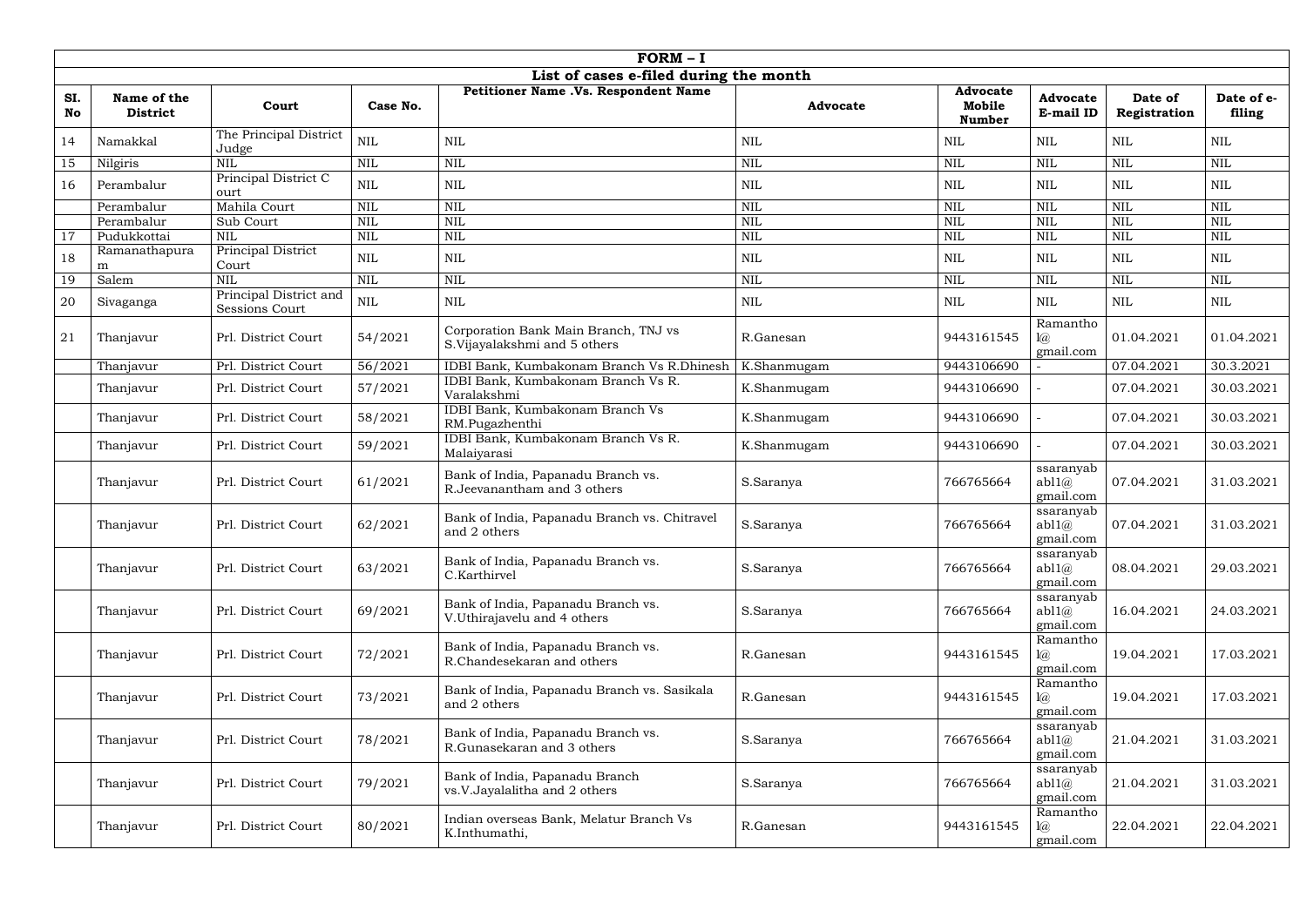|            | $FORM - I$                                                                                                                                                                                                                                                                                                                                                                                                                                         |                                                        |                       |                                                                                                                                                                                                                                                                                                                                                          |                  |                                            |                                          |                         |                      |  |
|------------|----------------------------------------------------------------------------------------------------------------------------------------------------------------------------------------------------------------------------------------------------------------------------------------------------------------------------------------------------------------------------------------------------------------------------------------------------|--------------------------------------------------------|-----------------------|----------------------------------------------------------------------------------------------------------------------------------------------------------------------------------------------------------------------------------------------------------------------------------------------------------------------------------------------------------|------------------|--------------------------------------------|------------------------------------------|-------------------------|----------------------|--|
|            |                                                                                                                                                                                                                                                                                                                                                                                                                                                    |                                                        |                       | List of cases e-filed during the month                                                                                                                                                                                                                                                                                                                   |                  |                                            |                                          |                         |                      |  |
| SI.<br>No  | Name of the<br><b>District</b>                                                                                                                                                                                                                                                                                                                                                                                                                     | Court                                                  | Case No.              | Petitioner Name .Vs. Respondent Name                                                                                                                                                                                                                                                                                                                     | <b>Advocate</b>  | <b>Advocate</b><br>Mobile<br><b>Number</b> | <b>Advocate</b><br>E-mail ID             | Date of<br>Registration | Date of e-<br>filing |  |
|            | Thanjavur                                                                                                                                                                                                                                                                                                                                                                                                                                          | Prl. District Court                                    | 85/2021               | Indian overseas Bank, Melatur Branch Vs<br>R.Ravichandran and 2 others                                                                                                                                                                                                                                                                                   | R.Ganesan        |                                            | Ramantho<br>$1\omega$<br>gmail.com       | 23.04.2021              | 23.04.2021           |  |
|            | Thanjavur                                                                                                                                                                                                                                                                                                                                                                                                                                          | Prl. District Court                                    | 90/2021               | Bank of India, Papanadu Branch<br>vs.G.Murugaiyan and 2 others                                                                                                                                                                                                                                                                                           | S.Saranya        | 766765664                                  | ssaranyab<br>ab11@<br>gmail.com          | 27.04.2021              | 26.04.2021           |  |
|            | Thanjavur                                                                                                                                                                                                                                                                                                                                                                                                                                          | Prl. District Court                                    | 92/2021               | IDBI Bank, Kumbakonam Branch Vs<br>K.Aithilingam                                                                                                                                                                                                                                                                                                         | R.Ganesan        | 9443161545                                 | Ramantho<br>$1\!\!\!\alpha$<br>gmail.com | 30.04.2021              | 27.04.2021           |  |
|            | Thanjavur                                                                                                                                                                                                                                                                                                                                                                                                                                          | Prl. District Court                                    | 96/2021               | Indian overseas Bank, Melatur Branch Vs<br>Bhuvaneswari and another                                                                                                                                                                                                                                                                                      | R.Ganesan        | 9443161545                                 | Ramantho<br>$1\!\!\alpha$<br>gmail.com   | 30.04.2021              | 29.04.2021           |  |
|            | Thanjavur                                                                                                                                                                                                                                                                                                                                                                                                                                          | <b>III Additional District</b><br>Judge, Pattukkottai. | $\mbox{NIL}$          | $\mbox{NIL}$                                                                                                                                                                                                                                                                                                                                             | <b>NIL</b>       | <b>NIL</b>                                 | <b>NIL</b>                               | $\mbox{NIL}$            | <b>NIL</b>           |  |
| ${\bf 22}$ | Theni                                                                                                                                                                                                                                                                                                                                                                                                                                              | Principal District<br>Court, Theni                     | $\mbox{NIL}$          | $\mbox{NIL}$                                                                                                                                                                                                                                                                                                                                             | <b>NIL</b>       | <b>NIL</b>                                 | <b>NIL</b>                               | $\mbox{NIL}$            | <b>NIL</b>           |  |
| 23         | Thoothukudi                                                                                                                                                                                                                                                                                                                                                                                                                                        | <b>NIL</b>                                             | <b>NIL</b>            | $\mbox{NIL}$                                                                                                                                                                                                                                                                                                                                             | <b>NIL</b>       | <b>NIL</b>                                 | $\mbox{NIL}$                             | $\mbox{NIL}$            | $\mbox{NIL}$         |  |
| 24         | Tiruchirappalli                                                                                                                                                                                                                                                                                                                                                                                                                                    | Principal District<br>Court                            | $\mbox{NIL}$          | $\mbox{NIL}$                                                                                                                                                                                                                                                                                                                                             | <b>NIL</b>       | NIL                                        | <b>NIL</b>                               | <b>NIL</b>              | <b>NIL</b>           |  |
| 25         | Tirunelveli                                                                                                                                                                                                                                                                                                                                                                                                                                        | Principal District<br>Court                            | $\mbox{NIL}$          | $\mbox{NIL}$                                                                                                                                                                                                                                                                                                                                             | <b>NIL</b>       | NIL                                        | <b>NIL</b>                               | $\mbox{NIL}$            | $\mbox{NIL}$         |  |
| 26         | Tiruppur                                                                                                                                                                                                                                                                                                                                                                                                                                           | Principal District<br>Court, Tiruppur                  | <b>COS</b><br>10/2021 | M/s. Chenniappa Yarn Spinners Private<br>Limited, Rep. by its Sales Representative A.<br>Akkeem Vs 1. M/s. Blue Pearl Fashions, Rep.<br>by its Partners, 2. Ponnusamy, Partner of M/s.<br>Blue Pearl Fashions & 3. Senthil, Partner of<br>M/s. Blue Pearl Fashions                                                                                       | S. Prasanna      | 98947 70237                                | tuppras $@g$<br>mail.com                 | 01.04.2021              | 29.03.2021           |  |
|            | Tiruppur                                                                                                                                                                                                                                                                                                                                                                                                                                           | Principal District<br>Court, Tiruppur                  | <b>COS</b><br>11/2021 | M/s. Chola Tapes, Rep. by its Manager / PA<br>Holder O.S. Venkatraj Vs 1. M/s. Hi Fi Fashion,<br>Rep. by its Partners, 2. P. Subramaniam,<br>Partner of M/s. Hi Fi Fashion, 3. Rajesh<br>Kumar, Partner of M/s.Hi Fi Fashion & 4.<br>Thanikachalaprabhu                                                                                                  | E. Praveen Kumar | 99768 27868                                |                                          | 01.04.2021              | 07.10.2020           |  |
|            | Tiruppur                                                                                                                                                                                                                                                                                                                                                                                                                                           | <b>Principal District</b><br>Court, Tiruppur           | <b>COS</b><br>12/2021 | M/s. Shiva Texyarn Ltd., (formerly known as<br>M/s. Annamalai Finance Ltd.), Rep. by its<br>Managing Director S.K. Sundararaman Vs 1.<br>Balamurthy Textiles (P) Ltd., Rep. by its<br>Managing Director B. Shanmugavadivel, 2. B.<br>Shanmugavadivel, Managing Director M/s.<br>Balamurthy Textiles (P) Ltd., 3. B.<br>Sundaramurthy, 4. B. Sathyanathan | R. Sriram        | 90420 11719                                |                                          | 09.04.2021              | 09.04.2021           |  |
|            | Tiruppur                                                                                                                                                                                                                                                                                                                                                                                                                                           | Principal District<br>Court, Tiruppur                  | <b>COS</b><br>13/2021 | Smt. Gowri, Proprietrix of Gowri Traders Vs<br>Rajarajan                                                                                                                                                                                                                                                                                                 | R. Krishnaveni   | 98422 64252                                |                                          | 20.04.2021              | 04.01.2021           |  |
|            | Mrs. V. Umadevi, Proprietrix of M/s. Umavathi<br>Cottons Vs 1. Sri Arvind Sivakumaran Mills,<br>Firm Rep. by its Partner P. Arvind<br><b>COS</b><br>Sivakumaran, 2. P. Arvind Sivakumaran,<br><b>Principal District</b><br>Tiruppur<br>Court, Tiruppur<br>Partner of Sri Arvind Sivakumaran Mills, 3.<br>14/2021<br>Smt. P. Logambika, Partner of Sri Arvind<br>Sivakumaran Mills & 4. Ms. Santhoshika,<br>Partner of Sri Arvind Sivakumaran Mills |                                                        | S. Prasanna           | 98947 70237                                                                                                                                                                                                                                                                                                                                              |                  | 23.04.2021                                 | 21.04.2021                               |                         |                      |  |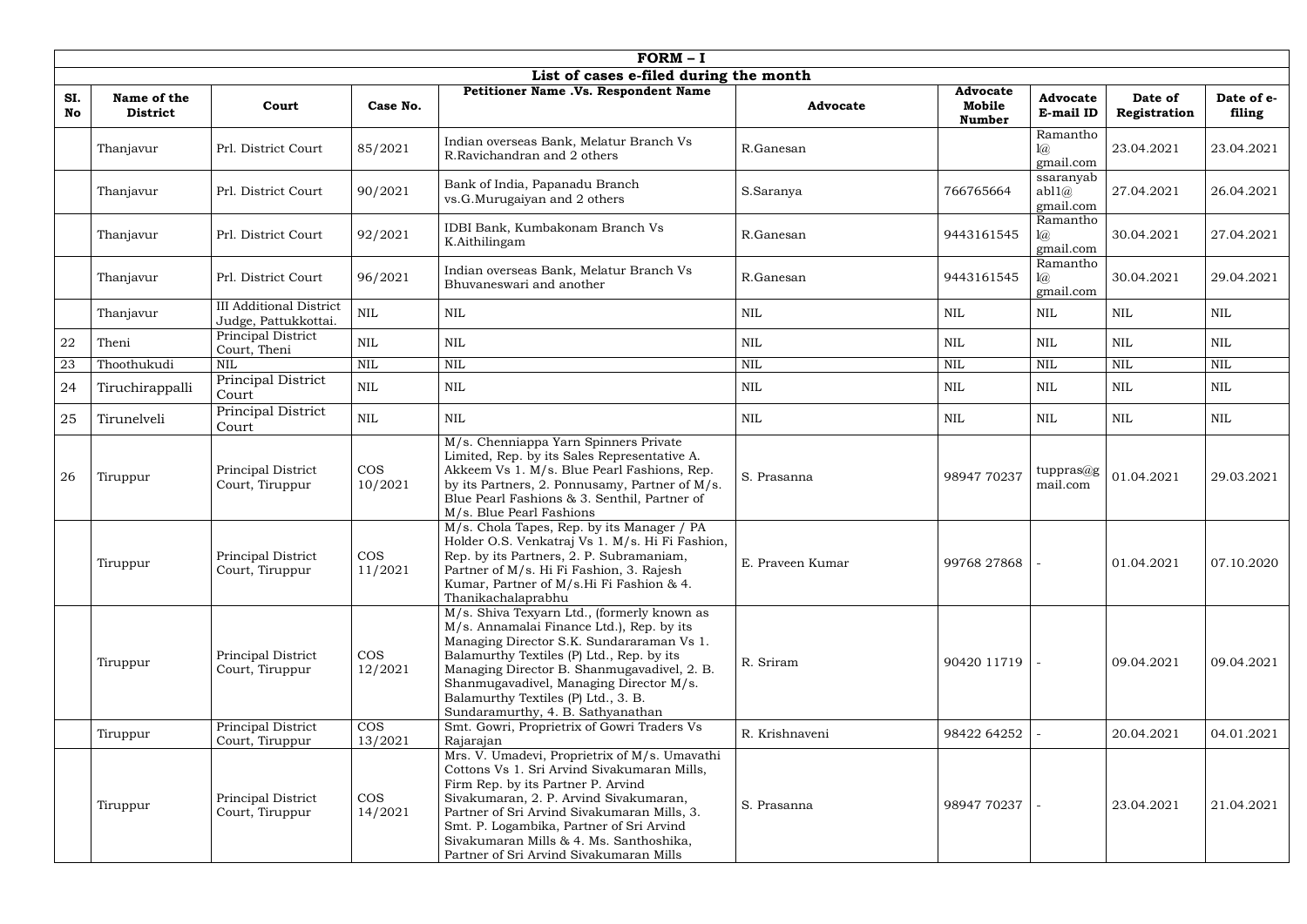|           | $FORM - I$                     |                                                                    |                                    |                                                                                                                                                                                                |                    |                                            |                              |                         |                      |  |
|-----------|--------------------------------|--------------------------------------------------------------------|------------------------------------|------------------------------------------------------------------------------------------------------------------------------------------------------------------------------------------------|--------------------|--------------------------------------------|------------------------------|-------------------------|----------------------|--|
|           |                                |                                                                    |                                    | List of cases e-filed during the month                                                                                                                                                         |                    |                                            |                              |                         |                      |  |
| SI.<br>No | Name of the<br><b>District</b> | Court                                                              | Case No.                           | Petitioner Name .Vs. Respondent Name                                                                                                                                                           | <b>Advocate</b>    | <b>Advocate</b><br>Mobile<br><b>Number</b> | <b>Advocate</b><br>E-mail ID | Date of<br>Registration | Date of e-<br>filing |  |
|           | Tiruppur                       | Principal District<br>Court, Tiruppur                              | <b>COS</b><br>15/2021              | M/s. Madura Chemicals, Rep. by its Partner<br>V.T. Kesaven Vs 1. M/s. Sarvesh Ram<br>Chemicals, Rep. by its Proprietor R. Dhanapal<br>& 2. R. Dhanapal, Proprietor of Sarvesh Ram<br>Chemicals | P. Easwaramoorthy  | 98422 07304                                |                              | 23.04.2021              | 23.09.2020           |  |
|           | Tiruppur                       | Principal District<br>Court, Tiruppur                              | <b>COS</b><br>16/2021              | Madhu Products, Rep. by its Proprietor M.<br>Sridhar Vs Rajiyam Food Products, Rep. by its<br>Proprietor M. Rajalakshmi                                                                        | M/s. S. Ramamurthy |                                            |                              | 26.04.2021              | 22.01.2021           |  |
|           | Tiruppur                       | Principal District<br>Court, Tiruppur                              | $\overline{\text{COS}}$<br>17/2021 | M/s. R.K. Ganapathi Chettiar, Rep. by its<br>Partner S. Bhasker Vs G. Saravanan                                                                                                                | Ramesh Ganapathy   | 99410 14565                                |                              | 30.04.2021              | 28.04.2021           |  |
| $27\,$    | Tiruvallur                     | Principal District<br>Court, Tiruvallur                            | $\mbox{NIL}$                       | <b>NIL</b>                                                                                                                                                                                     | <b>NIL</b>         | $\mbox{NIL}$                               | <b>NIL</b>                   | <b>NIL</b>              | $\mbox{NIL}$         |  |
|           | Tiruvallur                     | The I Additional<br>District and Sessions<br>Court, Tiruvallur.    | $\mbox{NIL}$                       | $\mbox{NIL}$                                                                                                                                                                                   | <b>NIL</b>         | <b>NIL</b>                                 | NIL                          | <b>NIL</b>              | $\mbox{NIL}$         |  |
|           | Tiruvallur                     | The II Additional<br>District and Sessions<br>Court, Poonamallee.  | <b>NIL</b>                         | $\mbox{NIL}$                                                                                                                                                                                   | <b>NIL</b>         | <b>NIL</b>                                 | NIL                          | <b>NIL</b>              | <b>NIL</b>           |  |
|           | Tiruvallur                     | The III Additional<br>District and Sessions<br>Court, Poonamallee. | $\mbox{NIL}$                       | <b>NIL</b>                                                                                                                                                                                     | <b>NIL</b>         | <b>NIL</b>                                 | <b>NIL</b>                   | $\mbox{NIL}$            | $\text{NIL}$         |  |
|           | Tiruvallur                     | The IV Additional<br>District and Sessions<br>Court, Ponneri.      | $\mbox{NIL}$                       | $\mbox{NIL}$                                                                                                                                                                                   | <b>NIL</b>         | <b>NIL</b>                                 | NIL                          | $\mbox{NIL}$            | $\text{NIL}$         |  |
|           | Tiruvallur                     | The Sub Court,<br>Tiruvallur.                                      | <b>NIL</b>                         | <b>NIL</b>                                                                                                                                                                                     | <b>NIL</b>         | <b>NIL</b>                                 | NIL                          | <b>NIL</b>              | <b>NIL</b>           |  |
|           | Tiruvallur                     | The Sub Court,<br>Poonamallee.                                     | $\mbox{NIL}$                       | $\mbox{NIL}$                                                                                                                                                                                   | <b>NIL</b>         | $\mbox{NIL}$                               | <b>NIL</b>                   | <b>NIL</b>              | <b>NIL</b>           |  |
|           | Tiruvallur                     | The Sub Court,<br>Tiruttani.                                       | $\mbox{NIL}$                       | $\mbox{NIL}$                                                                                                                                                                                   | <b>NIL</b>         | $\mbox{NIL}$                               | $\mbox{NIL}$                 | <b>NIL</b>              | $\mbox{NIL}$         |  |
| 28        | Tiruvannamalai                 | Principal District<br>Court                                        | <b>NIL</b>                         | $\mbox{NIL}$                                                                                                                                                                                   | NIL                | <b>NIL</b>                                 | NIL                          | <b>NIL</b>              | <b>NIL</b>           |  |
| 29        | Tiruvarur                      | Principal District<br>Court                                        | $\mbox{NIL}$                       | <b>NIL</b>                                                                                                                                                                                     | <b>NIL</b>         | <b>NIL</b>                                 | NIL                          | NIL                     | <b>NIL</b>           |  |
| 30        | Vellore                        | $\mbox{NIL}$                                                       | NIL                                | <b>NIL</b>                                                                                                                                                                                     | <b>NIL</b>         | <b>NIL</b>                                 | <b>NIL</b>                   | <b>NIL</b>              | NIL                  |  |
| 31        | Villupuram                     | <b>NIL</b>                                                         | <b>NIL</b>                         | $\mbox{NIL}$                                                                                                                                                                                   | <b>NIL</b>         | <b>NIL</b>                                 | NIL                          | $\mbox{NIL}$            | <b>NIL</b>           |  |
| 32        | Virudhunagar                   | <b>NIL</b>                                                         | $\mbox{NIL}$                       | $\mbox{NIL}$                                                                                                                                                                                   | <b>NIL</b>         | <b>NIL</b>                                 | NIL                          | <b>NIL</b>              | <b>NIL</b>           |  |
| 33        | Puducherry                     | PRINCIPAL DISTRICT<br>JUDGE,<br><b>PUDUCHERRY</b>                  | NIL                                | <b>NIL</b>                                                                                                                                                                                     | <b>NIL</b>         | <b>NIL</b>                                 | NIL                          | <b>NIL</b>              | <b>NIL</b>           |  |
|           | Puducherry                     | DISTRICT JUDGE,<br>KARAIKAL                                        | <b>NIL</b>                         | $\mbox{NIL}$                                                                                                                                                                                   | $\mbox{NIL}$       | NIL                                        | NIL                          | NIL                     | <b>NIL</b>           |  |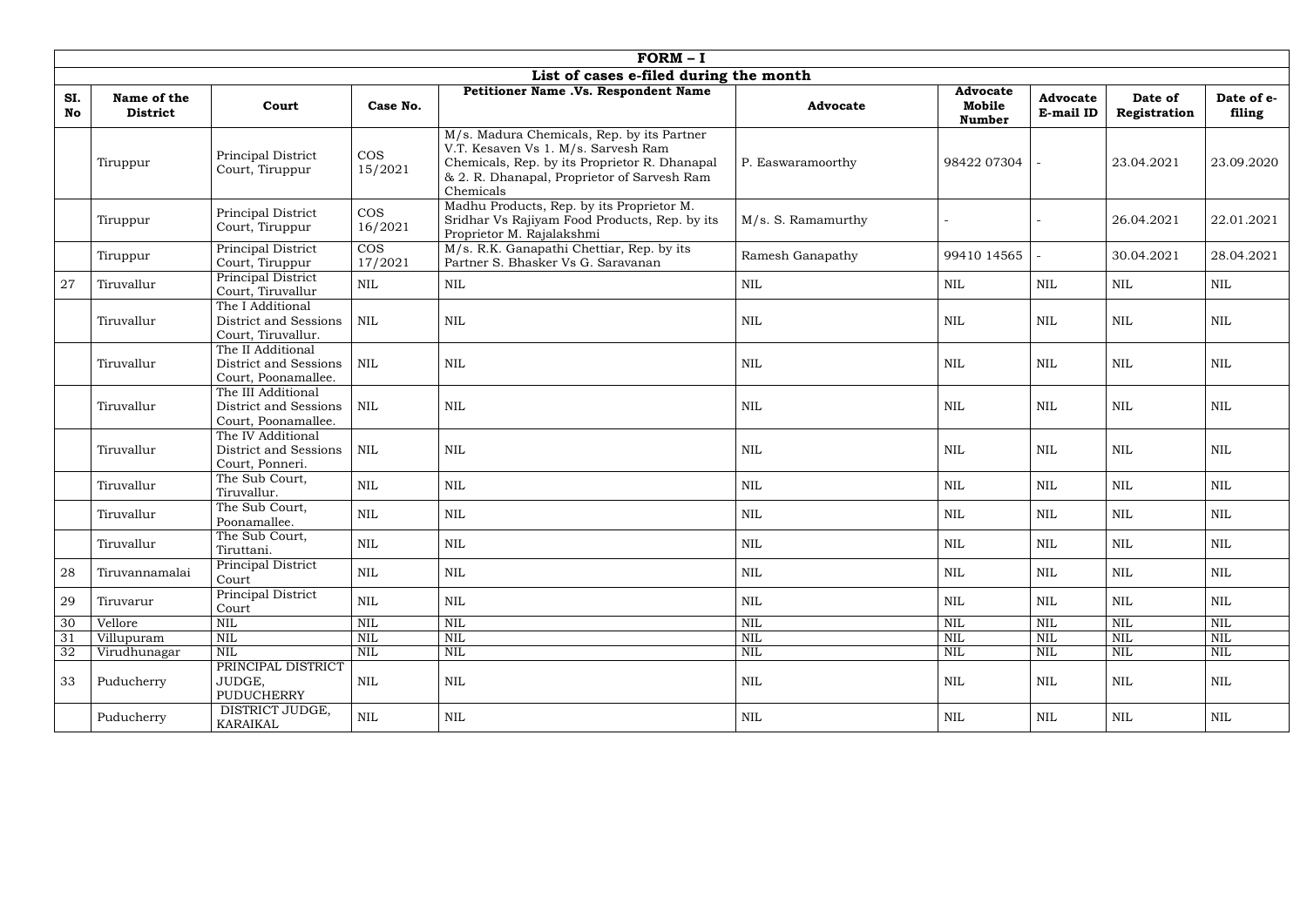|                | Form 2                         |                                                        |              |                                                                                                                                                                                                                                           |                                      |                         |                                               |  |  |  |  |
|----------------|--------------------------------|--------------------------------------------------------|--------------|-------------------------------------------------------------------------------------------------------------------------------------------------------------------------------------------------------------------------------------------|--------------------------------------|-------------------------|-----------------------------------------------|--|--|--|--|
|                |                                |                                                        |              | List of cases in which e-payment of Court fees was made during the month of April 2021                                                                                                                                                    |                                      |                         |                                               |  |  |  |  |
| SI.No          | Name of the<br><b>District</b> | Court                                                  | Case No.     | <b>Petitioner Name Vs.</b><br><b>Respondent Name</b>                                                                                                                                                                                      | <b>Advocate</b>                      | Date of<br>Registration | Date of e-<br>payment of<br><b>Court Fees</b> |  |  |  |  |
|                | Ariyalur                       | <b>NIL</b>                                             | <b>NIL</b>   | <b>NIL</b>                                                                                                                                                                                                                                | <b>NIL</b>                           | <b>NIL</b>              | $\text{NIL}$                                  |  |  |  |  |
| $\overline{2}$ | Chennai                        | Principal Judge's Court                                | $\cos 6/21$  | M/s. Tractors and Farm<br>Equipment Ltd, Rep by its<br>Company Secretary Mr.<br>C.P. Sounderarajan<br>Plaintiff<br>$-VS-$<br>M/s. Karuna Auto Sale &<br>Service, Rep by its<br>Proprietrix Mrs. Karuna<br>Devi and 2 others<br>Defendants | S. Ramasubramaniam<br>and Associates | 08.04.2021              | <b>NIL</b>                                    |  |  |  |  |
|                |                                | Principal Judge's Court                                | $\cos 7/21$  | M/s. Simpson & Co. Ltd.<br>Rep by its Deputy General<br>Manager (Finance) Mr. S.<br>Ramachandramoorthy<br>Plaintiff<br>$-VS-$<br>S.S. Prabhu, Sole<br>Proprietor, Apex Tapioca<br>Products.<br>Defendants                                 | S. Ramasubramaniam<br>and Associates | 08.04.2021              | <b>NIL</b>                                    |  |  |  |  |
| $\mathfrak{Z}$ | Coimbatore                     | <b>NIL</b>                                             | NIL          | <b>NIL</b>                                                                                                                                                                                                                                | $\mbox{NIL}$                         | <b>NIL</b>              | $\mbox{NIL}$                                  |  |  |  |  |
| 4              | Cuddalore                      | Principal District and<br>Sessions Court,<br>Cuddalore | $\mbox{NIL}$ | $\mbox{NIL}$                                                                                                                                                                                                                              | $\mbox{NIL}$                         | NIL                     | NIL                                           |  |  |  |  |
|                | Cuddalore                      | All other Courts                                       | NIL          | $\mbox{NIL}$                                                                                                                                                                                                                              | $\mbox{NIL}$                         | <b>NIL</b>              | $\mbox{NIL}$                                  |  |  |  |  |
| $\sqrt{5}$     | Dharmapuri                     | $\mbox{NIL}$                                           | $\mbox{NIL}$ | $\mbox{NIL}$                                                                                                                                                                                                                              | $\mbox{NIL}$                         | $\mbox{NIL}$            | $\mbox{NIL}$                                  |  |  |  |  |
| 6              | Dindigul                       | Principal District Court,<br>Dindigul.                 | $\mbox{NIL}$ | <b>NIL</b>                                                                                                                                                                                                                                | <b>NIL</b>                           | NIL                     | $\text{NIL}$                                  |  |  |  |  |
| $\overline{7}$ | Erode                          | <b>NIL</b>                                             | NIL          | $\mbox{NIL}$                                                                                                                                                                                                                              | $\mbox{NIL}$                         | $\mbox{NIL}$            | $\mbox{NIL}$                                  |  |  |  |  |
| 8              | Kancheepuram                   | Principal District<br>Court, Chengalpattu              | $\mbox{NIL}$ | $\mbox{NIL}$                                                                                                                                                                                                                              | $\mbox{NIL}$                         | NIL                     | NIL                                           |  |  |  |  |
| 9              | Kanniyakumari                  | Principal District Court,<br>Nagercoil                 | $\mbox{NIL}$ | NIL                                                                                                                                                                                                                                       | <b>NIL</b>                           | NIL                     | NIL                                           |  |  |  |  |
| 10             | Karur                          | $\mbox{NIL}$                                           | $\mbox{NIL}$ | $\mbox{NIL}$                                                                                                                                                                                                                              | $\mbox{NIL}$                         | $\mbox{NIL}$            | $\mbox{NIL}$                                  |  |  |  |  |
| 11             | Krishnagiri                    | $\mbox{NIL}$                                           | $\mbox{NIL}$ | $\mbox{NIL}$                                                                                                                                                                                                                              | $\mbox{NIL}$                         | $\mbox{NIL}$            | $\mbox{NIL}$                                  |  |  |  |  |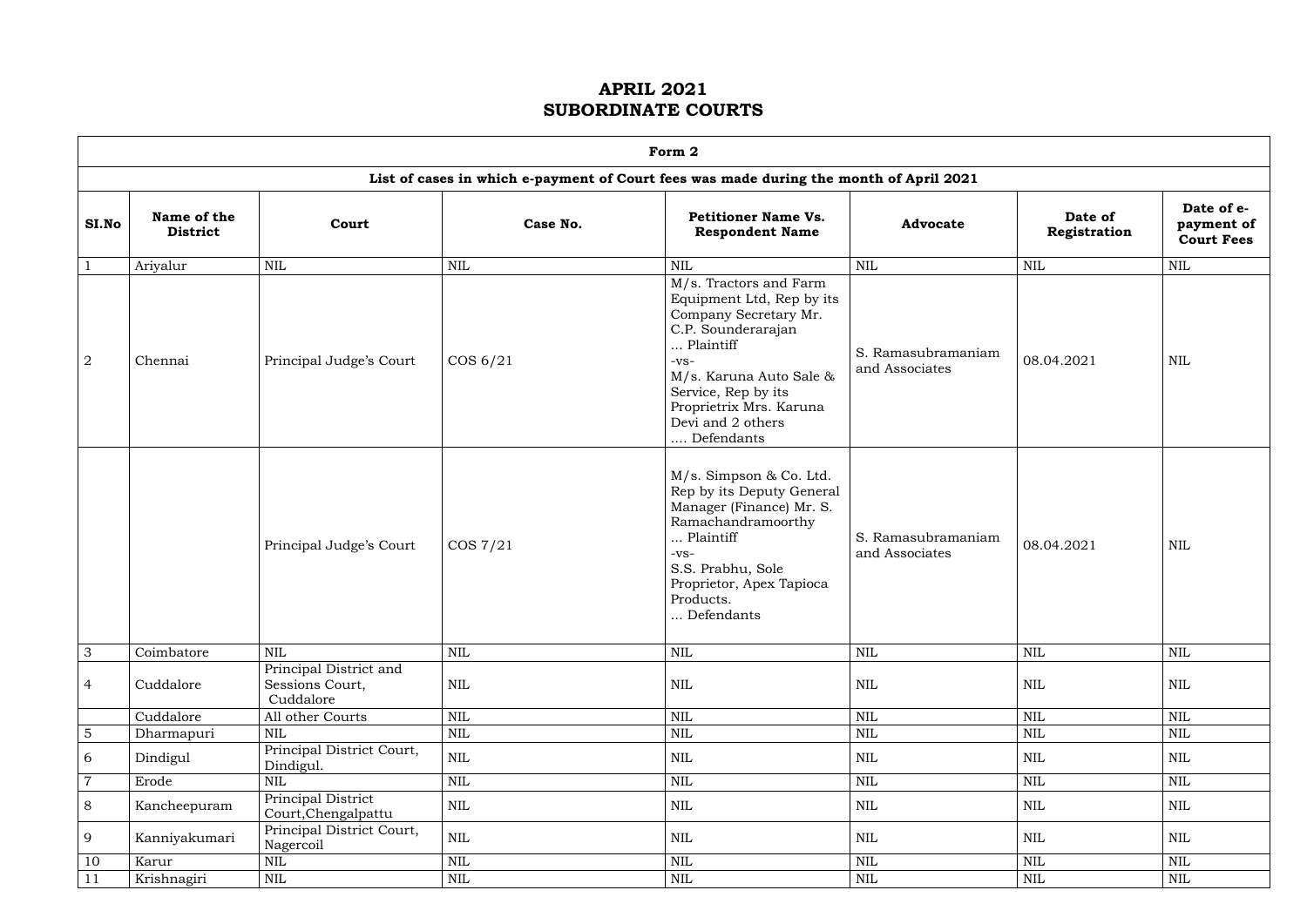|       | Form 2                         |                                                                   |              |                                                                                        |                 |                         |                                               |  |  |  |
|-------|--------------------------------|-------------------------------------------------------------------|--------------|----------------------------------------------------------------------------------------|-----------------|-------------------------|-----------------------------------------------|--|--|--|
|       |                                |                                                                   |              | List of cases in which e-payment of Court fees was made during the month of April 2021 |                 |                         |                                               |  |  |  |
| SI.No | Name of the<br><b>District</b> | Court                                                             | Case No.     | <b>Petitioner Name Vs.</b><br><b>Respondent Name</b>                                   | <b>Advocate</b> | Date of<br>Registration | Date of e-<br>payment of<br><b>Court Fees</b> |  |  |  |
| 12    | Madurai                        | <b>NIL</b>                                                        | <b>NIL</b>   | <b>NIL</b>                                                                             | <b>NIL</b>      | <b>NIL</b>              | <b>NIL</b>                                    |  |  |  |
| 13    | Nagapattinam                   | District Court,<br>Nagapattinam                                   | <b>NIL</b>   | <b>NIL</b>                                                                             | $\mbox{NIL}$    | NIL                     | <b>NIL</b>                                    |  |  |  |
|       | Nagapattinam                   | Fast Track Mahila Court,<br>Nagapattinam.                         | <b>NIL</b>   | <b>NIL</b>                                                                             | <b>NIL</b>      | <b>NIL</b>              | <b>NIL</b>                                    |  |  |  |
|       | Nagapattinam                   | Additional District Court,<br>Mayiladuthurai.                     | <b>NIL</b>   | <b>NIL</b>                                                                             | <b>NIL</b>      | <b>NIL</b>              | <b>NIL</b>                                    |  |  |  |
|       | Nagapattinam                   | Sub Court, Nagapattinam.                                          | <b>NIL</b>   | <b>NIL</b>                                                                             | <b>NIL</b>      | <b>NIL</b>              | <b>NIL</b>                                    |  |  |  |
|       | Nagapattinam                   | Principal Sub Court,<br>Mayiladuthurai.                           | <b>NIL</b>   | <b>NIL</b>                                                                             | <b>NIL</b>      | <b>NIL</b>              | <b>NIL</b>                                    |  |  |  |
|       | Nagapattinam                   | Additional Sub Court,<br>Mayiladuthurai.                          | <b>NIL</b>   | NIL                                                                                    | <b>NIL</b>      | <b>NIL</b>              | <b>NIL</b>                                    |  |  |  |
| 14    | Namakkal                       | The Principal District<br>Judge                                   | <b>NIL</b>   | <b>NIL</b>                                                                             | <b>NIL</b>      | <b>NIL</b>              | <b>NIL</b>                                    |  |  |  |
| 15    | Nilgiris                       | <b>NIL</b>                                                        | <b>NIL</b>   | <b>NIL</b>                                                                             | <b>NIL</b>      | <b>NIL</b>              | <b>NIL</b>                                    |  |  |  |
| 16    | Perambalur                     | Principal District C ourt                                         | NIL          | <b>NIL</b>                                                                             | <b>NIL</b>      | <b>NIL</b>              | <b>NIL</b>                                    |  |  |  |
|       | Perambalur                     | Mahila Court                                                      | <b>NIL</b>   | <b>NIL</b>                                                                             | <b>NIL</b>      | <b>NIL</b>              | <b>NIL</b>                                    |  |  |  |
|       | Perambalur                     | Sub Court                                                         | <b>NIL</b>   | <b>NIL</b>                                                                             | <b>NIL</b>      | <b>NIL</b>              | <b>NIL</b>                                    |  |  |  |
| 17    | Pudukkottai                    | <b>NIL</b>                                                        | <b>NIL</b>   | <b>NIL</b>                                                                             | <b>NIL</b>      | <b>NIL</b>              | <b>NIL</b>                                    |  |  |  |
| 18    | Ramanathapuram                 | Principal District Court                                          | <b>NIL</b>   | <b>NIL</b>                                                                             | $\mbox{NIL}$    | <b>NIL</b>              | <b>NIL</b>                                    |  |  |  |
| 19    | Salem                          | <b>NIL</b>                                                        | <b>NIL</b>   | <b>NIL</b>                                                                             | $\mbox{NIL}$    | NIL                     | <b>NIL</b>                                    |  |  |  |
| 20    | Sivaganga                      | Principal District and<br><b>Sessions Court</b>                   | <b>NIL</b>   | NIL                                                                                    | <b>NIL</b>      | <b>NIL</b>              | <b>NIL</b>                                    |  |  |  |
| 21    | Thanjavur                      | Prl. District<br>Court, Thanjavur                                 | <b>NIL</b>   | <b>NIL</b>                                                                             | <b>NIL</b>      | <b>NIL</b>              | $\mbox{NIL}$                                  |  |  |  |
|       | Thanjavur                      | <b>III</b> Additional District<br>Judge, Pattukkottai.            | $\mbox{NIL}$ | <b>NIL</b>                                                                             | $\mbox{NIL}$    | NIL                     | $\mbox{NIL}$                                  |  |  |  |
| 22    | Theni                          | Principal District Court,<br>Theni                                | $\mbox{NIL}$ | <b>NIL</b>                                                                             | <b>NIL</b>      | <b>NIL</b>              | $\text{NIL}$                                  |  |  |  |
| 23    | Thoothukudi                    | <b>NIL</b>                                                        | <b>NIL</b>   | <b>NIL</b>                                                                             | $\mbox{NIL}$    | <b>NIL</b>              | <b>NIL</b>                                    |  |  |  |
| 24    | Tiruchirappalli                | Principal District Court                                          | <b>NIL</b>   | <b>NIL</b>                                                                             | $\mbox{NIL}$    | <b>NIL</b>              | <b>NIL</b>                                    |  |  |  |
| 25    | Tirunelveli                    | Principal District Court                                          | <b>NIL</b>   | <b>NIL</b>                                                                             | $\mbox{NIL}$    | $\mbox{NIL}$            | <b>NIL</b>                                    |  |  |  |
| 26    | Tiruppur                       | <b>NIL</b>                                                        | $\mbox{NIL}$ | <b>NIL</b>                                                                             | $\mbox{NIL}$    | $\mbox{NIL}$            | <b>NIL</b>                                    |  |  |  |
| 27    | Tiruvallur                     | Principal District Court,<br>Tiruvallur                           | $\mbox{NIL}$ | <b>NIL</b>                                                                             | $\mbox{NIL}$    | <b>NIL</b>              | $\mbox{NIL}$                                  |  |  |  |
|       | Tiruvallur                     | The I Additional District<br>and Sessions Court,<br>Tiruvallur.   | <b>NIL</b>   | <b>NIL</b>                                                                             | <b>NIL</b>      | <b>NIL</b>              | $\mbox{NIL}$                                  |  |  |  |
|       | Tiruvallur                     | The II Additional District<br>and Sessions Court,<br>Poonamallee. | <b>NIL</b>   | <b>NIL</b>                                                                             | $\mbox{NIL}$    | NIL                     | $\mbox{NIL}$                                  |  |  |  |
|       | Tiruvallur                     | The III Additional District                                       | NIL          | $\mbox{NIL}$                                                                           | $\mbox{NIL}$    | $\mbox{NIL}$            | $\mbox{NIL}$                                  |  |  |  |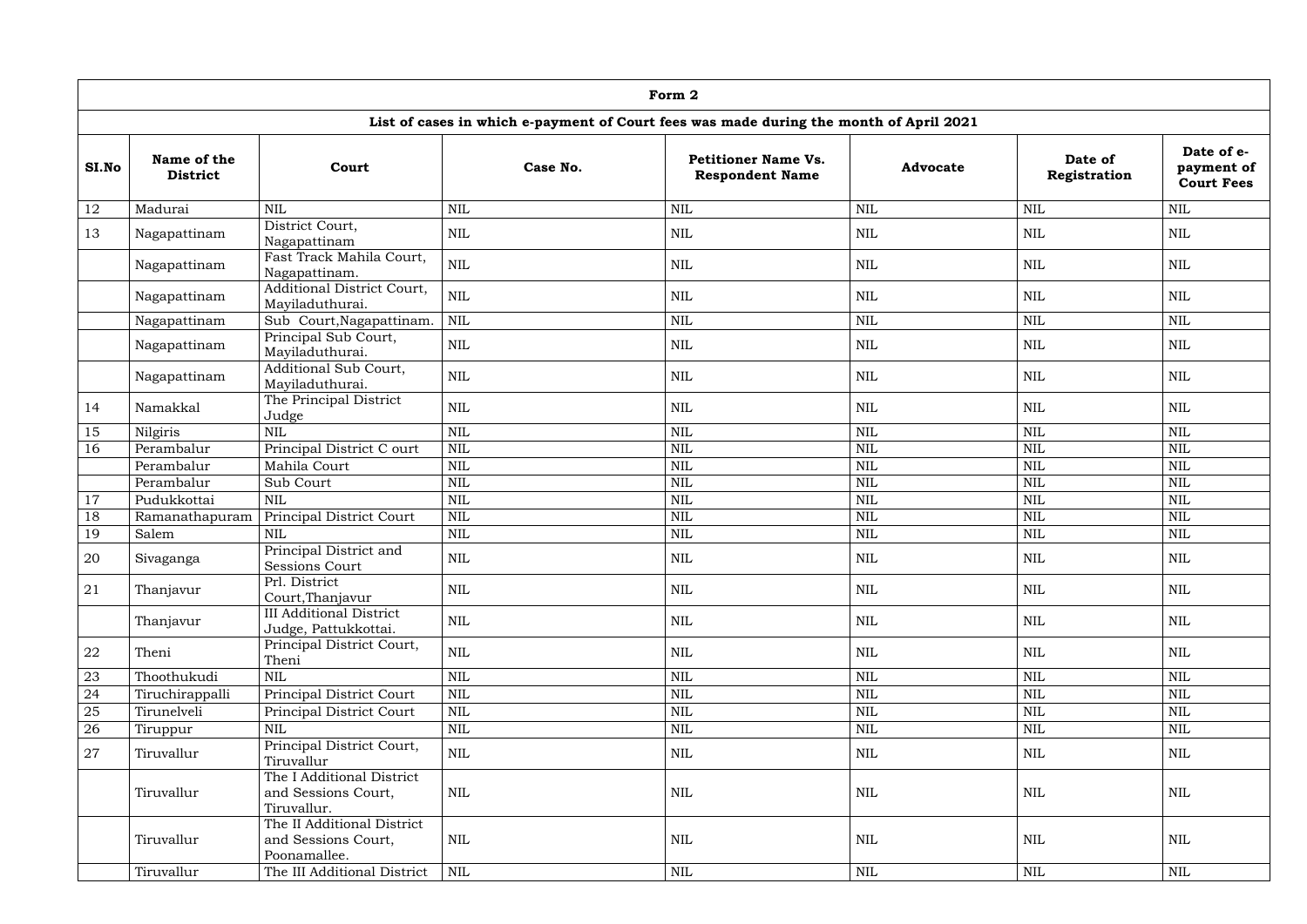|       |                                |                                                               |            | Form 2                                                                                 |                 |                         |                                               |
|-------|--------------------------------|---------------------------------------------------------------|------------|----------------------------------------------------------------------------------------|-----------------|-------------------------|-----------------------------------------------|
|       |                                |                                                               |            | List of cases in which e-payment of Court fees was made during the month of April 2021 |                 |                         |                                               |
| SI.No | Name of the<br><b>District</b> | Court                                                         | Case No.   | <b>Petitioner Name Vs.</b><br><b>Respondent Name</b>                                   | <b>Advocate</b> | Date of<br>Registration | Date of e-<br>payment of<br><b>Court Fees</b> |
|       |                                | and Sessions Court,<br>Poonamallee.                           |            |                                                                                        |                 |                         |                                               |
|       | Tiruvallur                     | The IV Additional District<br>and Sessions Court,<br>Ponneri. | <b>NIL</b> | NIL                                                                                    | <b>NIL</b>      | <b>NIL</b>              | <b>NIL</b>                                    |
|       | Tiruvallur                     | The Sub Court,<br>Tiruvallur.                                 | <b>NIL</b> | NIL                                                                                    | $\textsc{nil}$  | $\mbox{NIL}$            | NIL                                           |
|       | Tiruvallur                     | The Sub Court,<br>Poonamallee.                                | <b>NIL</b> | <b>NIL</b>                                                                             | <b>NIL</b>      | <b>NIL</b>              | <b>NIL</b>                                    |
|       | Tiruvallur                     | The Sub Court, Tiruttani.                                     | <b>NIL</b> | <b>NIL</b>                                                                             | $\mbox{NIL}$    | <b>NIL</b>              | <b>NIL</b>                                    |
| 28    | Tiruvannamalai                 | Principal District Court                                      | <b>NIL</b> | <b>NIL</b>                                                                             | $\mbox{NIL}$    | <b>NIL</b>              | <b>NIL</b>                                    |
| 29    | Tiruvarur                      | Principal District Court                                      | <b>NIL</b> | <b>NIL</b>                                                                             | NIL             | <b>NIL</b>              | <b>NIL</b>                                    |
| 30    | Vellore                        | <b>NIL</b>                                                    | NIL        | <b>NIL</b>                                                                             | $\mbox{NIL}$    | <b>NIL</b>              | <b>NIL</b>                                    |
| 31    | Villupuram                     | <b>NIL</b>                                                    | <b>NIL</b> | <b>NIL</b>                                                                             | <b>NIL</b>      | <b>NIL</b>              | <b>NIL</b>                                    |
| 32    | Virudhunagar                   | <b>NIL</b>                                                    | <b>NIL</b> | <b>NIL</b>                                                                             | $\mbox{NIL}$    | <b>NIL</b>              | <b>NIL</b>                                    |
| 33    | Puducherry                     | PRINCIPAL DISTRICT<br>JUDGE, PUDUCHERRY                       | <b>NIL</b> | <b>NIL</b>                                                                             | <b>NIL</b>      | <b>NIL</b>              | <b>NIL</b>                                    |
|       | Puducherry                     | DISTRICT JUDGE,<br><b>KARAIKAL</b>                            | <b>NIL</b> | NIL                                                                                    | $\textsc{nil}$  | $\mbox{NIL}$            | <b>NIL</b>                                    |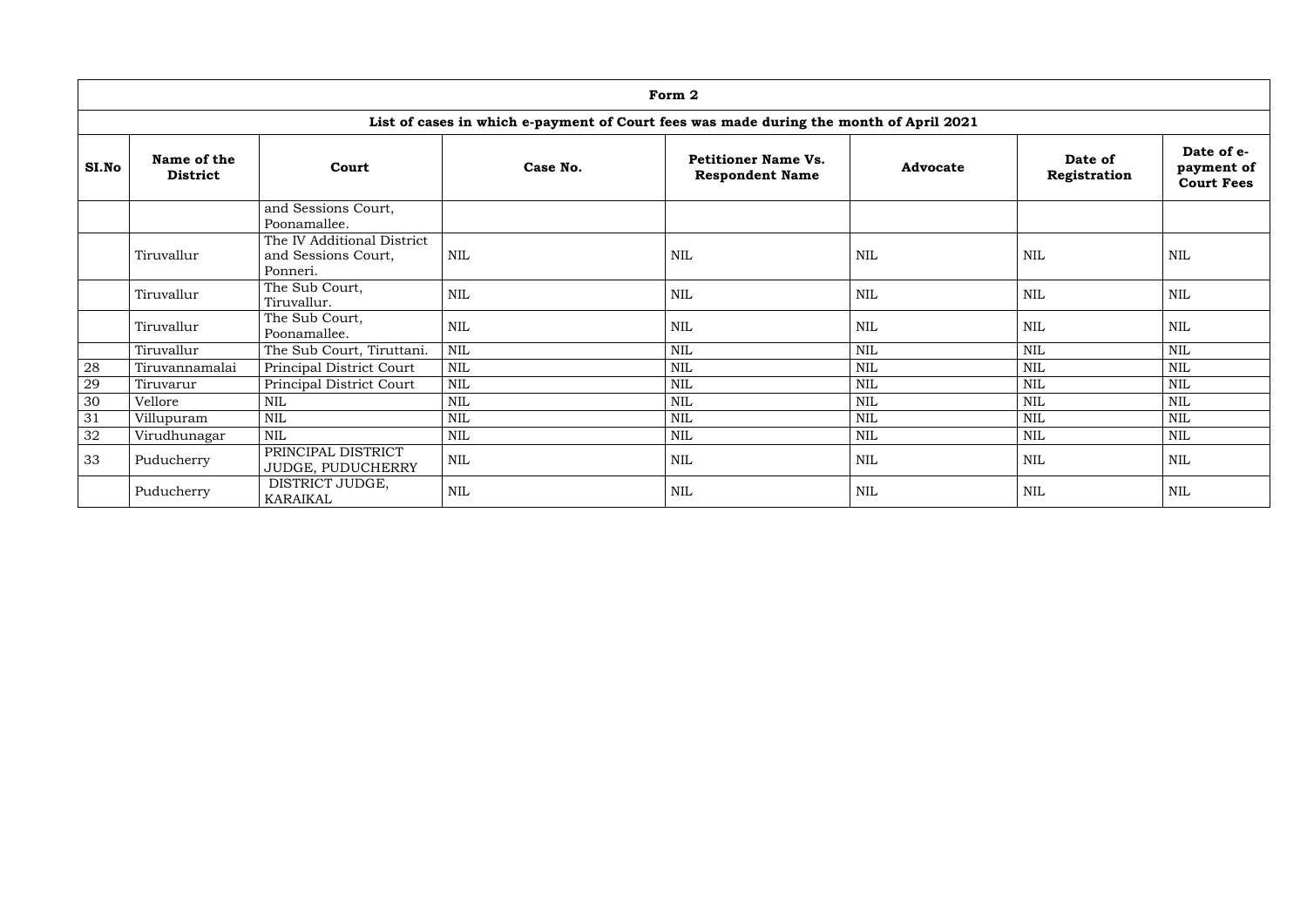|                |                                |                                                        |              | <b>FORM-3</b>                                                                                                                                                                                                                          |                                      |                         |                                                              |
|----------------|--------------------------------|--------------------------------------------------------|--------------|----------------------------------------------------------------------------------------------------------------------------------------------------------------------------------------------------------------------------------------|--------------------------------------|-------------------------|--------------------------------------------------------------|
|                |                                |                                                        |              | List of cases in which Electronic Service of Process has taken place during the month                                                                                                                                                  |                                      |                         |                                                              |
| SI.No          | Name of the<br><b>District</b> | Court                                                  | Case No.     | <b>Petitioner Name Vs.</b><br><b>Respondent Name</b>                                                                                                                                                                                   | <b>Advocate</b>                      | Date of<br>Registration | Date of<br>Electronic<br><b>Service of</b><br><b>Process</b> |
|                | Ariyalur                       | <b>NIL</b>                                             | <b>NIL</b>   | <b>NIL</b>                                                                                                                                                                                                                             | NIL                                  | <b>NIL</b>              | $\mbox{NIL}$                                                 |
| $\overline{2}$ | Chennai                        | Principal Judge's Court                                | $\cos 6/21$  | M/s. Tractors and Farm<br>Equipment Ltd, Rep by its<br>Company Secretary Mr. C.P.<br>Sounderarajan<br>Plaintiff<br>$-VS-$<br>M/s. Karuna Auto Sale &<br>Service, Rep by its Proprietrix<br>Mrs. Karuna Devi and 2 others<br>Defendants | S. Ramasubramaniam and<br>Associates | 08.04.2021              | NIL                                                          |
|                | Chennai                        | Principal Judge's Court                                | $\cos 7/21$  | $M/s$ . Simpson & Co. Ltd. Rep by<br>its Deputy General Manager<br>(Finance) Mr. S.<br>Ramachandramoorthy<br>Plaintiff<br>$-VS-$<br>S.S. Prabhu, Sole Proprietor,<br>Apex Tapioca Products.<br>Defendants                              | S. Ramasubramaniam and<br>Associates | 08.04.2021              | NIL                                                          |
| 3              | Coimbatore                     | <b>NIL</b>                                             | <b>NIL</b>   | $\mbox{NIL}$                                                                                                                                                                                                                           | <b>NIL</b>                           | <b>NIL</b>              | <b>NIL</b>                                                   |
| 4              | Cuddalore                      | Principal District and Sessions<br>Court,<br>Cuddalore | NIL          | <b>NIL</b>                                                                                                                                                                                                                             | NIL                                  | <b>NIL</b>              | NIL                                                          |
|                | Cuddalore                      | All other Courts                                       | <b>NIL</b>   | $\mbox{NIL}$                                                                                                                                                                                                                           | NIL                                  | <b>NIL</b>              | $\mbox{NIL}$                                                 |
| 5              | Dharmapuri                     | NIL                                                    | NIL          | NIL                                                                                                                                                                                                                                    | NIL                                  | NIL                     | NIL                                                          |
| 6              | Dindigul                       | Principal District Court, Dindigul.                    | <b>NIL</b>   | $\text{NIL}$                                                                                                                                                                                                                           | $\mbox{NIL}$                         | <b>NIL</b>              | $\mbox{NIL}$                                                 |
| $\overline{7}$ | Erode                          | <b>NIL</b>                                             | <b>NIL</b>   | $\mbox{NIL}$                                                                                                                                                                                                                           | $\mbox{NIL}$                         | <b>NIL</b>              | $\mbox{NIL}$                                                 |
| 8              | Kancheepuram                   | Principal District<br>Court, Chengalpattu              | $\mbox{NIL}$ | $\mbox{NIL}$                                                                                                                                                                                                                           | <b>NIL</b>                           | $\mbox{NIL}$            | <b>NIL</b>                                                   |
| 9              | Kanniyakumari                  | Principal District Court, Nagercoil                    | <b>NIL</b>   | $\mbox{NIL}$                                                                                                                                                                                                                           | <b>NIL</b>                           | <b>NIL</b>              | $\mbox{NIL}$                                                 |
| 10             | Karur                          | <b>NIL</b>                                             | $\mbox{NIL}$ | $\mbox{NIL}$                                                                                                                                                                                                                           | $\mbox{NIL}$                         | <b>NIL</b>              | $\mbox{NIL}$                                                 |
| 11             | Krishnagiri                    | Principal District Court,<br>Krishnagiri               | $\mbox{NIL}$ | $\mbox{NIL}$                                                                                                                                                                                                                           | <b>NIL</b>                           | $\mbox{NIL}$            | <b>NIL</b>                                                   |
|                | Krishnagiri                    | Additional District Court,<br>Krishnagiri              | <b>NIL</b>   | <b>NIL</b>                                                                                                                                                                                                                             | NIL                                  | $\mbox{NIL}$            | <b>NIL</b>                                                   |
|                | Krishnagiri                    | Additional District Court, Hosur.                      | $\mbox{NIL}$ | $\text{NIL}$                                                                                                                                                                                                                           | $\mbox{NIL}$                         | <b>NIL</b>              | $\mbox{NIL}$                                                 |
| 12             | Madurai                        | <b>NIL</b>                                             | <b>NIL</b>   | $\mbox{NIL}$                                                                                                                                                                                                                           | $\mbox{NIL}$                         | <b>NIL</b>              | <b>NIL</b>                                                   |
| 13             | Nagapattinam                   | District Court, Nagapattinam                           | $\mbox{NIL}$ | $\mbox{NIL}$                                                                                                                                                                                                                           | $\mbox{NIL}$                         | NIL                     | <b>NIL</b>                                                   |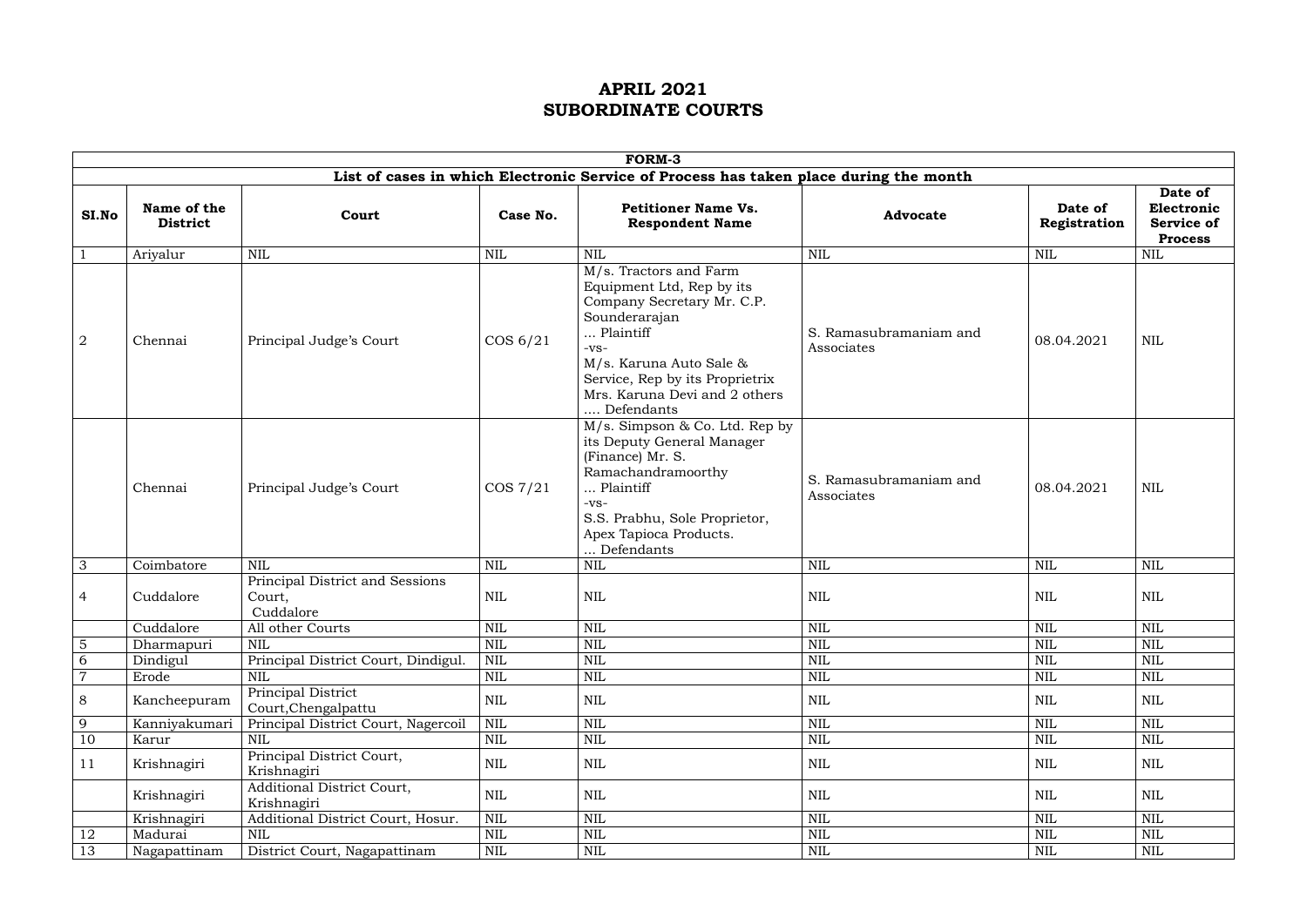|       | <b>FORM-3</b>                                                                         |                                                                 |              |                                                      |                 |                         |                                                              |  |  |  |  |
|-------|---------------------------------------------------------------------------------------|-----------------------------------------------------------------|--------------|------------------------------------------------------|-----------------|-------------------------|--------------------------------------------------------------|--|--|--|--|
|       | List of cases in which Electronic Service of Process has taken place during the month |                                                                 |              |                                                      |                 |                         |                                                              |  |  |  |  |
| SI.No | Name of the<br><b>District</b>                                                        | Court                                                           | Case No.     | <b>Petitioner Name Vs.</b><br><b>Respondent Name</b> | <b>Advocate</b> | Date of<br>Registration | Date of<br>Electronic<br><b>Service of</b><br><b>Process</b> |  |  |  |  |
|       | Nagapattinam                                                                          | Fast Track Mahila Court,<br>Nagapattinam.                       | $\mbox{NIL}$ | <b>NIL</b>                                           | <b>NIL</b>      | $\mbox{NIL}$            | <b>NIL</b>                                                   |  |  |  |  |
|       | Nagapattinam                                                                          | Additional District Court,<br>Mayiladuthurai.                   | $\mbox{NIL}$ | <b>NIL</b>                                           | <b>NIL</b>      | <b>NIL</b>              | <b>NIL</b>                                                   |  |  |  |  |
|       | Nagapattinam                                                                          | Sub Court, Nagapattinam.                                        | NIL          | <b>NIL</b>                                           | <b>NIL</b>      | <b>NIL</b>              | <b>NIL</b>                                                   |  |  |  |  |
|       | Nagapattinam                                                                          | Principal Sub Court,<br>Mayiladuthurai.                         | <b>NIL</b>   | NIL                                                  | <b>NIL</b>      | <b>NIL</b>              | <b>NIL</b>                                                   |  |  |  |  |
|       | Nagapattinam                                                                          | Additional Sub Court,<br>Mayiladuthurai.                        | <b>NIL</b>   | <b>NIL</b>                                           | <b>NIL</b>      | <b>NIL</b>              | <b>NIL</b>                                                   |  |  |  |  |
| 14    | Namakkal                                                                              | The Principal District Judge                                    | <b>NIL</b>   | <b>NIL</b>                                           | <b>NIL</b>      | <b>NIL</b>              | <b>NIL</b>                                                   |  |  |  |  |
| 15    | Nilgiris                                                                              | <b>NIL</b>                                                      | <b>NIL</b>   | <b>NIL</b>                                           | <b>NIL</b>      | <b>NIL</b>              | <b>NIL</b>                                                   |  |  |  |  |
| 16    | Perambalur                                                                            | Principal District C ourt                                       | $\mbox{NIL}$ | <b>NIL</b>                                           | <b>NIL</b>      | <b>NIL</b>              | <b>NIL</b>                                                   |  |  |  |  |
|       | Perambalur                                                                            | Mahila Court                                                    | <b>NIL</b>   | <b>NIL</b>                                           | <b>NIL</b>      | <b>NIL</b>              | <b>NIL</b>                                                   |  |  |  |  |
|       | Perambalur                                                                            | Sub Court                                                       | <b>NIL</b>   | <b>NIL</b>                                           | <b>NIL</b>      | <b>NIL</b>              | <b>NIL</b>                                                   |  |  |  |  |
| 17    | Pudukkottai                                                                           | $\mbox{NIL}$                                                    | $\mbox{NIL}$ | <b>NIL</b>                                           | <b>NIL</b>      | <b>NIL</b>              | <b>NIL</b>                                                   |  |  |  |  |
| 18    | Ramanathapur<br>am                                                                    | Principal District Court                                        | <b>NIL</b>   | NIL                                                  | <b>NIL</b>      | <b>NIL</b>              | <b>NIL</b>                                                   |  |  |  |  |
| 19    | Salem                                                                                 | <b>NIL</b>                                                      | $\mbox{NIL}$ | <b>NIL</b>                                           | <b>NIL</b>      | <b>NIL</b>              | <b>NIL</b>                                                   |  |  |  |  |
| 20    | Sivaganga                                                                             | Principal District and Sessions<br>Court                        | $\mbox{NIL}$ | NIL                                                  | <b>NIL</b>      | $\mbox{NIL}$            | <b>NIL</b>                                                   |  |  |  |  |
| 21    | Thanjavur                                                                             | Prl. District Court, Thanjavur                                  | NIL          | <b>NIL</b>                                           | <b>NIL</b>      | <b>NIL</b>              | <b>NIL</b>                                                   |  |  |  |  |
|       | Thanjavur                                                                             | III Additional District Judge,<br>Pattukkottai.                 | <b>NIL</b>   | <b>NIL</b>                                           | <b>NIL</b>      | <b>NIL</b>              | <b>NIL</b>                                                   |  |  |  |  |
| 22    | Theni                                                                                 | Principal District Court, Theni                                 | $\mbox{NIL}$ | <b>NIL</b>                                           | <b>NIL</b>      | <b>NIL</b>              | <b>NIL</b>                                                   |  |  |  |  |
| 23    | Thoothukudi                                                                           | <b>NIL</b>                                                      | $\mbox{NIL}$ | <b>NIL</b>                                           | <b>NIL</b>      | <b>NIL</b>              | <b>NIL</b>                                                   |  |  |  |  |
| 24    | Tiruchirappalli                                                                       | <b>Principal District Court</b>                                 | <b>NIL</b>   | <b>NIL</b>                                           | <b>NIL</b>      | <b>NIL</b>              | <b>NIL</b>                                                   |  |  |  |  |
| 25    | Tirunelveli                                                                           | <b>Principal District Court</b>                                 | $\mbox{NIL}$ | <b>NIL</b>                                           | <b>NIL</b>      | <b>NIL</b>              | <b>NIL</b>                                                   |  |  |  |  |
| 26    | Tiruppur                                                                              | <b>NIL</b>                                                      | <b>NIL</b>   | <b>NIL</b>                                           | <b>NIL</b>      | <b>NIL</b>              | <b>NIL</b>                                                   |  |  |  |  |
| 27    | Tiruvallur                                                                            | Principal District Court, Tiruvallur                            | $\mbox{NIL}$ | $\mbox{NIL}$                                         | <b>NIL</b>      | <b>NIL</b>              | $\mbox{NIL}$                                                 |  |  |  |  |
|       | Tiruvallur                                                                            | The I Additional District and<br>Sessions Court, Tiruvallur.    | $\mbox{NIL}$ | <b>NIL</b>                                           | <b>NIL</b>      | <b>NIL</b>              | <b>NIL</b>                                                   |  |  |  |  |
|       | Tiruvallur                                                                            | The II Additional District and<br>Sessions Court, Poonamallee.  | <b>NIL</b>   | <b>NIL</b>                                           | <b>NIL</b>      | $\mbox{NIL}$            | <b>NIL</b>                                                   |  |  |  |  |
|       | Tiruvallur                                                                            | The III Additional District and<br>Sessions Court, Poonamallee. | $\mbox{NIL}$ | <b>NIL</b>                                           | $\mbox{NIL}$    | $\mbox{NIL}$            | $\mbox{NIL}$                                                 |  |  |  |  |
|       | Tiruvallur                                                                            | The IV Additional District and<br>Sessions Court, Ponneri.      | <b>NIL</b>   | NIL                                                  | <b>NIL</b>      | <b>NIL</b>              | <b>NIL</b>                                                   |  |  |  |  |
|       | Tiruvallur                                                                            | The Sub Court, Tiruvallur.                                      | $\mbox{NIL}$ | <b>NIL</b>                                           | <b>NIL</b>      | <b>NIL</b>              | <b>NIL</b>                                                   |  |  |  |  |
|       | Tiruvallur                                                                            | The Sub Court, Poonamallee.                                     | $\mbox{NIL}$ | <b>NIL</b>                                           | <b>NIL</b>      | <b>NIL</b>              | $\mbox{NIL}$                                                 |  |  |  |  |
|       | Tiruvallur                                                                            | The Sub Court, Tiruttani.                                       | $\mbox{NIL}$ | <b>NIL</b>                                           | <b>NIL</b>      | <b>NIL</b>              | $\mbox{NIL}$                                                 |  |  |  |  |
| 28    | Tiruvannamalai                                                                        | Principal District Court                                        | $\mbox{NIL}$ | <b>NIL</b>                                           | <b>NIL</b>      | <b>NIL</b>              | $\mbox{NIL}$                                                 |  |  |  |  |
| 29    | Tiruvarur                                                                             | Principal District Court                                        | $\mbox{NIL}$ | <b>NIL</b>                                           | <b>NIL</b>      | <b>NIL</b>              | $\text{NIL}$                                                 |  |  |  |  |
| 30    | Vellore                                                                               | <b>NIL</b>                                                      | <b>NIL</b>   | <b>NIL</b>                                           | <b>NIL</b>      | <b>NIL</b>              | $\mbox{NIL}$                                                 |  |  |  |  |
| 31    | Villupuram                                                                            | $\mbox{NIL}$                                                    | $\mbox{NIL}$ | $\mbox{NIL}$                                         | $\mbox{NIL}$    | <b>NIL</b>              | $\mbox{NIL}$                                                 |  |  |  |  |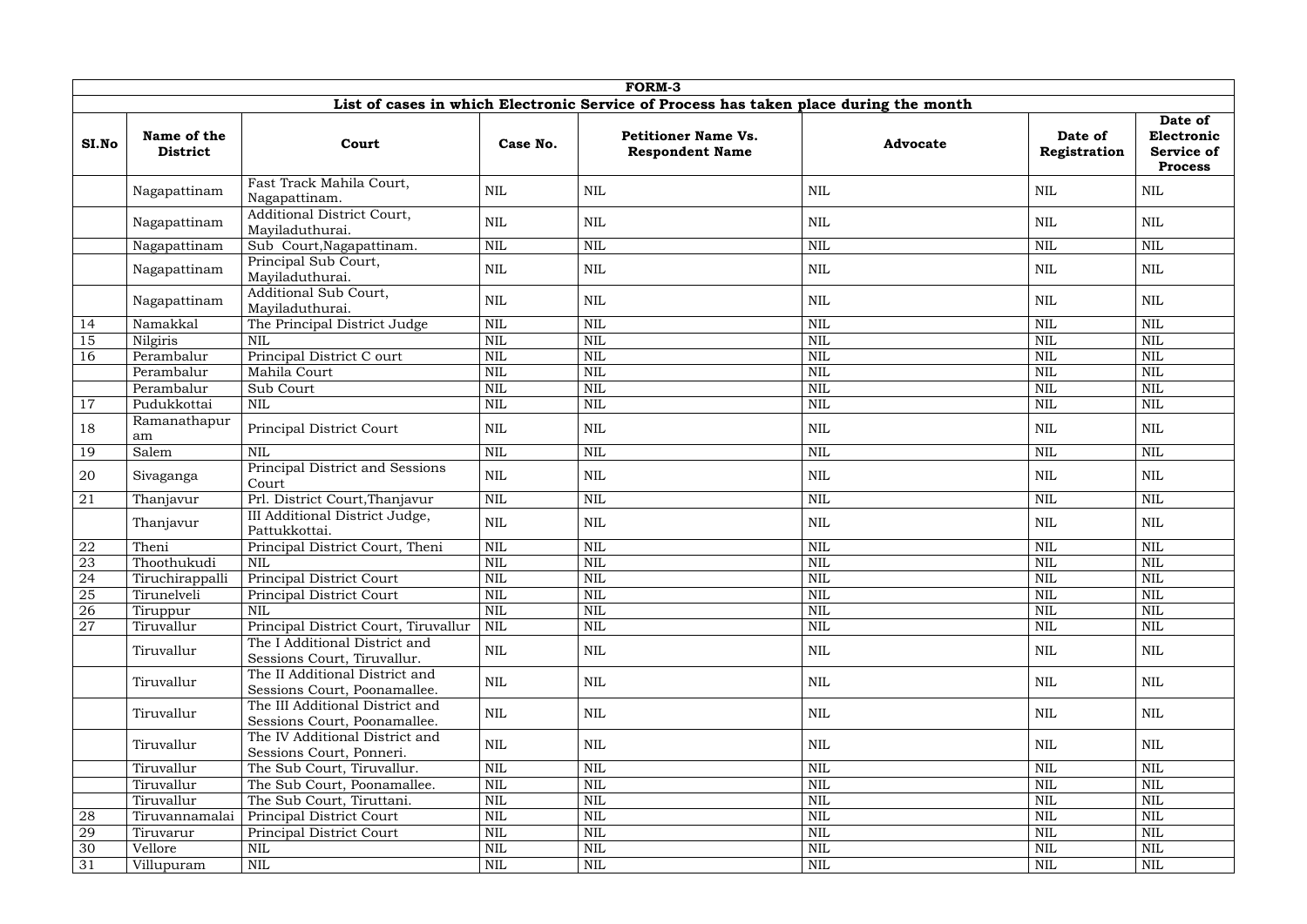|       |                                                                                       |                                                |            | <b>FORM-3</b>                                        |                 |                         |                                                              |  |
|-------|---------------------------------------------------------------------------------------|------------------------------------------------|------------|------------------------------------------------------|-----------------|-------------------------|--------------------------------------------------------------|--|
|       | List of cases in which Electronic Service of Process has taken place during the month |                                                |            |                                                      |                 |                         |                                                              |  |
| SI.No | Name of the<br><b>District</b>                                                        | Court                                          | Case No.   | <b>Petitioner Name Vs.</b><br><b>Respondent Name</b> | <b>Advocate</b> | Date of<br>Registration | Date of<br>Electronic<br><b>Service of</b><br><b>Process</b> |  |
| 32    | Virudhunagar                                                                          | NIL                                            | <b>NIL</b> | NIL                                                  | NIL             | NIL                     | NIL                                                          |  |
| 33    | Puducherry                                                                            | PRINCIPAL DISTRICT JUDGE,<br><b>PUDUCHERRY</b> | <b>NIL</b> | NIL                                                  | NIL             | NIL                     | <b>NIL</b>                                                   |  |
|       | Puducherry                                                                            | DISTRICT JUDGE, KARAIKAL                       | NIL        | <b>NIL</b>                                           | <b>NIL</b>      | NIL                     | NIL                                                          |  |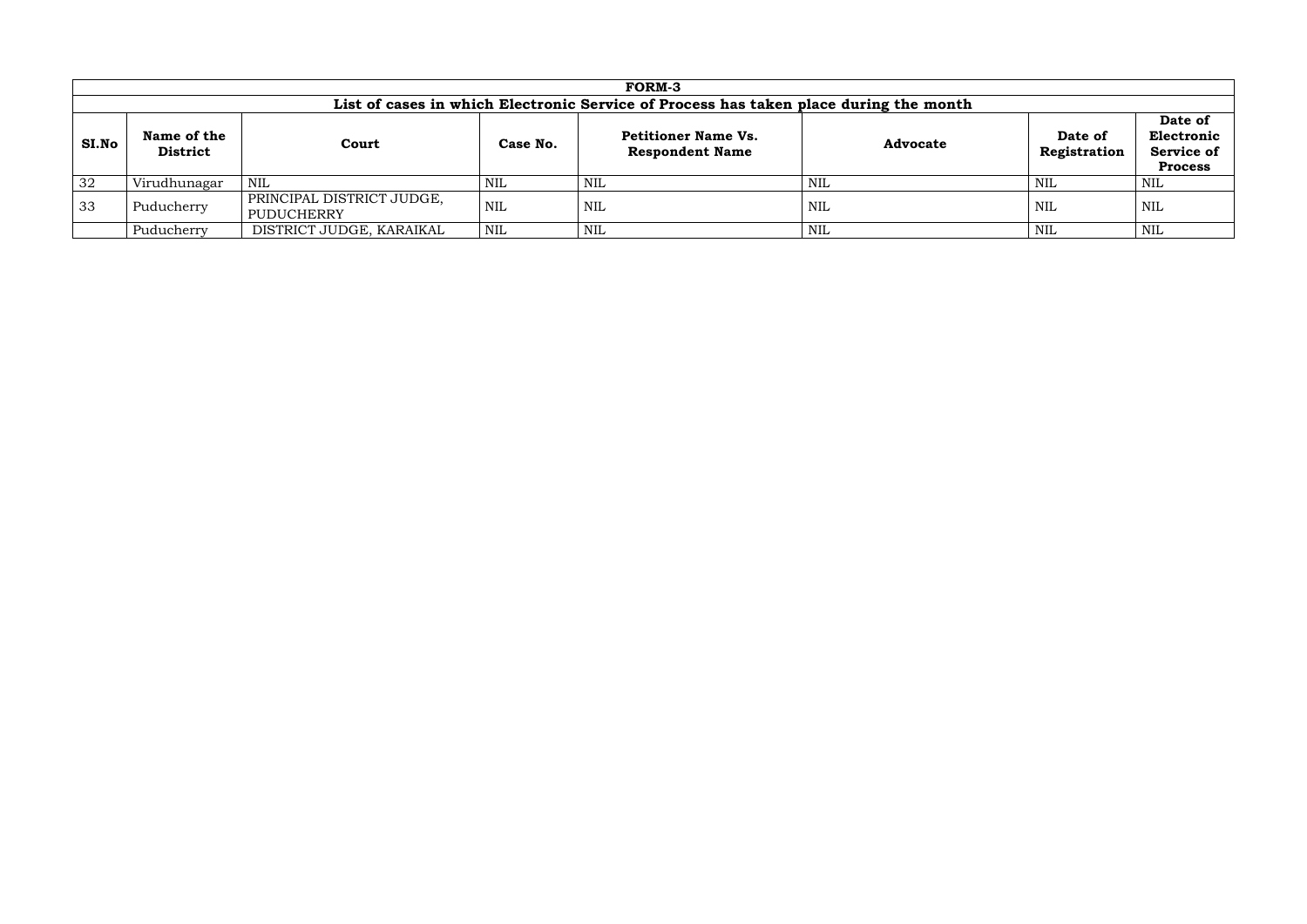|                 | FORM-4                         |                                                                 |                                                                                                |              |                   |                                                    |  |  |  |  |
|-----------------|--------------------------------|-----------------------------------------------------------------|------------------------------------------------------------------------------------------------|--------------|-------------------|----------------------------------------------------|--|--|--|--|
|                 |                                |                                                                 | List of total no. of cases randomly allocated during the month                                 |              |                   |                                                    |  |  |  |  |
| SI.No           | Name of the<br><b>District</b> | Court                                                           | <b>Court Name</b>                                                                              | Court No.    | <b>Case Type</b>  | Case Count (No.<br>of cases randomly<br>allocated) |  |  |  |  |
|                 | Ariyalur                       | NIL                                                             | <b>NIL</b>                                                                                     | <b>NIL</b>   | <b>NIL</b>        | <b>NIL</b>                                         |  |  |  |  |
| $\overline{2}$  | Chennai                        | Principal Judge's Court                                         | Principal Judge's Court is designated to deal<br>with the cases under Commercial Original Suit | $\mbox{NIL}$ | <b>COS</b>        | <b>NIL</b>                                         |  |  |  |  |
| $\mathbf{3}$    | Coimbatore                     | Principal District & Sessions Court, Coimbatore                 |                                                                                                | <b>NIL</b>   | <b>OS</b>         | 9                                                  |  |  |  |  |
| 4               | Cuddalor                       | Principal District and Sessions Court,<br>Cuddalore             | <b>NIL</b>                                                                                     | <b>NIL</b>   | <b>NIL</b>        | <b>NIL</b>                                         |  |  |  |  |
|                 | Cuddalor                       | All other Courts                                                | <b>NIL</b>                                                                                     | <b>NIL</b>   | <b>NIL</b>        | <b>NIL</b>                                         |  |  |  |  |
| $5\overline{)}$ | Dharmapuri                     | <b>NIL</b>                                                      | <b>NIL</b>                                                                                     | <b>NIL</b>   | <b>NIL</b>        | <b>NIL</b>                                         |  |  |  |  |
| 6               | Dindigul                       | Principal District Court, Dindigul.                             | <b>NIL</b>                                                                                     | <b>NIL</b>   | <b>NIL</b>        | <b>NIL</b>                                         |  |  |  |  |
| $\overline{7}$  | Erode                          | <b>NIL</b>                                                      | <b>NIL</b>                                                                                     | <b>NIL</b>   | <b>NIL</b>        | NIL                                                |  |  |  |  |
| 8               | Kancheepuram                   | Principal District Court, Chengalpattu                          | NIL                                                                                            | <b>NIL</b>   | <b>NIL</b>        | <b>NIL</b>                                         |  |  |  |  |
| 9               | Kanniyakumari                  | Principal District Court, Nagercoil                             | Principal District Court, Nagercoil                                                            |              | $\overline{O.S.}$ | 8                                                  |  |  |  |  |
| 10              | Karur                          | <b>NIL</b>                                                      | <b>NIL</b>                                                                                     | <b>NIL</b>   | <b>NIL</b>        | <b>NIL</b>                                         |  |  |  |  |
| 11              | Krishnagiri                    | Principal District Court, Krishnagiri                           | NIL                                                                                            | <b>NIL</b>   | <b>NIL</b>        | <b>NIL</b>                                         |  |  |  |  |
| 12              | Madurai                        | <b>NIL</b>                                                      | <b>NIL</b>                                                                                     | <b>NIL</b>   | <b>NIL</b>        | <b>NIL</b>                                         |  |  |  |  |
| 13              | Nagapattinam                   | District Court, Nagapattinam                                    | <b>NIL</b>                                                                                     | <b>NIL</b>   | <b>NIL</b>        | <b>NIL</b>                                         |  |  |  |  |
|                 | Nagapattinam                   | Fast Track Mahila Court, Nagapattinam.                          | <b>NIL</b>                                                                                     | <b>NIL</b>   | <b>NIL</b>        | <b>NIL</b>                                         |  |  |  |  |
|                 | Nagapattinam                   | Additional District Court, Mayiladuthurai.                      | <b>NIL</b>                                                                                     | <b>NIL</b>   | <b>NIL</b>        | <b>NIL</b>                                         |  |  |  |  |
|                 | Nagapattinam                   | Sub Court, Nagapattinam.                                        | NIL                                                                                            | <b>NIL</b>   | <b>NIL</b>        | <b>NIL</b>                                         |  |  |  |  |
|                 | Nagapattinam                   | Principal Sub Court, Mayiladuthurai.                            | NIL                                                                                            | <b>NIL</b>   | <b>NIL</b>        | <b>NIL</b>                                         |  |  |  |  |
|                 | Nagapattinam                   | Additional Sub Court, Mayiladuthurai.                           | <b>NIL</b>                                                                                     | <b>NIL</b>   | <b>NIL</b>        | <b>NIL</b>                                         |  |  |  |  |
| 14              | Namakkal                       | The Principal District Judge                                    | NIL                                                                                            | <b>NIL</b>   | <b>NIL</b>        | <b>NIL</b>                                         |  |  |  |  |
| 15              | Nilgiris                       | <b>NIL</b>                                                      | <b>NIL</b>                                                                                     | <b>NIL</b>   | <b>NIL</b>        | <b>NIL</b>                                         |  |  |  |  |
| 16              | Perambalur                     | Principal District C ourt                                       | <b>NIL</b>                                                                                     | <b>NIL</b>   | <b>NIL</b>        | <b>NIL</b>                                         |  |  |  |  |
|                 | Perambalur                     | Mahila Court                                                    | NIL                                                                                            | <b>NIL</b>   | <b>NIL</b>        | <b>NIL</b>                                         |  |  |  |  |
|                 | Perambalur                     | Sub Court                                                       | <b>NIL</b>                                                                                     | <b>NIL</b>   | <b>NIL</b>        | <b>NIL</b>                                         |  |  |  |  |
| 17              | Pudukkottai                    | <b>NIL</b>                                                      | <b>NIL</b>                                                                                     | <b>NIL</b>   | <b>NIL</b>        | <b>NIL</b>                                         |  |  |  |  |
| 18              | Ramanathapuram                 | Principal District Court                                        | <b>NIL</b>                                                                                     | <b>NIL</b>   | <b>NIL</b>        | <b>NIL</b>                                         |  |  |  |  |
| <sup>19</sup>   | Salem                          | <b>NIL</b>                                                      | NIL                                                                                            | <b>NIL</b>   | $\overline{\cos}$ | $\overline{2}$                                     |  |  |  |  |
| 20              | Sivaganga                      | Principal District and Sessions Court                           | <b>NIL</b>                                                                                     | <b>NIL</b>   | <b>NIL</b>        | <b>NIL</b>                                         |  |  |  |  |
| 21              | Thanjavur                      | Prl. District Court, Thanjavur                                  | <b>NIL</b>                                                                                     | <b>NIL</b>   | <b>NIL</b>        | <b>NIL</b>                                         |  |  |  |  |
|                 | Thanjavur                      | III Additional District Judge, Pattukkottai.                    | NIL                                                                                            | <b>NIL</b>   | <b>NIL</b>        | <b>NIL</b>                                         |  |  |  |  |
| 22              | Theni                          | Principal District Court, Theni                                 | <b>NIL</b>                                                                                     | <b>NIL</b>   | <b>NIL</b>        | <b>NIL</b>                                         |  |  |  |  |
| 23              | Thoothukudi                    | <b>NIL</b>                                                      | <b>NIL</b>                                                                                     |              | <b>OS</b>         | 32                                                 |  |  |  |  |
| 24              | Tiruchirappalli                | Principal District Court                                        | <b>NIL</b>                                                                                     | <b>NIL</b>   | <b>NIL</b>        | <b>NIL</b>                                         |  |  |  |  |
| 25              | Tirunelveli                    | <b>Principal District Court</b>                                 | <b>NIL</b>                                                                                     | <b>NIL</b>   | <b>OS</b>         | 14                                                 |  |  |  |  |
| 26              | Tiruppur                       | <b>NIL</b>                                                      | <b>NIL</b>                                                                                     | <b>NIL</b>   | <b>NIL</b>        | <b>NIL</b>                                         |  |  |  |  |
| 27              | Tiruvallur                     | Principal District Court, Tiruvallur                            | <b>NIL</b>                                                                                     | <b>NIL</b>   | <b>NIL</b>        | <b>NIL</b>                                         |  |  |  |  |
|                 | Tiruvallur                     | The I Additional District and Sessions Court,<br>Tiruvallur.    | $\mbox{NIL}$                                                                                   | <b>NIL</b>   | $\mbox{NIL}$      | <b>NIL</b>                                         |  |  |  |  |
|                 | Tiruvallur                     | The II Additional District and Sessions Court,<br>Poonamallee.  | <b>NIL</b>                                                                                     | <b>NIL</b>   | <b>NIL</b>        | <b>NIL</b>                                         |  |  |  |  |
|                 | Tiruvallur                     | The III Additional District and Sessions Court,<br>Poonamallee. | $\mbox{NIL}$                                                                                   | <b>NIL</b>   | <b>NIL</b>        | NIL                                                |  |  |  |  |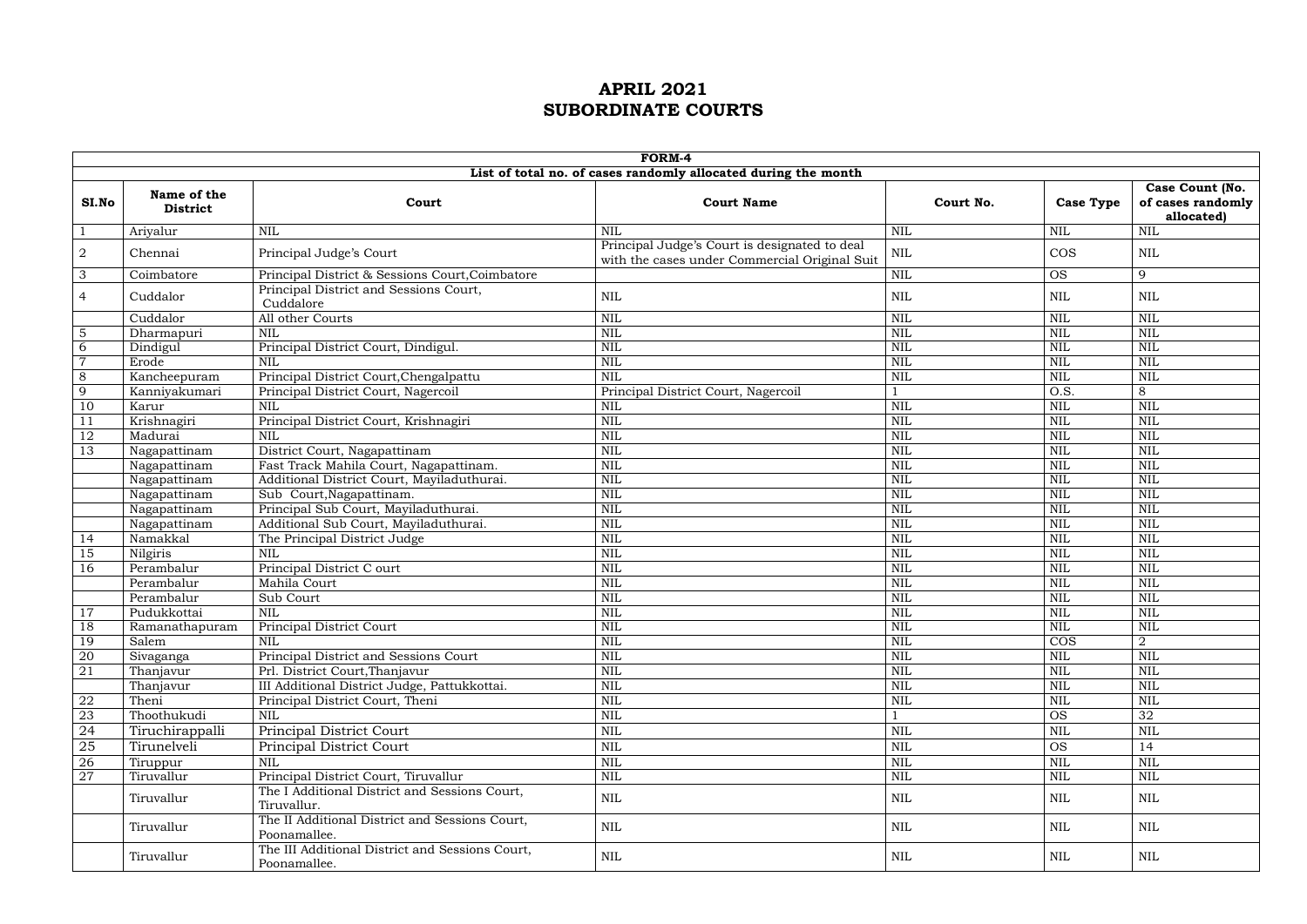|                | FORM-4                                                         |                                                         |                   |            |                  |                                             |  |  |  |
|----------------|----------------------------------------------------------------|---------------------------------------------------------|-------------------|------------|------------------|---------------------------------------------|--|--|--|
|                | List of total no. of cases randomly allocated during the month |                                                         |                   |            |                  |                                             |  |  |  |
| SI.No          | Name of the<br><b>District</b>                                 | Court                                                   | <b>Court Name</b> | Court No.  | <b>Case Type</b> | <b>Case Count (No.</b><br>of cases randomly |  |  |  |
|                |                                                                |                                                         |                   |            |                  | allocated)                                  |  |  |  |
|                | Tiruvallur                                                     | The IV Additional District and Sessions Court, Ponneri. | NIL               | <b>NIL</b> | <b>NIL</b>       | <b>NIL</b>                                  |  |  |  |
|                | Tiruvallur                                                     | The Sub Court, Tiruvallur.                              | <b>NIL</b>        | <b>NIL</b> | <b>NIL</b>       | <b>NIL</b>                                  |  |  |  |
|                | Tiruvallur                                                     | The Sub Court, Poonamallee.                             | $\text{NIL}$      | <b>NIL</b> | <b>NIL</b>       | <b>NIL</b>                                  |  |  |  |
|                | Tiruvallur                                                     | The Sub Court, Tiruttani.                               | NIL               | <b>NIL</b> | <b>NIL</b>       | <b>NIL</b>                                  |  |  |  |
| 28             | Tiruvannamalai                                                 | <b>Principal District Court</b>                         | $\mbox{NIL}$      | <b>NIL</b> | <b>NIL</b>       | <b>NIL</b>                                  |  |  |  |
| $\frac{29}{2}$ | Tiruvarur                                                      | Principal District Court                                | <b>NIL</b>        | <b>NIL</b> | <b>NIL</b>       | <b>NIL</b>                                  |  |  |  |
| 30             | Vellore                                                        | <b>NIL</b>                                              | $\text{NIL}$      | <b>NIL</b> | <b>NIL</b>       | <b>NIL</b>                                  |  |  |  |
| 31             | Villupuram                                                     | NIL                                                     | $\mbox{NIL}$      | <b>NIL</b> | <b>NIL</b>       | <b>NIL</b>                                  |  |  |  |
| 32             | Virudhunagar                                                   | <b>NIL</b>                                              | $\mbox{NIL}$      | <b>NIL</b> | <b>NIL</b>       | <b>NIL</b>                                  |  |  |  |
| 33             | Puducherry                                                     | PRINCIPAL DISTRICT JUDGE, PUDUCHERRY                    | $\mbox{NIL}$      | <b>NIL</b> | <b>NIL</b>       | <b>NIL</b>                                  |  |  |  |
|                | Puducherry                                                     | DISTRICT JUDGE, KARAIKAL                                | <b>NIL</b>        | <b>NIL</b> | <b>NIL</b>       | <b>NIL</b>                                  |  |  |  |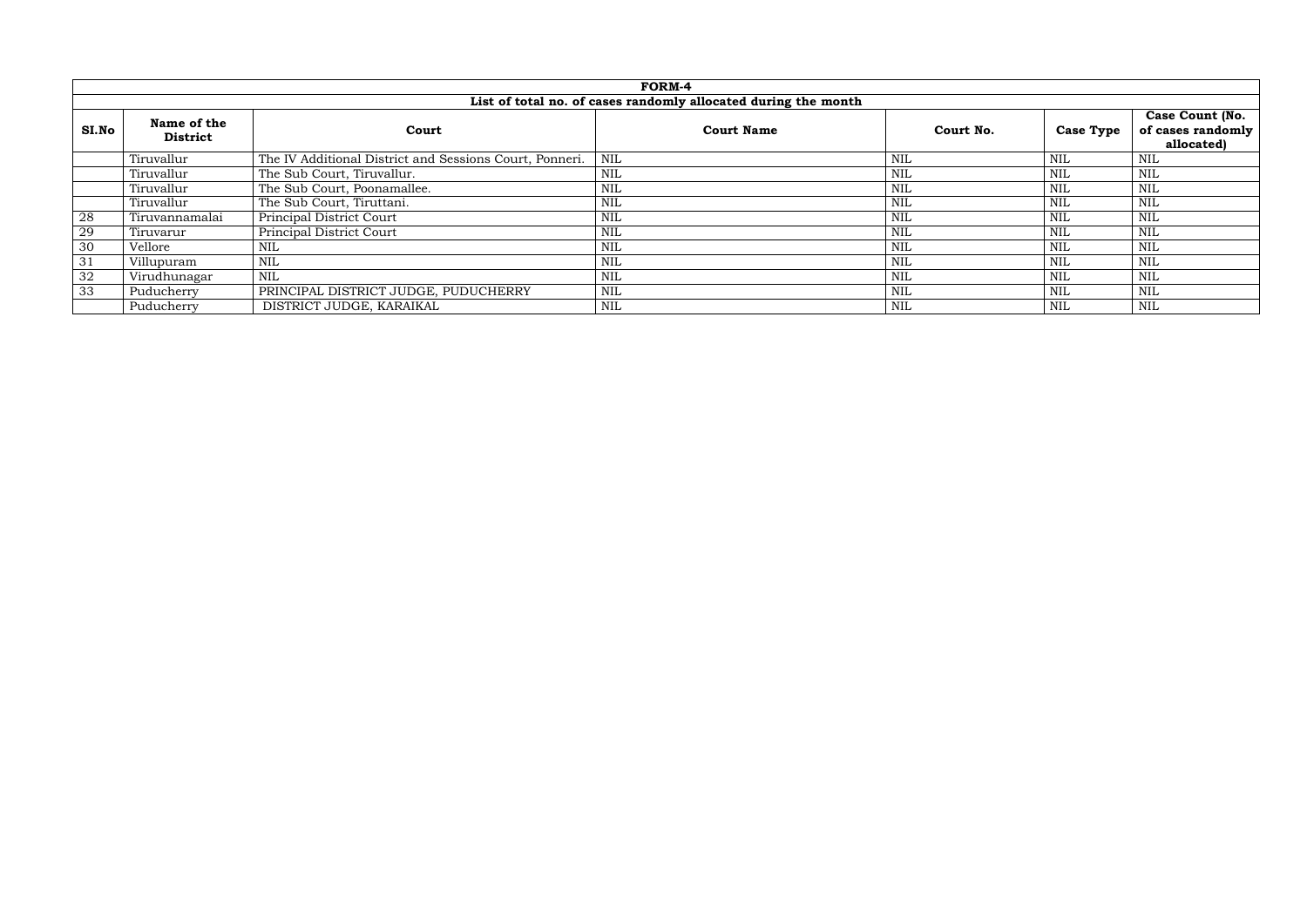| R<br>, , |  |
|----------|--|

|           |                                |                         |             | FORM-5                                                                                                                                                                                                                                                                                                                                                                                          |                                                                         |                      |                                              |
|-----------|--------------------------------|-------------------------|-------------|-------------------------------------------------------------------------------------------------------------------------------------------------------------------------------------------------------------------------------------------------------------------------------------------------------------------------------------------------------------------------------------------------|-------------------------------------------------------------------------|----------------------|----------------------------------------------|
|           |                                |                         |             | List of cases in which Case Management Hearing was held during the month                                                                                                                                                                                                                                                                                                                        |                                                                         |                      |                                              |
| SI.<br>No | Name of the<br><b>District</b> | Court                   | Case No.    | <b>Petitioner Name Vs. Respondent Name</b>                                                                                                                                                                                                                                                                                                                                                      | <b>Advocate</b>                                                         | Date of Registration | Date of Case<br><b>Management</b><br>Hearing |
|           | Ariyalur                       | <b>NIL</b>              | <b>NIL</b>  | <b>NIL</b>                                                                                                                                                                                                                                                                                                                                                                                      | $\mbox{NIL}$                                                            | <b>NIL</b>           | $\mbox{NIL}$                                 |
| 2         | Chennai                        | Principal Judge's Court | $\cos 3/21$ | The CSB Bank Ltd, No.32, First Main Road,<br>Olympic Colony, Padi, Chennai - 600 050 Rep<br>by its Authorised Officer<br>----Plaintiff<br><b>VS</b><br>1. M. Nedunchezhian and 2 others.<br>---Defendant                                                                                                                                                                                        | K. Rajasekaran                                                          | 12.02.2021           | 15.04.2021                                   |
|           | Chennai                        | Principal Judge's Court | $\cos 2/21$ | M/s. ATA Freight Line India Pvt. Ltd, Unit #4,<br>7th Floor, B Wing, Time Square, Marol Naka,<br>Andheri (E) Mumbai, Maharashtra - 400 059<br>--- Plaintiff<br><b>VS</b><br>Mr. Lazer Lyras.J, Proprietor of Starship L & L<br>Project Logistics, No.137/1, 2nd Floor,<br>Velachery Road, Little Mount, Saidapet, Chennai<br>$-600015.$<br>--- Defendant                                        | Mr. P. Giridharan                                                       | 02.02.2021           | 26.04.2021                                   |
|           | Chennai                        | Principal Judge's Court | $\cos 1/20$ | 1. M/s. Larsen & Toubro Ltd, Gujarat<br>2. United India Insurance Company Ltd,<br>Mumbai<br>Plaintiffs<br>$-VS-$<br>NTC Logistics India (Pvt) Ltd, Chennai<br>Defendant                                                                                                                                                                                                                         | M/s Ashok Rajaraman<br>M/s. Andrew Vivek                                | 04.12.2019           | 17.04.2021                                   |
|           | Chennai                        | Principal Judge's Court | $\cos 1/21$ | M/s. Para Enterprised Pvt Limited, No.7th Floor,<br>Tamarai Tech Park, No.16-20A (SP) Developed<br>Plots, Jawaharlal Nehru Road, Guindy Industrial<br>Estate, Guindy, Chennai. represented herein by<br>its Authorized Signtory Mr. Pradeepsankar<br>--Plaintiff<br>$-VS-$<br>A.R. Dairy Food Private Limited, No.10/5C,<br>Madurai Road, Begampur Post, Dindigul – 624<br>002<br>--- Defendant | M/s. M.S. Associates<br>R.Sathish Kumar                                 | 25.03.2021           | 17.04.2021                                   |
|           | Chennai                        | Principal Judge's Court | COS 7/20    | -- Plaintiff<br>Haja Mohideen<br>$-VS-$<br>-- Defendant<br>S.V. Thangaraj                                                                                                                                                                                                                                                                                                                       | Mr. K. Harishankar<br>(Plaintiff)<br>Mr. V. Deenadayalan<br>(Defendant) | 13.10.2020           | 30.04.2021                                   |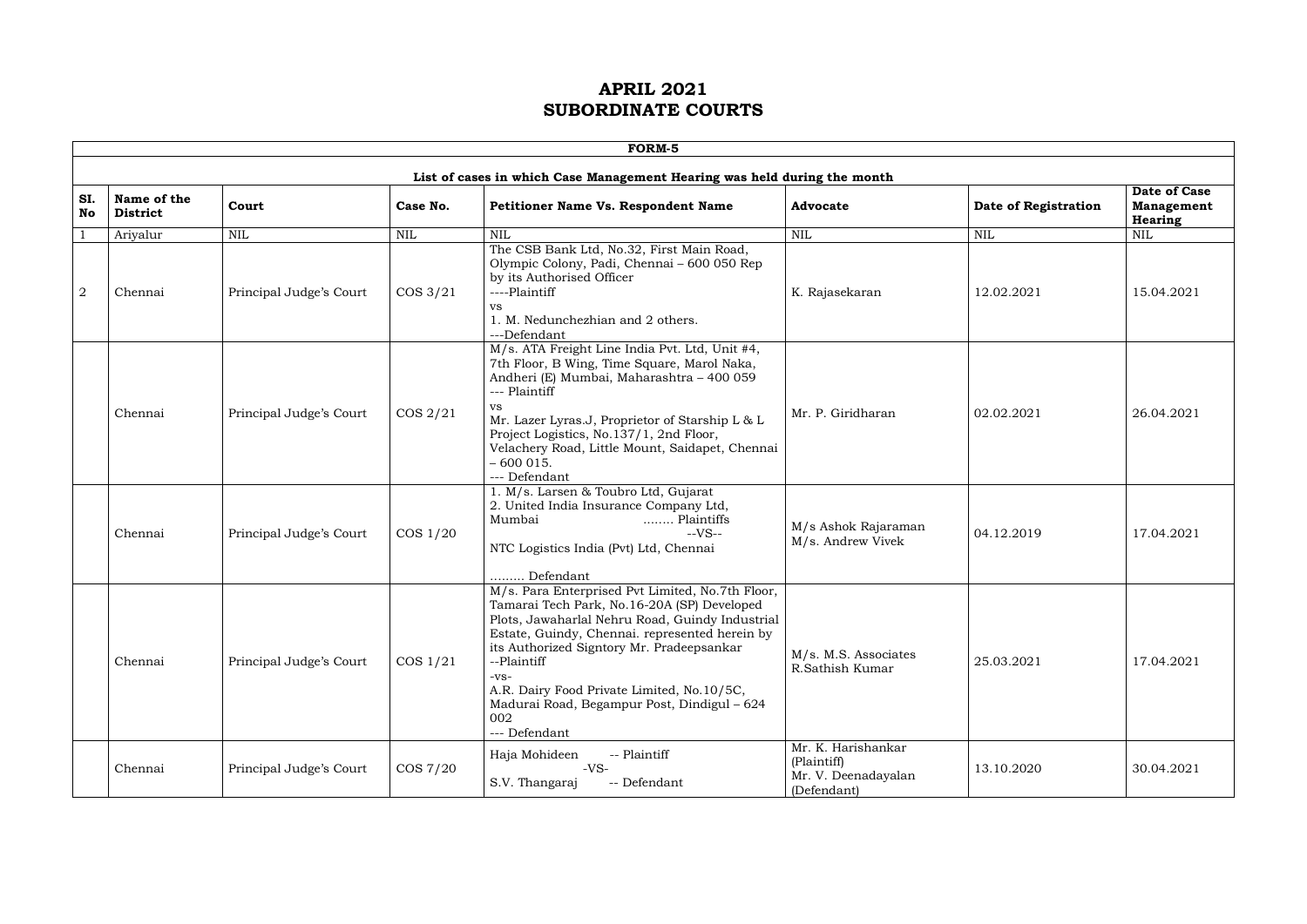|                |                                |                                                        |             | FORM-5                                                                                                                                                                                                                                                                                                                                                      |                                                                                   |                      |                                                     |
|----------------|--------------------------------|--------------------------------------------------------|-------------|-------------------------------------------------------------------------------------------------------------------------------------------------------------------------------------------------------------------------------------------------------------------------------------------------------------------------------------------------------------|-----------------------------------------------------------------------------------|----------------------|-----------------------------------------------------|
|                |                                |                                                        |             | List of cases in which Case Management Hearing was held during the month                                                                                                                                                                                                                                                                                    |                                                                                   |                      |                                                     |
| SI.<br>No      | Name of the<br><b>District</b> | Court                                                  | Case No.    | <b>Petitioner Name Vs. Respondent Name</b>                                                                                                                                                                                                                                                                                                                  | <b>Advocate</b>                                                                   | Date of Registration | Date of Case<br><b>Management</b><br><b>Hearing</b> |
|                | Chennai                        | Principal Judge's Court                                | $\cos 4/20$ | M/s. CLN Cinemas, Rep. by its Proprietor, Mr.<br>Praveen Prasad, No.15/8, Dhanappa Mudalai<br>Street, Madurai - 625 001.<br>-- Plaintiff<br>$-VS-$<br>1. M/s. JSK Film Corporation, Rep. by<br>Authorized signatory, JSK. Satish Kumar<br>2. Qube Cinema Technologies, 42, Dr. Ranga<br>Road, Bhaskarapuram, Mylapore, Chennai-<br>600 004.<br>-- Defendant | $M/s$ . V.P. Raman<br>M.S. Seshadri                                               | 26.08.2020           | 20.04.2021                                          |
|                | Chennai                        | Principal Judge's Court                                | COS 8/20    | M/s. Agrocrops Exim Limited,<br>Rep. by its Sales Manager, Mr. A. Prabakaran,<br>No.45, Armenian Street, SM Plaza, Room No.1,<br>1st Floor, Chennai - 600 001.<br>--- Plaintiff<br>$-VS-$<br>M/s. Royal Sundaram General Insurance Co.<br>Limited, Sundaram Towers, No.46, Whites Road,<br>Royapettah, Chennai - 600 014.<br>--- Defendant                  | S. Vasudevan (Plaintiff)                                                          | 05.12.2020           | 21.04.2021                                          |
|                | Chennai                        | Principal Judge's Court                                | $\cos 4/21$ | M/s. Times Chartering Pvt Ltd. Haryana,<br>Represented by its Line Manager, Mr. Yogesh<br>Ramesh Abhichandani<br>Plaintiff<br>$-VS-$<br>M/s. Pink Rose Cargo Pvt Ltd, Chennai<br>Represented by its Chairman & Managing<br>Director & 6 Others<br>Defendants                                                                                                | Mr. K.M. Anand<br>Mr. Bijai Sundar (D1 and<br>D2)<br>Mr. Mukund Rao (D3 and<br>D4 | 08.03.2021           | 21.04.2021                                          |
|                | Chennai                        | Principal Judge's Court                                | $\cos 5/21$ | TVS Dynamic Global Freight Services Limited,<br>Rep. by its Authorised Signatory Mr. D. K.<br>Kumar<br>Plaintiff<br>$-VS-$<br>Sri Sivasakthi Auto Ancillaries Madras Private<br>Limited Represented by its Directors, Chennai<br>and 3 others<br>. Defendants                                                                                               | V. Sankaranarayanan                                                               | 30.03.2021           | 26.04.2021                                          |
| 3              | Coimbatore                     | Principal District &<br>Sessions<br>Court, Coimbatore  | <b>NIL</b>  | <b>NIL</b>                                                                                                                                                                                                                                                                                                                                                  | <b>NIL</b>                                                                        | <b>NIL</b>           | <b>NIL</b>                                          |
| $\overline{4}$ | Cuddalore                      | Principal District and<br>Sessions Court,<br>Cuddalore | COS 1/2019  | Shree Kumarasamy poly Chem Rep by its GM,<br>M.Arul selvam<br>vs Vibrant Laminate pvt. Ltd and others                                                                                                                                                                                                                                                       | P.Baskar                                                                          | 25.11.2019           | 08.04.2021 &<br>26.04.2021,<br>30.06.2021           |
|                | Cuddalore                      | Principal District and<br>Sessions Court,<br>Cuddalore | COS 2/2019  | SPDS .Kumar vs D.Karthikeyan                                                                                                                                                                                                                                                                                                                                | P.Baskar                                                                          | 12.12.2019           | 19.04.2021,<br>18.06.2021                           |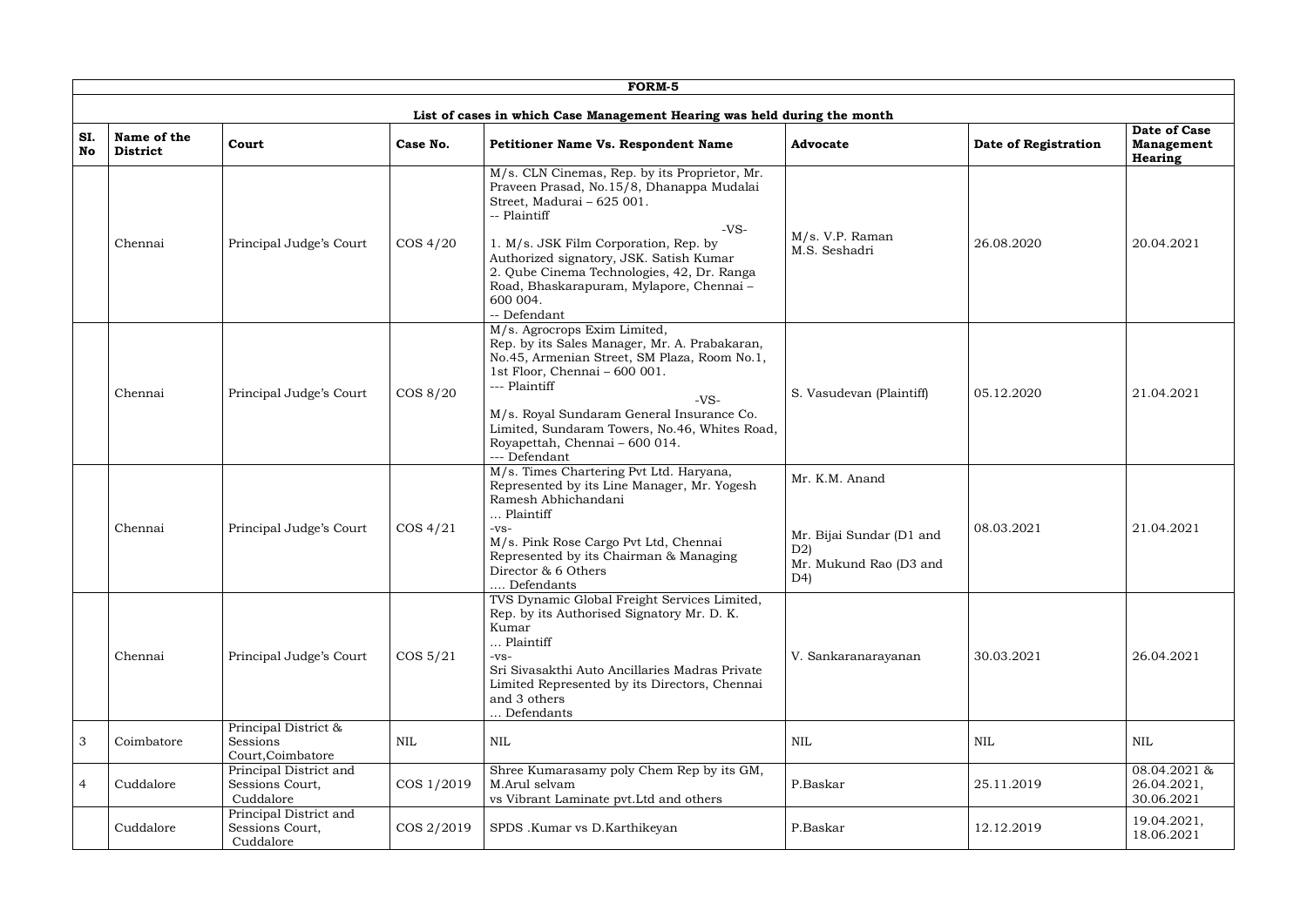|                |                                |                                                        |                      | FORM-5                                                                                          |                          |                      |                                              |
|----------------|--------------------------------|--------------------------------------------------------|----------------------|-------------------------------------------------------------------------------------------------|--------------------------|----------------------|----------------------------------------------|
|                |                                |                                                        |                      | List of cases in which Case Management Hearing was held during the month                        |                          |                      |                                              |
| SI.<br>No      | Name of the<br><b>District</b> | Court                                                  | Case No.             | <b>Petitioner Name Vs. Respondent Name</b>                                                      | <b>Advocate</b>          | Date of Registration | Date of Case<br><b>Management</b><br>Hearing |
|                | Cuddalore                      | Principal District and<br>Sessions Court,<br>Cuddalore | COS 1/2020           | Kumarasamy Industries vs M/S Ether Coating<br>and<br>Engineers pvt. Ltd and others              | P.Baskar                 | 22.01.2020           | 05.04.2021,<br>01.06.2021                    |
|                | Cuddalore                      | Principal District and<br>Sessions Court,<br>Cuddalore | COS 2/2020           | Kavitha karthik Rep by Manager M. Arul selvam<br>VS<br>M/S Ether cooling and Eng pvt and others | P.Baskar                 | 04.02.2020           | 08.04.2021,<br>21.06.2021                    |
|                | Cuddalore                      | Principal District and<br>Sessions Court,<br>Cuddalore | COS 3/2020           | M/S Harini traders vs Skyline Impex                                                             | P.Baskar                 | 23.09.2020           | 07.04.2021,<br>08.06.2021                    |
|                | Cuddalore                      | Principal District and<br>Sessions Court,<br>Cuddalore | COS 4/2020           | S.P.D.S.Kumaresh vs Lakshmi                                                                     | P.Baskar                 | 02.11.2020           | 01.04.2021,19.<br>04.2021.14.06.<br>2021     |
|                | Cuddalore                      | Principal District and<br>Sessions Court,<br>Cuddalore | COS 1/2021           | Venkatesan S/o Kothendum Vs Kalyana<br>sundaram S/o Kuppusamy                                   | P.Baskar                 | 05.01.2021           | 07.04.2021,<br>2.07.2021                     |
|                | Cuddalore                      | All other Courts                                       | <b>NIL</b>           | <b>NIL</b>                                                                                      | <b>NIL</b>               | NIL                  | <b>NIL</b>                                   |
| $\overline{5}$ | Dharmapuri                     | <b>NIL</b>                                             | <b>NIL</b>           | <b>NIL</b>                                                                                      | <b>NIL</b>               | <b>NIL</b>           | $\mbox{NIL}$                                 |
| 6              | Dindigul                       | Principal District Court,<br>Dindigul.                 | AROP.No.<br>103/2018 | Muthappa Goundar<br><b>VS</b><br>District Collector, Dindigul.                                  | S.Harihara Ramachandiran | 05.10.2018           | 30.06.2021                                   |
|                | Dindigul                       | Principal District Court,<br>Dindigul.                 | AROP.No.<br>111/2018 | V <sub>S</sub><br>Shanthi<br>District Collector, Dindigul.                                      | S.Harihara Ramachandiran | 30.10.2018           | 30.06.2021                                   |
|                | Dindigul                       | Principal District Court,<br>Dindigul.                 | AROP.No.<br>129/2018 | <b>Vs</b><br>Mani and 2 others<br>District Collector, Dindigul.                                 | M.Ramalingam             | 12.12.2018           | 30.06.2021                                   |
|                | Dindigul                       | Principal District Court,<br>Dindigul.                 | AROP.No.<br>136/2018 | Vs<br>Arayammal<br>District Collector, Dindigul.                                                | S.Harihara Ramachandiran | 21.12.2018           | 30.06.2021                                   |
|                | Dindigul                       | Principal District Court,<br>Dindigul.                 | AROP.No.<br>137/2018 | <b>Vs</b><br>Thangavel<br>District Collector, Dindigul.                                         | S.Harihara Ramachandiran | 21.12.2018           | 30.06.2021                                   |
|                | Dindigul                       | Principal District Court,<br>Dindigul.                 | AROP.No.<br>138/2018 | Vs<br>Shanmugavel<br>District Collector, Dindigul.                                              | V.Arumugam               | 21.12.2018           | 30.06.2021                                   |
|                | Dindigul                       | Principal District Court,<br>Dindigul.                 | AROP.No.<br>99/2019  | Palanichamy<br>Vs<br>District Collector, Dindigul.                                              | V.Palanichamy            | 18.07.2019           | 30.06.2021                                   |
|                | Dindigul                       | Principal District Court,<br>Dindigul.                 | AROP.No.<br>109/2019 | Vs<br>Thangavel<br>District Collector, Dindigul.                                                | S.Harihara Ramachandiran | 19.08.2019           | 30.06.2021                                   |
|                | Dindigul                       | Principal District Court,<br>Dindigul.                 | AROP.No.<br>110/2019 | Vs<br>Nachimuthu<br>District Collector, Dindigul.                                               | S.Harihara Ramachandiran | 19.08.2019           | 30.06.2021                                   |
|                | Dindigul                       | Principal District Court,<br>Dindigul.                 | AROP.No.<br>46/2020  | Vs<br>Thirumalaichamy<br>District Collector, Dindigul.                                          | P.Mahendiran             | 06.07.2020           | 30.06.2021                                   |
|                | Dindigul                       | Principal District Court,<br>Dindigul.                 | AROP.No.<br>47/2020  | Vs<br>Karuppusamy<br>District Collector, Dindigul.                                              | P.Mahendiran             | 06.07.2020           | 30.06.2021                                   |
|                | Dindigul                       | Principal District Court,<br>Dindigul.                 | AROP.No.<br>48/2020  | Vs<br>Murugesan<br>District Collector, Dindigul.                                                | P.Mahendiran             | 06.07.2020           | 30.06.2021                                   |
|                | Dindigul                       | Principal District Court,<br>Dindigul.                 | AROP.No.<br>55/2020  | <b>Vs</b><br>Sabapathi<br>District Collector, Dindigul.                                         | P.Mahendiran             | 14.08.2020           | 30.06.2021                                   |
|                | Dindigul                       | Principal District Court,<br>Dindigul.                 | AROP.No.<br>56/2020  | Vs<br>Selvaraj<br>District Collector, Dindigul.                                                 | P.Mahendiran             | 14.08.2020           | 30.06.2021                                   |
|                | Dindigul                       | Principal District Court,<br>Dindigul.                 | AROP.No.<br>41/2021  | Vs<br>Deepa Alankar<br>DRO, Madurai.                                                            | P.Pandiyarajan           | 17.02.2021           | 04.06.2021                                   |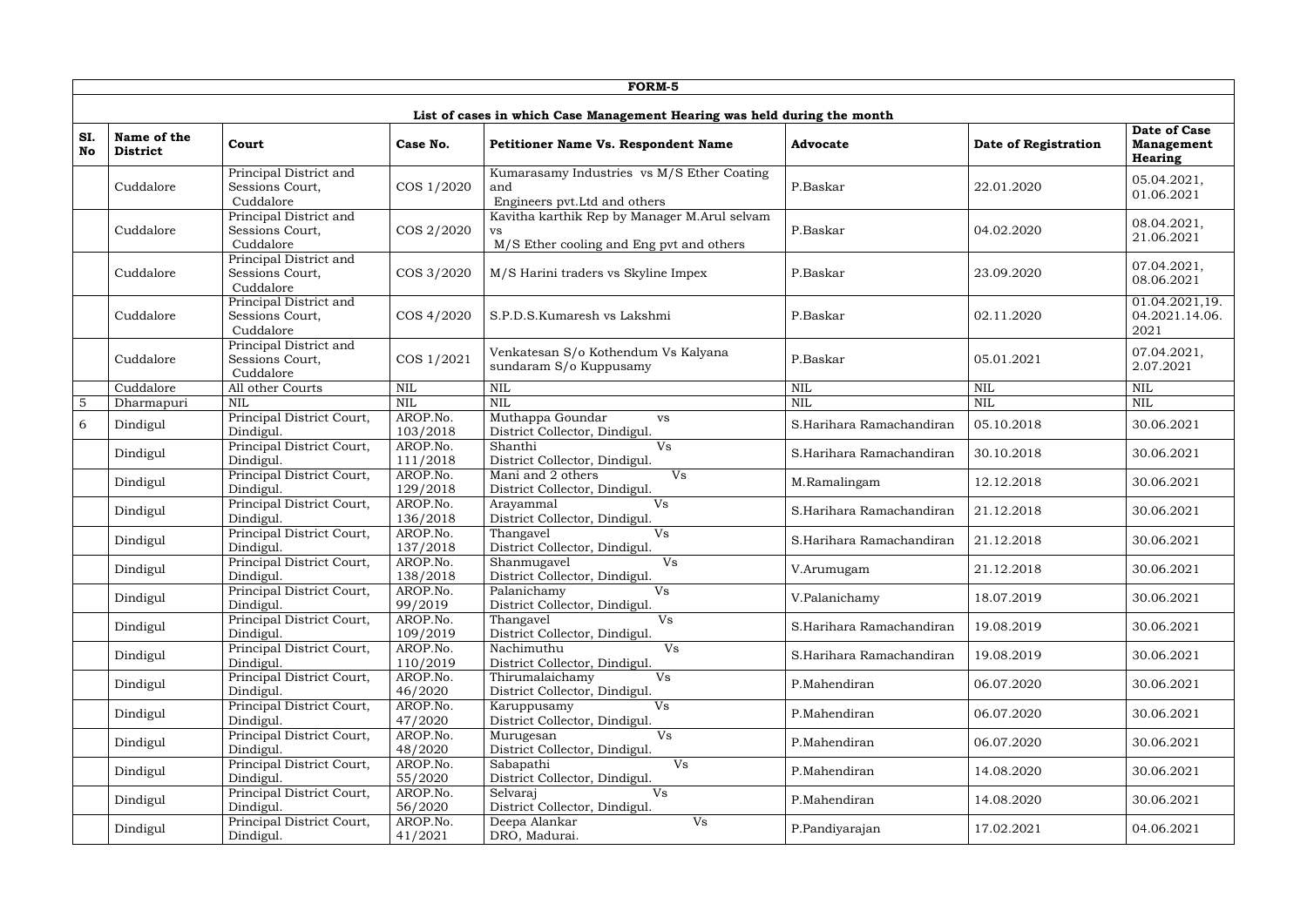|           |                                |                                        |                             | FORM-5                                                                                                              |                        |                      |                                                            |
|-----------|--------------------------------|----------------------------------------|-----------------------------|---------------------------------------------------------------------------------------------------------------------|------------------------|----------------------|------------------------------------------------------------|
|           |                                |                                        |                             | List of cases in which Case Management Hearing was held during the month                                            |                        |                      |                                                            |
| SI.<br>No | Name of the<br><b>District</b> | Court                                  | Case No.                    | Petitioner Name Vs. Respondent Name                                                                                 | <b>Advocate</b>        | Date of Registration | <b>Date of Case</b><br><b>Management</b><br><b>Hearing</b> |
|           | Dindigul                       | Principal District Court,<br>Dindigul. | 0. S.49 / 2015              | Samiyappa Gounter<br><b>Vs</b><br>The Superintendent engineer & 2 others                                            | S.M.Loganathan         | 07.07.2015           | 05.06.2021                                                 |
|           | Dindigul                       | Principal District Court,<br>Dindigul. | 0. S. 50 / 2015             | Samiyappa Gounter<br>Vs<br>The Superintendent engineer & 2 others                                                   | S.M.Loganathan         | 16.02.2015           | 05.06.2021                                                 |
|           | Dindigul                       | Principal District Court,<br>Dindigul. | 0. S. 58 / 2018             | Fathima Beevi<br><b>Vs</b><br>M/s Sura Leathers                                                                     | S.Krishnakumar         | 09.03.2018           | 24.06.2021                                                 |
|           | Dindigul                       | Principal District Court,<br>Dindigul. | 0. S. 73 / 2018             | Vs<br>Saleem Raja<br>M/s Sura Leathers                                                                              | S.Krishnakumar         | 09.04.2018           | 28.06.2021                                                 |
|           | Dindigul                       | Principal District Court,<br>Dindigul. | 0. S. 247 / 201<br>8        | Hindu Nadar Uravin Murai & Others<br><b>Vs</b><br>The Commissioner<br>Hindu Religious Charitable endoment, Chennai. | P.S.Nirmalkumar        | 20.12.2018           | 10.06.2021                                                 |
|           | Dindigul                       | Principal District Court,<br>Dindigul. | O.S.86/2020                 | M/s. Sivaraj Spinning Mills Pvt., Ltd.,<br><b>Vs</b><br>M/s Sri<br>Dhanalakshmi Enterprises                         | T.Manikandan           | 02.07.2020           | 29.06.2021                                                 |
|           | Dindigul                       | Principal District Court,<br>Dindigul. | O.S.<br>131/2020            | Canara Bank Batlagundu Branch<br><b>Vs</b><br>1.Selvameena<br>2. Thangapandian                                      | S.Krishnakumar         | 18.08.2020           | 10.06.2021                                                 |
|           | Dindigul                       | Principal District Court,<br>Dindigul. | O.S.<br>139/2020            | Canara Bank Batlagundu Branch<br>Vs<br>Muneeswarar Sirpi<br>magaleer self help group                                | S.Krishnakumar         | 25.08.2020           | 07.06.2021                                                 |
|           | Dindigul                       | Principal District Court,<br>Dindigul. | O.S<br>153/2020             | Canara Bank Dindigul Branch<br>1.Shri Krishna<br><b>Vs</b><br><b>General Stores</b><br>2.Kanagavalli                | A.S.Ratha Krishnan     | 09.09.2020           | 07.06.2021                                                 |
|           | Dindigul                       | Principal District Court,<br>Dindigul. | O.S.<br>156/2020            | Canara Bank SME Branch Dindigul<br>Vs<br>1.Chiristy<br>2.Jayarani                                                   | V.S.Gandhimathi Nathan | 08.09.2020           | 07.06.2021                                                 |
|           | Dindigul                       | Principal District Court,<br>Dindigul. | O.S.<br>159/2020            | Canara Bank Batlagundu Branch<br>Vs<br>1. Raman @ GopalaKrishnan<br>2.Ravi                                          | S.Krishnakumar         | 08.09.2020           | 02.06.2021                                                 |
|           | Dindigul                       | Principal District Court,<br>Dindigul. | 0. S. 161 / 202<br>$\Omega$ | Canara Bank, Nehrugi Nagar Branch, Dindigul<br>Vs.<br>Lourdhu Boss                                                  | V.S.Gandhimathi Nathan | 08.09.2020           | 29.07.2021                                                 |
|           | Dindigul                       | Principal District Court,<br>Dindigul. | O.S.181/202<br>$\Omega$     | Canara Bank, Batlagundu Branch<br>V <sub>S</sub><br>Pitchaimani @another                                            | S.Krishnakumar         | 17.09.2020           | 24.06.2021                                                 |
|           | Dindigul                       | Principal District Court,<br>Dindigul. | O.S.<br>196/2020            | Canara Bank, Batlagundu Branch Vs<br>Ashok Kumar and another                                                        | N.Arumugam             | 28.09.2020           | 21.06.2021                                                 |
|           | Dindigul                       | Principal District Court,<br>Dindigul. | 0. S. 197 / 202<br>$\Omega$ | Canara Bank, Batlagundu Branch<br>V <sub>S</sub><br>Hithayathullah and another                                      | S.Krishnakumar         | 28.09.2020           | 17.06.2021                                                 |
|           | Dindigul                       | Principal District Court,<br>Dindigul. | 0. S. 199 / 202<br>$\Omega$ | Bank of India<br><b>Vs</b><br>M.Karthick Kumar                                                                      | A.S.Radha Krishnan     | 01.10.2020           | 21.06.2021                                                 |
|           | Dindigul                       | Principal District Court,<br>Dindigul. | 0. S. 201 / 202<br>$\Omega$ | Canara Bank<br>Vs<br>Selvam and another                                                                             | S.Krishnakumar         | 01.10.2020           | 29.06.2021                                                 |
|           | Dindigul                       | Principal District Court,<br>Dindigul. | O.S.203/202<br>$\Omega$     | Vs<br>Canara Bank<br>Vijaya                                                                                         | S.Krishnakumar         | 01.10.2020           | 28.06.2021                                                 |
|           | Dindigul                       | Principal District Court,<br>Dindigul. | O.S.205/202<br>$\Omega$     | Canara Bank<br>Vs<br>Ramakrishnan and another                                                                       | S.Krishnakumar         | 01.10.2020           | 21.06.2021                                                 |
|           | Dindigul                       | Principal District Court,<br>Dindigul. | O.S.206/202<br>$\mathbf{0}$ | Canara Bank<br>Vs<br>Sathik Batcha and another                                                                      | S.Krishnakumar         | 05.10.2020           | 24.06.2021                                                 |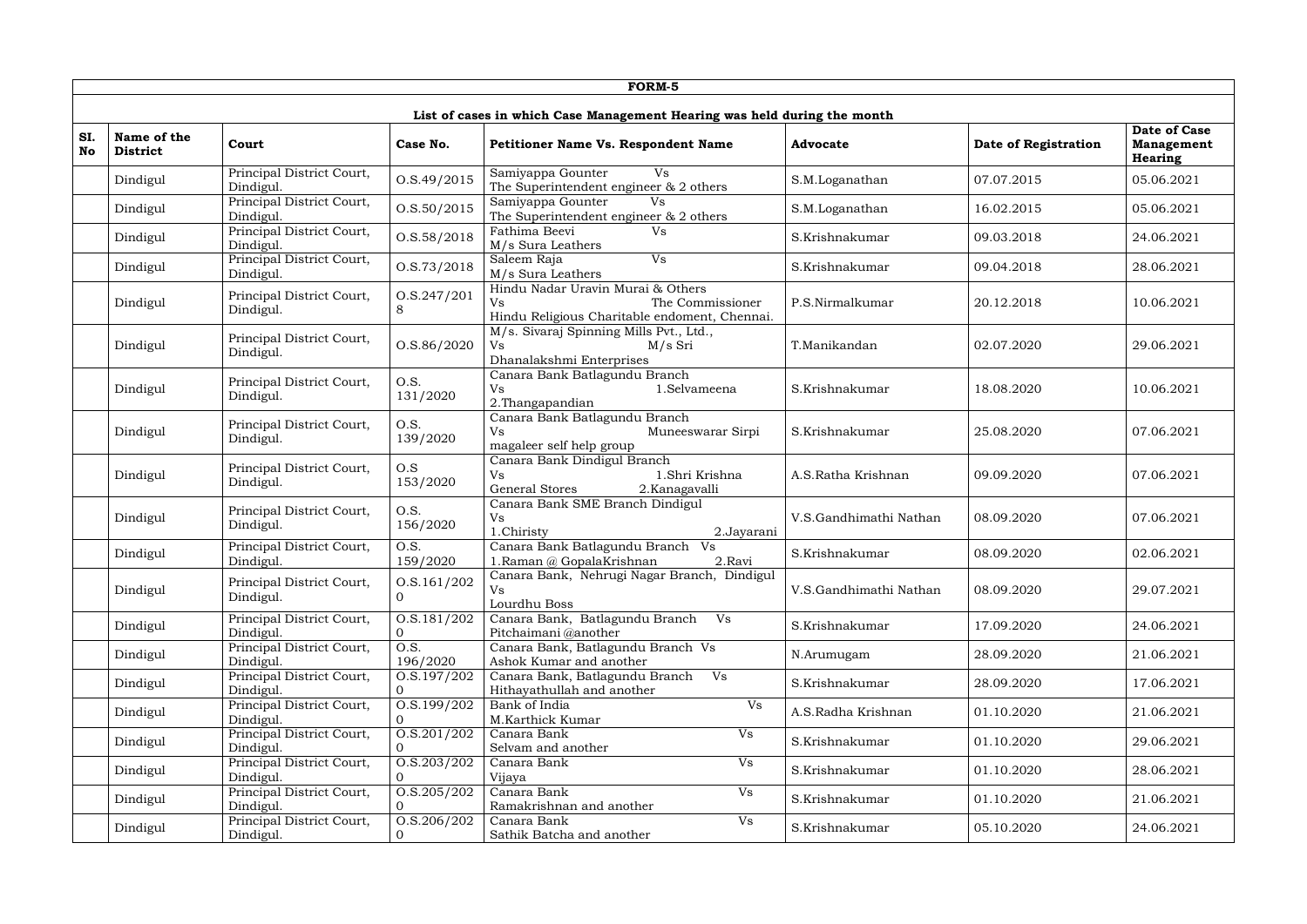|                  |                                |                                        |                                   | FORM-5                                                                                                          |                        |                      |                                                     |
|------------------|--------------------------------|----------------------------------------|-----------------------------------|-----------------------------------------------------------------------------------------------------------------|------------------------|----------------------|-----------------------------------------------------|
|                  |                                |                                        |                                   | List of cases in which Case Management Hearing was held during the month                                        |                        |                      |                                                     |
| SI.<br><b>No</b> | Name of the<br><b>District</b> | Court                                  | Case No.                          | <b>Petitioner Name Vs. Respondent Name</b>                                                                      | <b>Advocate</b>        | Date of Registration | <b>Date of Case</b><br><b>Management</b><br>Hearing |
|                  | Dindigul                       | Principal District Court,<br>Dindigul. | 0. S. 207 / 202                   | Canara Bank<br>Vs<br>Kumaresan and another                                                                      | S.Krishnakumar         | 05.10.2020           | 24.06.2021                                          |
|                  | Dindigul                       | Principal District Court,<br>Dindigul. | O.S.208/202<br>0                  | <b>Vs</b><br>Canara Bank<br>Vaigai Magalir Self Help Group through its<br>president Tmt.B.Thangam and another   | S.Krishnakumar         | 05.10.2020           | 08.06.2021                                          |
|                  | Dindigul                       | Principal District Court,<br>Dindigul. | 0. S. 209 / 202                   | Indian Bank<br><b>Vs</b><br>Rainbow Aangal self help group through its<br>Animator T.Chandrasekar and another   | V.S.Gandhi Mathinathan | 05.10.2020           | 22.06.2021                                          |
|                  | Dindigul                       | Principal District Court,<br>Dindigul. | 0. S. 211/202                     | Indian Overseas Bank<br>Vs<br>M/s.Amman Agri clinic represented through its<br>proprietor I.Singadurai          | D.C.Centhil            | 06.10.2020           | 29.06.2021                                          |
|                  | Dindigul                       | Principal District Court,<br>Dindigul. | 0. S. 214 / 202                   | <b>Vs</b><br>Canara Bank<br>Syed Abuthaheer and another                                                         | S.Krishnakumar         | 07.10.2020           | 10.06.2021                                          |
|                  | Dindigul                       | Principal District Court,<br>Dindigul. | 0. S. 217 / 202                   | Canara Bank<br>Vs<br>Kavitha and another                                                                        | S.Krishnakumar         | 07.10.2020           | 09.06.2021                                          |
|                  | Dindigul                       | Principal District Court,<br>Dindigul. | O.S.219/202                       | Canara Bank<br><b>Vs</b><br>M/s.S.P.Grawals represented by its proprietor<br>P.Ashokkumar and another           | S.Krishnakumar         | 07.10.2020           | 09.06.2021                                          |
|                  | Dindigul                       | Principal District Court,<br>Dindigul. | 0. S. 221 / 202<br>$\Omega$       | Canara Bank<br>Vs<br>E.Poonkothai and another                                                                   | S.Krishnakumar         | 07.10.2020           | 11.06.2021                                          |
|                  | Dindigul                       | Principal District Court,<br>Dindigul. | 0. S. 222 / 202<br>$\overline{0}$ | Canara Bank<br><b>Vs</b><br>Kavimalar Magalir Mandram Represented by its<br>Animator R.Muthulakshmi and another | S.Krishnakumar         | 07.10.2020           | 23.06.2021                                          |
|                  | Dindigul                       | Principal District Court,<br>Dindigul. | 0.8.225/202                       | State Bank of Indian<br><b>Vs</b><br>N.Gobikrishnan                                                             | G.Ilampooranan         | 08.10.2020           | 22.06.2021                                          |
|                  | Dindigul                       | Principal District Court,<br>Dindigul. | 0. S. 227 / 202                   | Canara Bank<br>Vs<br>Arockia Ananda Kulandaisamy                                                                | S.Krishnakumar         | 08.10.2020           | 22.06.2021                                          |
|                  | Dindigul                       | Principal District Court,<br>Dindigul. | 0. S. 231 / 202                   | <b>Vs</b><br>Canara Bank<br>Sakthi Mariyamman Magalir Sangam through<br>its President Jeyanthi and another      | S.Krishnakumar         | 13.10.2020           | 21.06.2021                                          |
|                  | Dindigul                       | Principal District Court,<br>Dindigul. | 0. S. 238 / 202<br>$\Omega$       | Vs<br>Indian Overseas Bank<br>G, Ganesan and another                                                            | S.Krishnakumar         | 15.10.2020           | 23.06.2021                                          |
|                  | Dindigul                       | Principal District Court,<br>Dindigul. | O.S<br>247/2020                   | Canara Bank, Batlagundu Branch<br>Vs<br>Amaladevi @another                                                      | S.Krishnakumar         | 02.11.2020           | 01.07.2021                                          |
|                  | Dindigul                       | Principal District Court,<br>Dindigul. | O.S<br>248/2020                   | Canara Bank, Batlagundu Branch Vs<br>Sakayaraj @another                                                         | S.Krishnakumar         | 02.11.2020           | 25.06.2021                                          |
|                  | Dindigul                       | Principal District Court,<br>Dindigul. | O.S<br>249/2020                   | Indian Overses Bank, Dindigul Branch<br><b>Vs</b><br>Ramanathan @another                                        | S.Krishnakumar         | 03.11.2020           | 18.06.2021                                          |
|                  | Dindigul                       | Principal District Court,<br>Dindigul. | O.S<br>251/2020                   | Canara Bank, Batlagundu Branch<br>V <sub>S</sub><br>Amutha                                                      | S.Krishnakumar         | 05.11.2020           | 04.06.2021                                          |
|                  | Dindigul                       | Principal District Court,<br>Dindigul. | O.S<br>256/2020                   | Union Bank, Meddupatti Branch<br>Vs<br>Ayyappan                                                                 | A.S.Radha Krishnan     | 06.11.2020           | 21.06.2021                                          |
|                  | Dindigul                       | Principal District Court,<br>Dindigul. | O.S<br>259/2020                   | Canara Bank, Batlagundu Branch<br>Vs<br>Amutha                                                                  | V.S.Gandhi Mathinathan | 07.11.2020           | 28.06.2021                                          |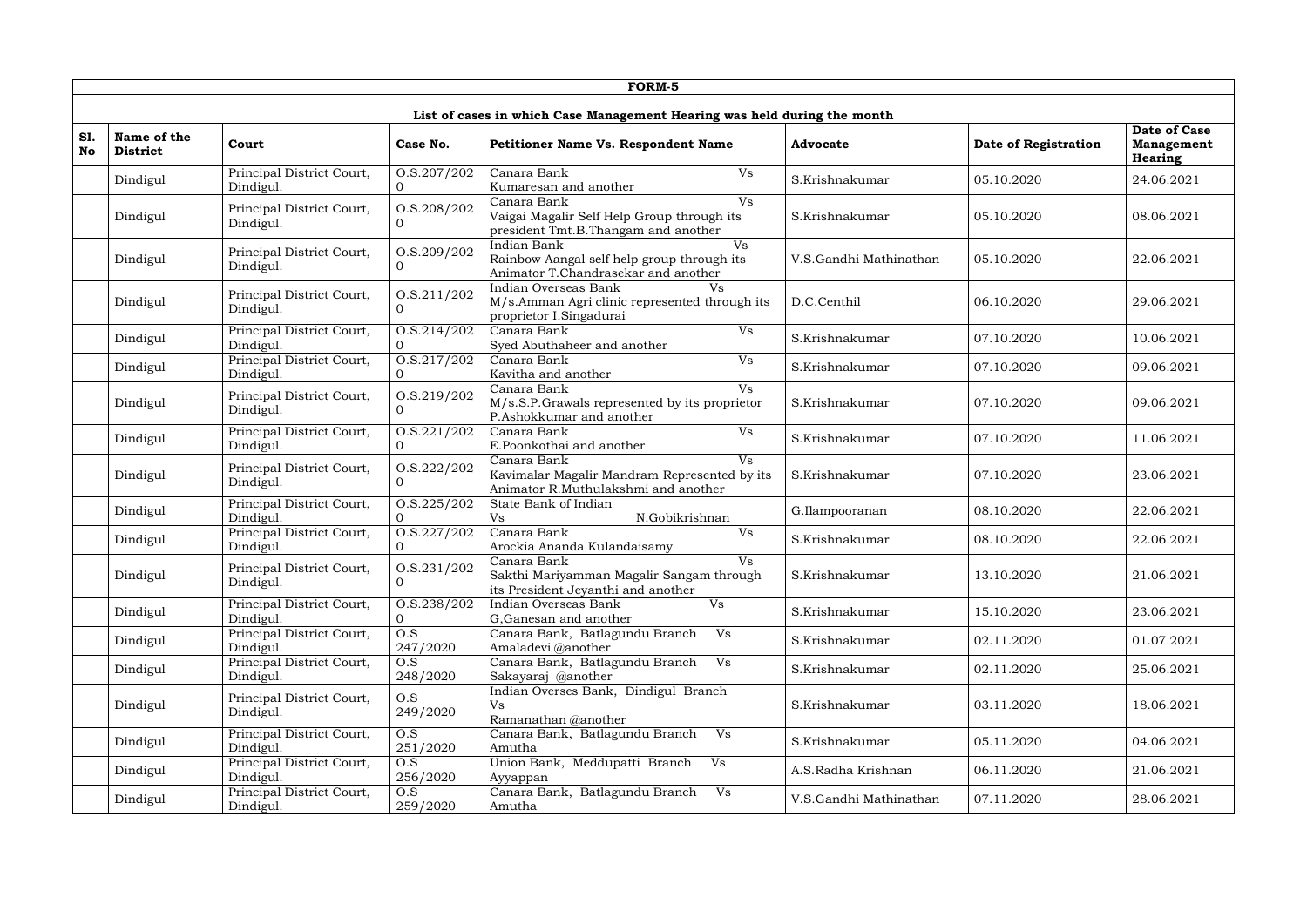|                  | FORM-5                         |                                        |                              |                                                                                                                                                                                              |                        |                      |                                              |  |  |  |
|------------------|--------------------------------|----------------------------------------|------------------------------|----------------------------------------------------------------------------------------------------------------------------------------------------------------------------------------------|------------------------|----------------------|----------------------------------------------|--|--|--|
|                  |                                |                                        |                              | List of cases in which Case Management Hearing was held during the month                                                                                                                     |                        |                      |                                              |  |  |  |
| SI.<br><b>No</b> | Name of the<br><b>District</b> | Court                                  | Case No.                     | Petitioner Name Vs. Respondent Name                                                                                                                                                          | <b>Advocate</b>        | Date of Registration | Date of Case<br><b>Management</b><br>Hearing |  |  |  |
|                  | Dindigul                       | Principal District Court,<br>Dindigul. | O.S<br>277/2020              | M/s.Malayaan integrated Builders, Partnership<br>firm throrugh its Partner A.M.Arumugam<br>Institute of<br><b>Vs</b><br>Management Technology, Hyderabad through its<br>President and others | N.Sivakumar            | 19.11.2020           | 17.06.2021                                   |  |  |  |
|                  | Dindigul                       | Principal District Court,<br>Dindigul. | O.S<br>286/2020              | Canara Bank, Batlagundu Branch<br>Vs<br>Meenakshi Sripi Self Help Group                                                                                                                      | S.Krishnakumar         | 20.11.2020           | 24.06.2021                                   |  |  |  |
|                  | Dindigul                       | Principal District Court,<br>Dindigul. | O.S<br>292/2020              | Canara Bank, Dindigul Branch Vs<br>Selvi @another                                                                                                                                            | D.C.Centhil            | 21.11.2020           | 08.06.2021                                   |  |  |  |
|                  | Dindigul                       | Principal District Court,<br>Dindigul. | O.S<br>293/2020              | Union Bank, Medduppatti Branch<br>V <sub>S</sub><br>Varadharaj                                                                                                                               | A.S.Radha Krishnan     | 21.11.2020           | 17.06.2021                                   |  |  |  |
|                  | Dindigul                       | Principal District Court,<br>Dindigul. | $\overline{O.S}$<br>296/2020 | State Bank of India, Nilakottai Branch<br>Vs<br>Saravanan                                                                                                                                    | G.Ilampooranan         | 23.11.2020           | 09.06.2021                                   |  |  |  |
|                  | Dindigul                       | Principal District Court,<br>Dindigul. | O.S<br>297/2020              | State Bank of India, Nilakottai Branch<br>Vs<br>Mariyappan                                                                                                                                   | G.Ilampooranan         | 23.11.2020           | 08.06.2021                                   |  |  |  |
|                  | Dindigul                       | Principal District Court,<br>Dindigul. | O.S<br>298/2020              | State Bank of India, Nilakottai Branch<br>Vs<br>Saravanan                                                                                                                                    | G.Ilampooranan         | 23.11.2020           | 08.06.2021                                   |  |  |  |
|                  | Dindigul                       | Principal District Court,<br>Dindigul. | O.S<br>301/2020              | Canara Bank, Batlagundu Branch Vs<br>M/s Anitha Textiles through its Proprietor<br>Ramesh, Ahamed Tajeeen and others                                                                         | S.Krishnakumar         | 23.11.2020           | 17.06.2021                                   |  |  |  |
|                  | Dindigul                       | Principal District Court,<br>Dindigul. | O.S<br>300/2020              | Canara Bank, Batlagundu Branch<br>Vs<br>M/s Anitha Textiles through its Proprietor<br>Ramesh, Ahamed Tajeeen and others                                                                      | S.Krishnakumar         | 23.11.2020           | 10.06.2021                                   |  |  |  |
|                  | Dindigul                       | Principal District Court,<br>Dindigul. | $\overline{O.S}$<br>328/2020 | Canara Bank Main Branch<br>Vs<br>Karthikeyan                                                                                                                                                 | G.Ilampooranan         | 14.12.2020           | 23.06.2021                                   |  |  |  |
|                  | Dindigul                       | Principal District Court,<br>Dindigul. | O.S<br>329/2020              | Canara Bank Main Branch<br>Vs<br>Murugesan                                                                                                                                                   | G.Ilampooranan         | 14.12.2020           | 18.06.2021                                   |  |  |  |
|                  | Dindigul                       | Principal District Court,<br>Dindigul. | O.S<br>337/2020              | Canara Bank Batlagundu Branch<br><b>Vs</b><br>Niraimathi Magalir<br>Mandram through its President Selvi and<br>another                                                                       | S.Krishnakumar         | 16.12.2020           | 24.06.2021                                   |  |  |  |
|                  | Dindigul                       | Principal District Court,<br>Dindigul. | O.S<br>338/2020              | Canara Bank Batlagundu Branch<br>Sigaram Magalir<br>Vs<br>Mandram through its President Palaniyammali<br>and another                                                                         | S.Krishnakumar         | 16.12.2020           | 24.06.2021                                   |  |  |  |
|                  | Dindigul                       | Principal District Court,<br>Dindigul. | O.S<br>347/2020              | Canara Bank Sendurai Branch<br>Vs<br>Sankaran and another                                                                                                                                    | V.S.Gandhi Mathinathan | 22.12.2020           | 21.06.2021                                   |  |  |  |
|                  | Dindigul                       | Principal District Court,<br>Dindigul. | O.S<br>351/2020              | Canara Bank Sendurai Branch<br>Vs<br>Karthikeyan and another                                                                                                                                 | V.S.Gandhi Mathinathan | 23.12.2020           | 21.06.2021                                   |  |  |  |
|                  | Dindigul                       | Principal District Court,<br>Dindigul. | O.S 12/2021                  | Vs<br>Canara Bank K.Keeranur Branch<br>Murugesan and another                                                                                                                                 | A.Devendran            | 07.01.2021           | 23.06.2021                                   |  |  |  |
|                  | Dindigul                       | Principal District Court,<br>Dindigul. | O.S 25/2021                  | <b>Vs</b><br>Canara Bank Kottanatham Branch<br>Periyasamy                                                                                                                                    | S.Krishnakumar         | 11.01.2021           | 10.06.2021                                   |  |  |  |
|                  | Dindigul                       | Principal District Court,<br>Dindigul. | O.S 57/2021                  | Vagai Leather Corporation representative<br>through Managing Partner Mani.<br><b>Vs</b><br>Mahamadhu<br>Ebragim @ Bullet Ebragim                                                             | N.T.R.Vijay Kumar      | 05.02.2021           | 09.06.2021                                   |  |  |  |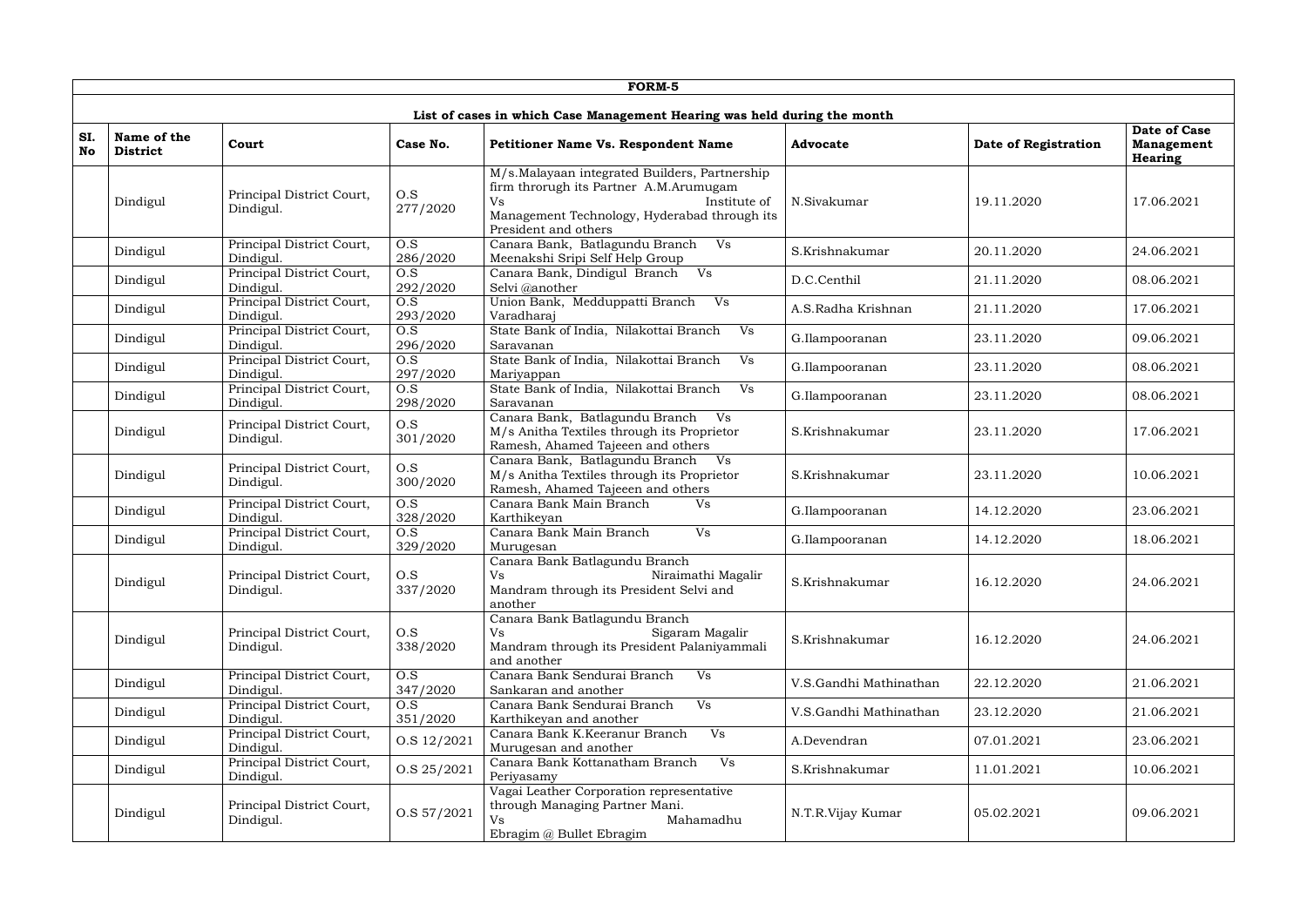|                  | FORM-5                         |                                           |                               |                                                                                                                                                                                                                                                                                |                                      |                      |                                                     |  |  |  |  |
|------------------|--------------------------------|-------------------------------------------|-------------------------------|--------------------------------------------------------------------------------------------------------------------------------------------------------------------------------------------------------------------------------------------------------------------------------|--------------------------------------|----------------------|-----------------------------------------------------|--|--|--|--|
|                  |                                |                                           |                               | List of cases in which Case Management Hearing was held during the month                                                                                                                                                                                                       |                                      |                      |                                                     |  |  |  |  |
| SI.<br><b>No</b> | Name of the<br><b>District</b> | Court                                     | Case No.                      | Petitioner Name Vs. Respondent Name                                                                                                                                                                                                                                            | <b>Advocate</b>                      | Date of Registration | Date of Case<br><b>Management</b><br><b>Hearing</b> |  |  |  |  |
|                  | Dindigul                       | Principal District Court,<br>Dindigul.    | O.S 71/2021                   | UCO Bank, Dindigul Branch<br><b>Vs</b><br>Asaraf Ali and another                                                                                                                                                                                                               | S.M.Loganathan                       | 24.02.2021           | 01.07.2021                                          |  |  |  |  |
|                  | Dindigul                       | Principal District Court,<br>Dindigul.    | O.S.<br>100/2021              | Canara Bank Batlagundu Branch<br>Deivanayaki and<br>Vs<br>another                                                                                                                                                                                                              | S.Krishnakumar                       | 26.03.2021           | 28.06.2021                                          |  |  |  |  |
|                  | Dindigul                       | Principal District Court,<br>Dindigul.    | O.S.<br>101/2021              | Canara Bank Batlagundu Branch<br>Asanullah<br><b>Vs</b>                                                                                                                                                                                                                        | S.Krishnakumar                       | 26.03.2021           | 28.06.2021                                          |  |  |  |  |
|                  | Dindigul                       | Principal District Court,<br>Dindigul.    | $\overline{O.S.}$<br>103/2021 | Canara Bank Batlagundu Branch<br>Akbar and another<br><b>Vs</b>                                                                                                                                                                                                                | S.Krishnakumar                       | 26.03.2021           | 29.06.2021                                          |  |  |  |  |
|                  | Dindigul                       | Principal District Court,<br>Dindigul.    | O.S.<br>112/2021              | Canara Bank Batlagundu Branch<br><b>Vs</b><br>Sathuragiri Traders<br>Represented thorugh Rathinagiri and 2 others.                                                                                                                                                             | S.Krishnakumar                       | 07.04.2021           | 07.06.2021                                          |  |  |  |  |
|                  | Dindigul                       | Principal District Court,<br>Dindigul.    | $\overline{O.S.}$<br>113/2021 | Canara Bank Thadicoumb Branch<br>Vs<br>Chandran                                                                                                                                                                                                                                | S.Krishnakumar                       | 07.04.2021           | 07.06.2021                                          |  |  |  |  |
|                  | Dindigul                       | Principal District Court,<br>Dindigul.    | O.S.<br>127/2021              | Kumarasen<br><b>Vs</b><br>Gopalakrishnan                                                                                                                                                                                                                                       | P.Velumani                           | 09.04.2021           | 09.06.2021                                          |  |  |  |  |
|                  | Dindigul                       | Principal District Court,<br>Dindigul.    | O.S.<br>130/2021              | Canara Bank Paganatham Branch VS<br>Karthikeyan                                                                                                                                                                                                                                | G.Ilampooranan                       | 20.04.2021           | 10.06.2021                                          |  |  |  |  |
|                  | Dindigul                       | Principal District Court,<br>Dindigul.    | $\overline{O.S.}$<br>131/2021 | Canara Bank Paganatham Branch VS<br>P.Navaneethakrishnan                                                                                                                                                                                                                       | G.Ilampooranan                       | 20.04.2021           | 10.06.2021                                          |  |  |  |  |
|                  | Dindigul                       | Principal District Court,<br>Dindigul.    | O.S.<br>132/2021              | Canara Bank Paganatham Branch VS<br>S.Seenivasan                                                                                                                                                                                                                               | G.Ilampooranan                       | 20.04.2021           | 10.06.2021                                          |  |  |  |  |
|                  | Dindigul                       | Principal District Court,<br>Dindigul.    | $\overline{O.S.}$<br>135/2021 | Canara Bank Chinnalapatti Branch Vs<br>Mathan Traders represented through Kavitha                                                                                                                                                                                              | S.Krishnakumar                       | 21.04.2021           | 11.06.2021                                          |  |  |  |  |
|                  | Dindigul                       | Principal District Court,<br>Dindigul.    | O.S.<br>136/2021              | State Bank of India,<br>Kanakkanpatty Branch<br><b>Vs</b><br>Vigneswara<br>Pandian                                                                                                                                                                                             | S.Krishnakumar                       | 22.04.2021           | 14.06.2021                                          |  |  |  |  |
| $\overline{7}$   | Erode                          | <b>NIL</b>                                | $\mbox{NIL}$                  | $\mbox{NIL}$                                                                                                                                                                                                                                                                   | $\mbox{NIL}$                         | <b>NIL</b>           | <b>NIL</b>                                          |  |  |  |  |
| 8                | Kancheepuram                   | Principal District<br>Court, Chengalpattu | <b>NIL</b>                    | <b>NIL</b>                                                                                                                                                                                                                                                                     | <b>NIL</b>                           | NIL                  | $\mbox{NIL}$                                        |  |  |  |  |
| 9                | Kanniyakumari                  | Principal District Court,<br>Nagercoil    | $\mbox{NIL}$                  | <b>NIL</b>                                                                                                                                                                                                                                                                     | <b>NIL</b>                           | NIL                  | <b>NIL</b>                                          |  |  |  |  |
| 10               | Karur                          | Principal District Court,<br>Karur        | 03/2018                       | Alaska Export USA Inc., Illinois, United State of<br>America, rep. by its Vice President,<br>Dr.Veerasikku Bommiasamy, Illinois.<br>Plaintiff - Vs- 1. M/s. Alaska Exports, rep. by<br>its Managing partner, Karur.<br>2. J.M.Ramalingam<br>3. S.Thirunavakarasu<br>Defendants | N.Thirumoorthy -Vs-<br>E.K.Kumaresan | 10.10.2018           | 05.04.2021<br>19.04.2021<br>23.04.2021              |  |  |  |  |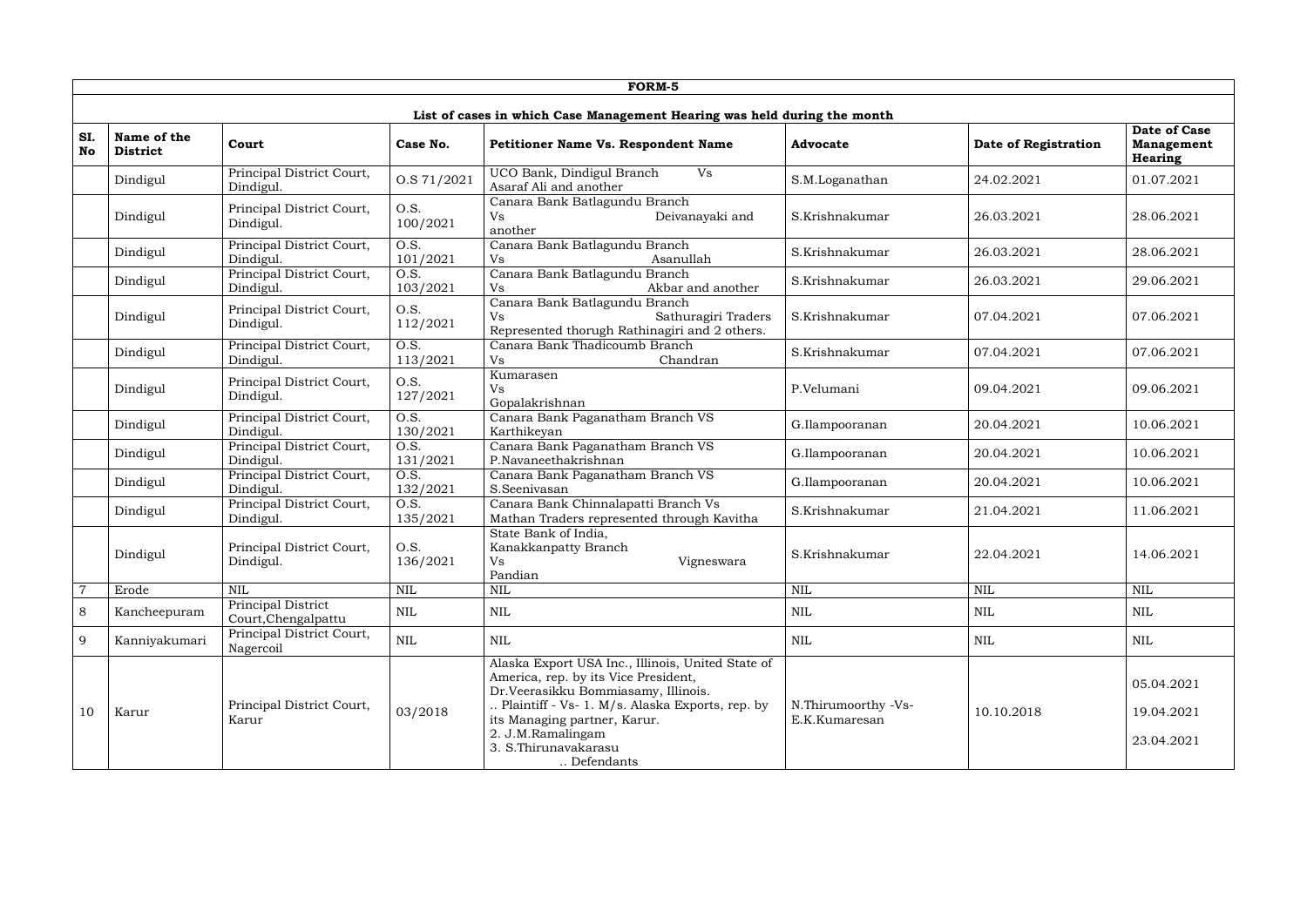|           |                                |                                          |                          | <b>FORM-5</b>                                                                                                                                                                                                                                                                                                                                                                                                                             |                                    |                      |                                                      |
|-----------|--------------------------------|------------------------------------------|--------------------------|-------------------------------------------------------------------------------------------------------------------------------------------------------------------------------------------------------------------------------------------------------------------------------------------------------------------------------------------------------------------------------------------------------------------------------------------|------------------------------------|----------------------|------------------------------------------------------|
|           |                                |                                          |                          | List of cases in which Case Management Hearing was held during the month                                                                                                                                                                                                                                                                                                                                                                  |                                    |                      |                                                      |
| SI.<br>No | Name of the<br><b>District</b> | Court                                    | Case No.                 | Petitioner Name Vs. Respondent Name                                                                                                                                                                                                                                                                                                                                                                                                       | <b>Advocate</b>                    | Date of Registration | Date of Case<br><b>Management</b><br><b>Hearing</b>  |
|           | Karur                          | Principal District Court,<br>Karur       | 01/2019                  | M/s. Master Linens INC., a partnership firm,<br>represented by Manager cum Power of Attorney<br>M.Kumaravel  Plaintiff<br>M/s. SANECO SAS., a Limited Liablity<br>Company by shares, incorporated under the<br>laws of France, rep by its General Director,<br>Mr. Benoit Dalle and President Ms. Alix Pollet<br>Defendant                                                                                                                | K.Suresh - Vs-<br>N.Kumaresan      | 27.04.2019           | 26.04.2021                                           |
|           | Karur                          | Principal District Court,<br>Karur       | 01/2020                  | Thirunavukarasu<br>Proprietor M/s. Best Blue metals, Aravakurichi<br>Plaintiff<br>Ponnusamy, Proprietor M/s. MSP Readymix<br>Concrete, Namakkal.<br>Defendant                                                                                                                                                                                                                                                                             | K.Ramesh -Vs-<br>A.Prabakaran      | 22.01.2020           | 15.04.2021<br>30.04.2021                             |
|           | Karur                          | Principal District Court,<br>Karur       | 03/2020                  | M/s. Pon Vinayaga Blue metals, rep. by its<br>partner Ponnusamy, S/o.Subbarayan, having<br>business office at S.F.No. 434/4,<br>Karudaiyampalayam Village and Post,<br>Aravakurichi Taluk, Karur District.<br>Plaintiff<br>Ponnusamy, S/o. Marappa Gounder, Proprietor<br>of M/s. MSP Readymix Concrete, No.85-J, MSP<br>Building, Salem road, Namakkal.<br>Defendant                                                                     | K.Ramesh                           | 26.11.2020           | 01.04.2021<br>09.04.2021<br>20.04.2021<br>21.04.2021 |
|           | Karur                          | Principal District Court,<br>Karur       | 01/2021                  | Tamil Nadu Newsprint and Papers Ltd., a Public<br>Limited Co., having its Registered Office at 67,<br>Mount road Guindy, Chennai and having its<br>Factory at Kagithapuram, Pugalur Taluk, Karur<br>District. Rep. by its Authorised Signatory.<br>Plaintiff<br>P.Jeganathan, S/o.Periyasamy, Proprietor M/s<br>SPM Traders having office at No.8, Murugan<br>Towers, R.S.Road, Velayuthampalayam, Pugalur<br>Tk., Karur Dt.<br>Defendant | K.Subramanian                      | 28.04.2021           | <b>NIL</b>                                           |
| 11        | Krishnagiri                    | Principal District Court,<br>Krishnagiri | <b>SFCOP</b><br>111/2011 | M/s. Tamil Nadu Industrial Investment<br>Corporation Ltd. Dharmapuri.<br>/VS/<br>1. M/s. Lakshmi Bakeries,<br>2. Thiru. G. Argunan, Krishnagiri.<br>3. Tmt. A. Tamilarasi, Krishnagiri.<br>4. Secretary Krishnagiri Co-op Housing Society,<br>Co-operative colony, Krishnagiri                                                                                                                                                            | Tr. A. R. Chakrapani<br>Vs.<br>Nil | 19.11.2011           | 09.06.2021                                           |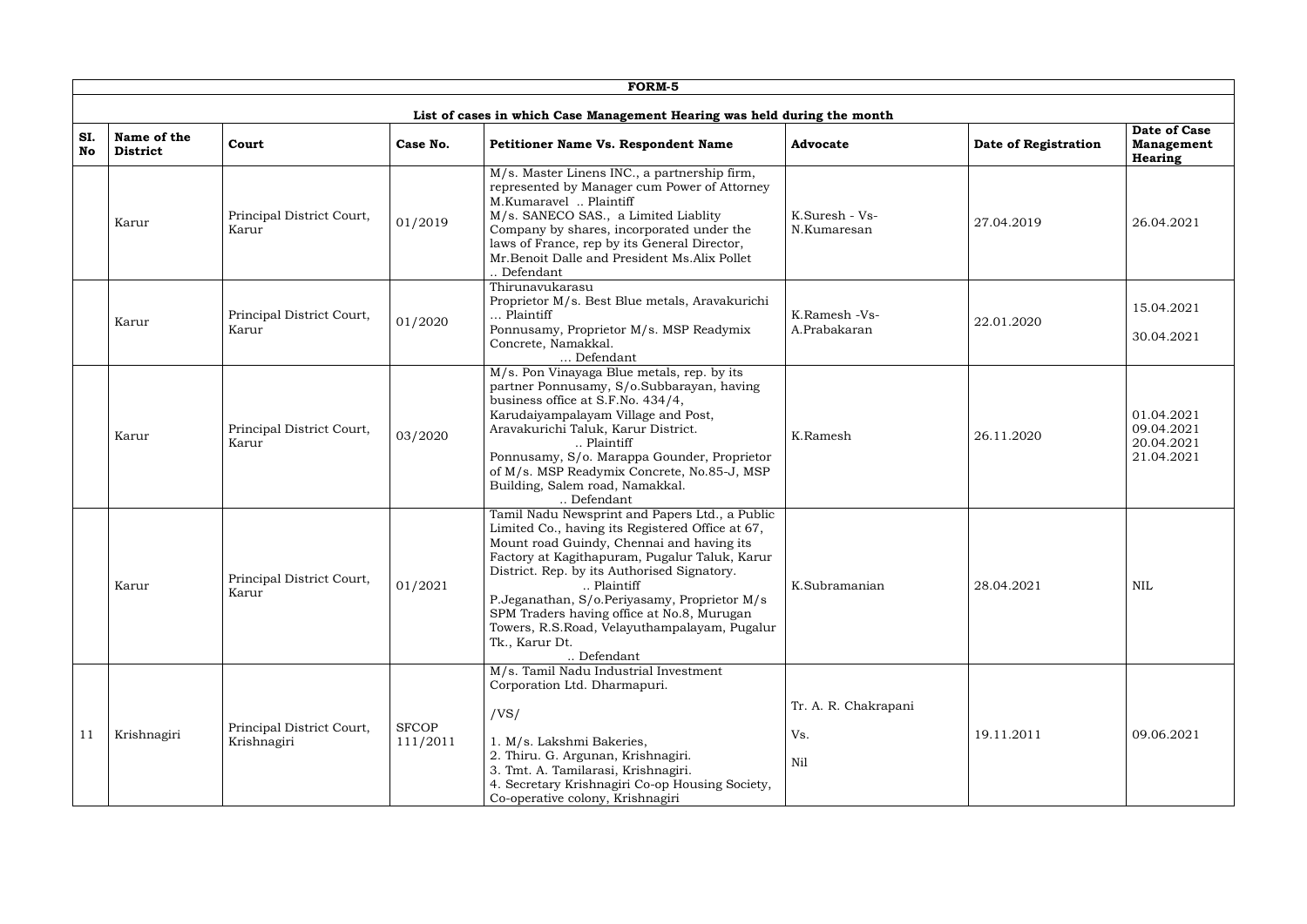|           |                                |                                                  |                    | FORM-5                                                                                                                                                                                                                                |                                                   |                      |                                                            |
|-----------|--------------------------------|--------------------------------------------------|--------------------|---------------------------------------------------------------------------------------------------------------------------------------------------------------------------------------------------------------------------------------|---------------------------------------------------|----------------------|------------------------------------------------------------|
|           |                                |                                                  |                    | List of cases in which Case Management Hearing was held during the month                                                                                                                                                              |                                                   |                      |                                                            |
| SI.<br>No | Name of the<br><b>District</b> | Court                                            | Case No.           | Petitioner Name Vs. Respondent Name                                                                                                                                                                                                   | <b>Advocate</b>                                   | Date of Registration | <b>Date of Case</b><br><b>Management</b><br><b>Hearing</b> |
|           | Krishnagiri                    | Principal District Court,<br>Krishnagiri         | 0. S. 60 / 2020    | Bank of Baroda, Krishnagiri Branch<br>/Vs/<br>1. M/s. Boys Xerox, Krishnagiri.<br>2. K. Suresh.                                                                                                                                       | Tr. K. Velayudam<br>Vs.<br>Nil                    | 24.02.2020           | 15.06.2021                                                 |
|           | Krishnagiri                    | Principal District Court,<br>Krishnagiri         | 0. S. 62 / 2020    | Bank of Baroda, Krishnagiri Branch<br>/Vs/<br>1. K. Santhi<br>2. N. Jayapal Krishnagiri                                                                                                                                               | Tr. K. Velayudam<br>Vs.<br>Nil                    | 24.02.2020           | 03.07.2021                                                 |
|           | Krishnagiri                    | Additional District Court,<br>Krishnagiri        | O.S. 65/2020       | Bank of Baroda,<br>Krishnagiri Branch<br>/Vs/<br>1. M/S. Boys Stickers & Arts, Rep. By its prop.<br>K. Suresh<br>2. K. Suresh<br>3. P. Suresh Kumar Periyaswamy                                                                       | Tr. K. Velayudam<br>Vs.<br>Nil                    | 24.02.2020           | 10.06.2021                                                 |
|           | Krishnagiri                    | Additional District Court,<br>Krishnagiri        | O.S.No.<br>40/2014 | M/s.Rathna Packaging<br>India (P) Ltd, Rep.by S.Arumugam<br>//vs//<br>M/S.Rajaram Flour Mill (P) Ltd, rep.by M.D.<br>G.Balasubramaniam                                                                                                | Mr.M.Rajendran<br>/Vs/<br>Mr.K.Nanjegowdu         | 16.04.2014           | 16.06.2021                                                 |
|           | Krishnagiri                    | <b>Additional District Court,</b><br>Krishnagiri | O.S.No<br>07/2017  | M/s.Harita Seating<br>Systems Ltd, Belagondapalli, Hosur Rep.by<br>Senion Executive Mr.Nagina Singh<br>//VS//<br>M/s. Jaico Automobile Engineering Co. Pvt, Ltd,<br>rep.by M.D., Mr.Bupinder Singh Chandha,<br>Bangalore and 4 others | Mr.N.S.Vidhya Baskar<br>/VS/<br>Mr.K.N.Chakradhar | 27.01.2017           | 03.06.2021                                                 |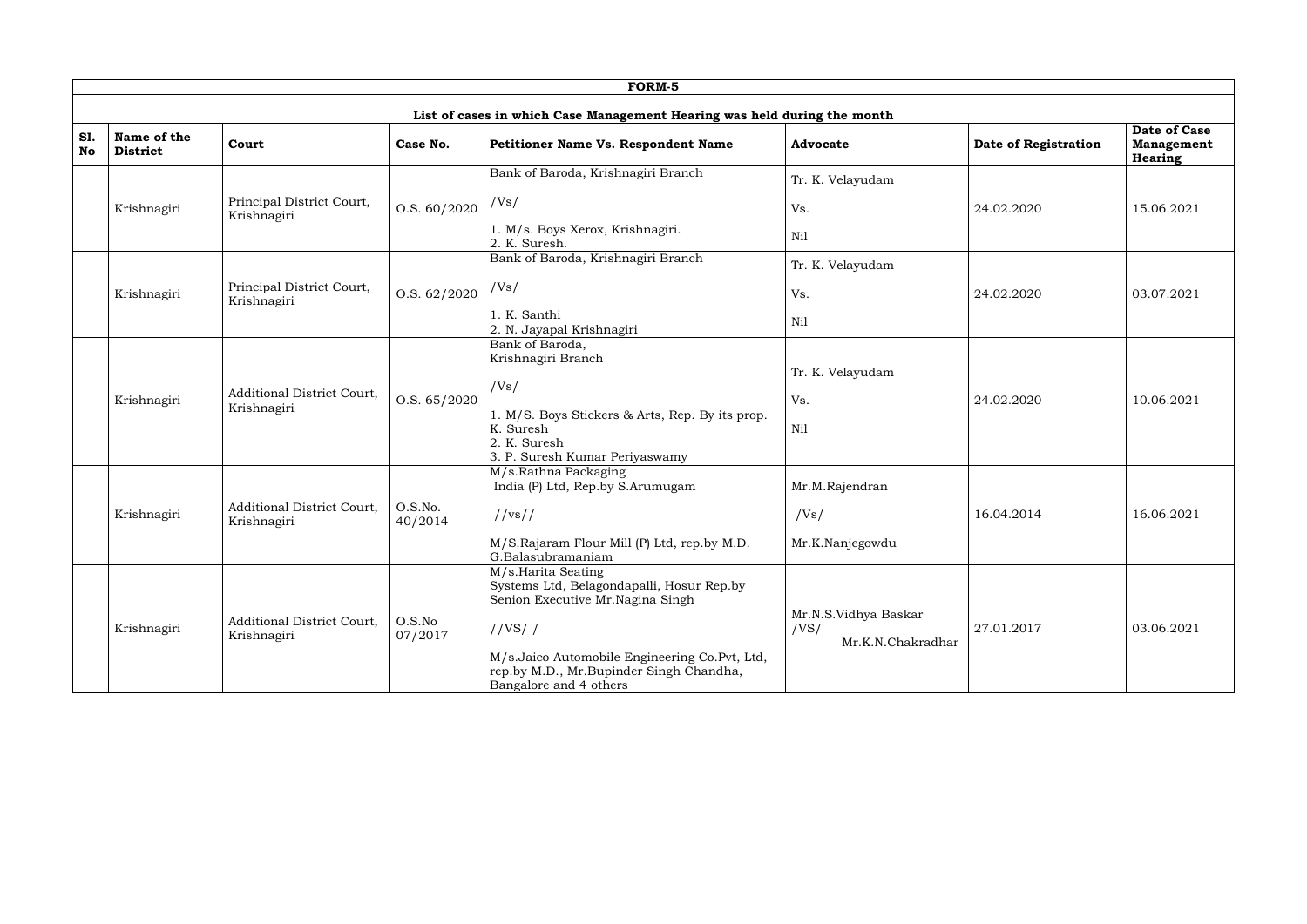|                  |                                |                                           |                     | FORM-5                                                                                                                                                                                                                                                                                                                                                                                                                                                                         |                                          |                      |                                                     |
|------------------|--------------------------------|-------------------------------------------|---------------------|--------------------------------------------------------------------------------------------------------------------------------------------------------------------------------------------------------------------------------------------------------------------------------------------------------------------------------------------------------------------------------------------------------------------------------------------------------------------------------|------------------------------------------|----------------------|-----------------------------------------------------|
|                  |                                |                                           |                     | List of cases in which Case Management Hearing was held during the month                                                                                                                                                                                                                                                                                                                                                                                                       |                                          |                      |                                                     |
| SI.<br><b>No</b> | Name of the<br><b>District</b> | Court                                     | Case No.            | <b>Petitioner Name Vs. Respondent Name</b>                                                                                                                                                                                                                                                                                                                                                                                                                                     | <b>Advocate</b>                          | Date of Registration | <b>Date of Case</b><br><b>Management</b><br>Hearing |
|                  | Krishnagiri                    | Additional District Court,<br>Krishnagiri | O.S.No.<br>56/2017  | M/s.Global Actives Pvt., Ltd.,<br>Rep.by its Chief financial officer M.S.Chandra<br>Narayana now Rep.by Director Mr. Satish Hebbar<br>// Vs //<br>1.M/s.Techpro Systems Ltd, Chennai, Rep.by its<br><b>Managing Director</b><br>2. M/s.NTPC Ltd, New Delhi Pakri Barwadhih<br>Coal Mining Project, Jharkhand Rep.by it<br><b>Managing Director</b><br>3. M/s. NTPC Ltd, (A Govt.of India Enterprise),<br>Coal mining projects, Hazaribag duly rep.by its<br>Agm, Mr.Gautam Sen | Tr.P.Vijayaragavan<br>Vs.<br>Nil         | 12.04.2017           | 16.06.2021                                          |
|                  | Krishnagiri                    | Additional District Court,<br>Krishnagiri | O.S.No.<br>117/2017 | 1. M/s.TVS Motor Compay<br>Ltd, Haritha, Hosur rep.by power of attorney<br>agent M/s United India Insurance Co., Ltd,<br>rep.by Senior Divisional Manager Hosur<br>2. M/s.United India Insurance Co., Ltd,<br>Divisional Office, Hosur Rep.by Senior Divisional<br>Manager.<br>//Vs//<br>M/s Khaitan Logistics Pvt, Ltd, A-37, RIICO,<br>Industrial Area, Kukas, NH-8, Jaipur                                                                                                  | Mr.M.Jayakumar<br>/VS/<br>Mrs.T.Aabeetha | 10.11.2017           | 23.06.2021                                          |
|                  | Krishnagiri                    | Additional District Court,<br>Krishnagiri | O.S.No.<br>65/2018  | Express Service Stations,<br>Rep.by its Working Partner M.Suresh<br>//Vs//<br>Viswas concrete products Private Limited Rep.<br>Its Managing Dirctor.B.R.Vishwas And Other                                                                                                                                                                                                                                                                                                      | Mr.K.Krishna<br>/Vs/<br>Sri.ArunBhat     | 17.05.2018           | 15.06.2021                                          |
|                  | Krishnagiri                    | Additional District Court,<br>Krishnagiri | O.S.No.<br>133/2018 | Bio Safe Solutions,<br>Hosur rep.by its Prop. P.Srinivasan<br>/VS/<br>M/S.Faively Transport Rail Techonologies Indian<br>Limited, Hosur Rep.by its General Manager                                                                                                                                                                                                                                                                                                             | Mr.S.Raja Mahendra<br>/Vs/<br>Mr.T.Vijay | 04.09.2018           | 09.06.2021                                          |
|                  | Krishnagiri                    | Additional District Court,<br>Krishnagiri | O.S.No.<br>167/2018 | M/s Endeka Ceramics Pvt Ltd., Rep.by Acconts<br>Manager Mr.Shenbaga vinayagam<br>//VS//<br>M/s. Umbeto Ceramics International Pvt, Ltd.,<br>Mr. Vinay Kumbhat (Chief financial Officer)                                                                                                                                                                                                                                                                                        | Mr.S.Balaji<br>/VS/<br>Mr.E.Arunan       | 22.10.2018           | 14.06.2021                                          |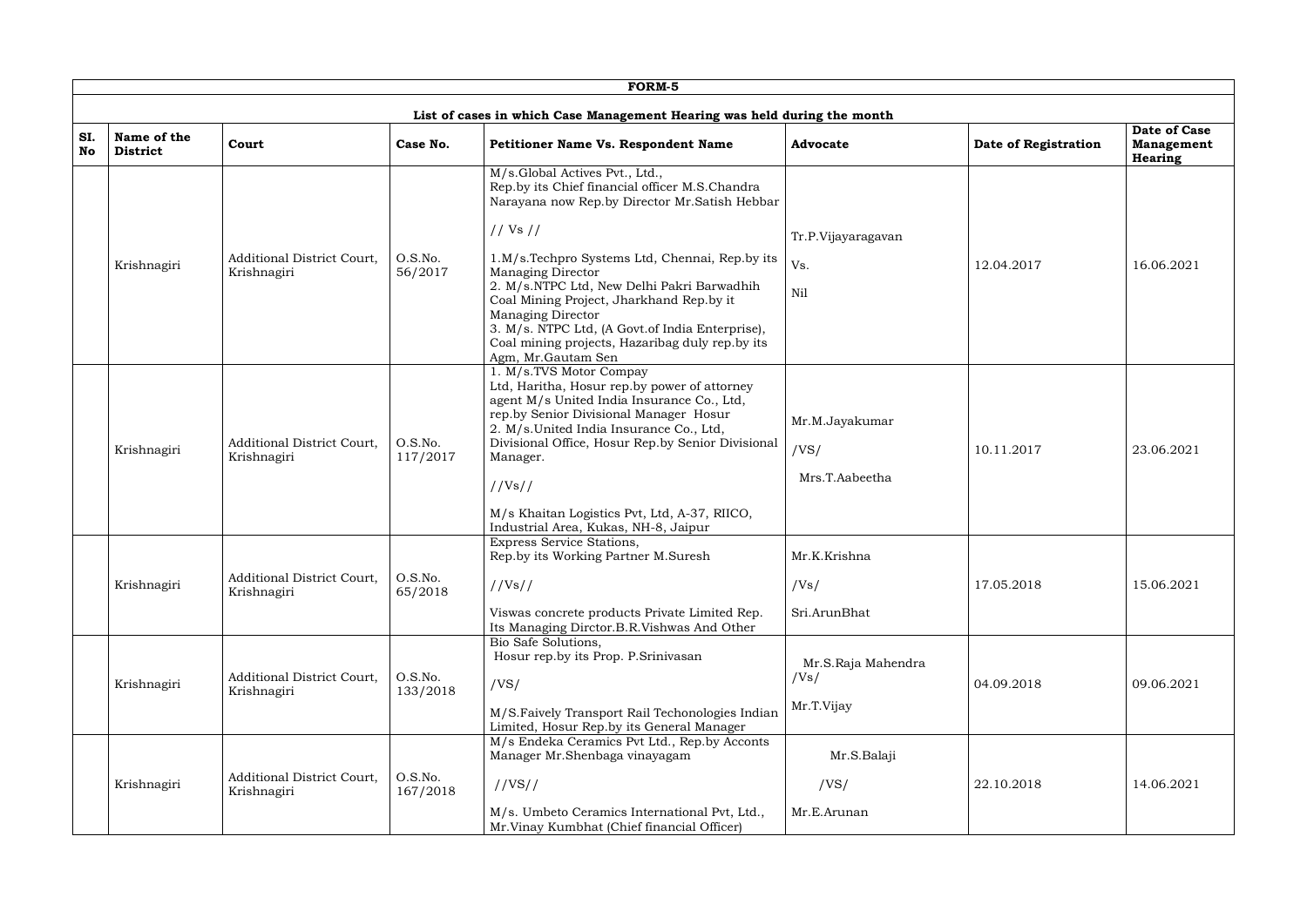|                  |                                |                                                  |                     | FORM-5                                                                                                      |                             |                      |                                                     |
|------------------|--------------------------------|--------------------------------------------------|---------------------|-------------------------------------------------------------------------------------------------------------|-----------------------------|----------------------|-----------------------------------------------------|
|                  |                                |                                                  |                     | List of cases in which Case Management Hearing was held during the month                                    |                             |                      |                                                     |
| SI.<br><b>No</b> | Name of the<br><b>District</b> | Court                                            | Case No.            | Petitioner Name Vs. Respondent Name                                                                         | <b>Advocate</b>             | Date of Registration | Date of Case<br><b>Management</b><br><b>Hearing</b> |
|                  |                                |                                                  |                     | Canara Bank, SME Hosur Branch, Rep.by its<br>Senior Manager                                                 | Mr.K.Velayudham,            |                      |                                                     |
|                  | Krishnagiri                    | Additional District Court,<br>Krishnagiri        | O.S.No.<br>175/2018 | //VS//                                                                                                      | /VS/                        | 08.11.2018           | 02.07.2021                                          |
|                  |                                |                                                  |                     | 1. Sri Balaji Printers, Rep.by its Prop.<br>J.P.Santhosh,<br>2.Mr.J.P.Santhosh, Prop.of Sri Balaji Printers | Mr.A.Sathiya<br>Narayanan   |                      |                                                     |
|                  |                                |                                                  |                     | R.Subramani                                                                                                 | Mr.P.Karthekeyan            |                      |                                                     |
|                  | Krishnagiri                    | <b>Additional District Court.</b><br>Krishnagiri | O.S.No.<br>194/2018 | //VS//                                                                                                      | /Vs/                        | 01.12.2018           | 16.06.2021                                          |
|                  |                                |                                                  |                     | 1. N.Venkatasamy,<br>2. V.Venkatesh,<br>3. V.Vinay                                                          | Mr.M.S.Tamilnathan          |                      |                                                     |
|                  |                                |                                                  |                     | M/s Venkraft Paper Mills Pvt. Ltd., Rep.by Its<br>SPA, Praksh                                               |                             |                      |                                                     |
|                  |                                | Additional District Court,                       | O.S.No.             | //VS//                                                                                                      | Mr.C.Karthick               | 03.12.2018           | 03.07.2021                                          |
|                  | Krishnagiri                    | Krishnagiri                                      | 196/2018            | 1. Hemarani,<br>2. Minor. Roopashri,<br>3. Minor Chethan Minor Rep.by N.F Mother D1<br>Hemarani             | /VS/<br>Mrs.Shobha          |                      |                                                     |
|                  |                                |                                                  |                     | State Bank of India,<br>Tank Street Branch, Hosur Rep.by Its Manager                                        |                             |                      |                                                     |
|                  | Krishnagiri                    | Additional District Court,<br>Krishnagiri        | O.S.No.<br>109/2019 | //VS//                                                                                                      | Mr.S.Raj Vivekanand<br>/VS/ | 07.06.2019           | 21.06.2021                                          |
|                  |                                |                                                  |                     | 1. M/s. Vinayaka Business Co.op rep.by its<br>prop.Akila,<br>2. Mrs.Akila                                   | Nil                         |                      |                                                     |
|                  |                                |                                                  |                     | State Bank of India,<br>Tank Street Branch, Hsour rep.by Its Branch<br>Manager                              |                             |                      |                                                     |
|                  | Krishnagiri                    | Additional District Court,<br>Krishnagiri        | O.S.No.<br>113/2019 | //VS//                                                                                                      | Mr.S.Raj Vivekanand<br>/VS/ | 10.06.2019           | 16.07.2021                                          |
|                  |                                |                                                  |                     | 1. M/s. Vinayaka concrete Products, rep. by its<br>Prop. S.Aditya<br>2. S.Aditya                            | Nil                         |                      |                                                     |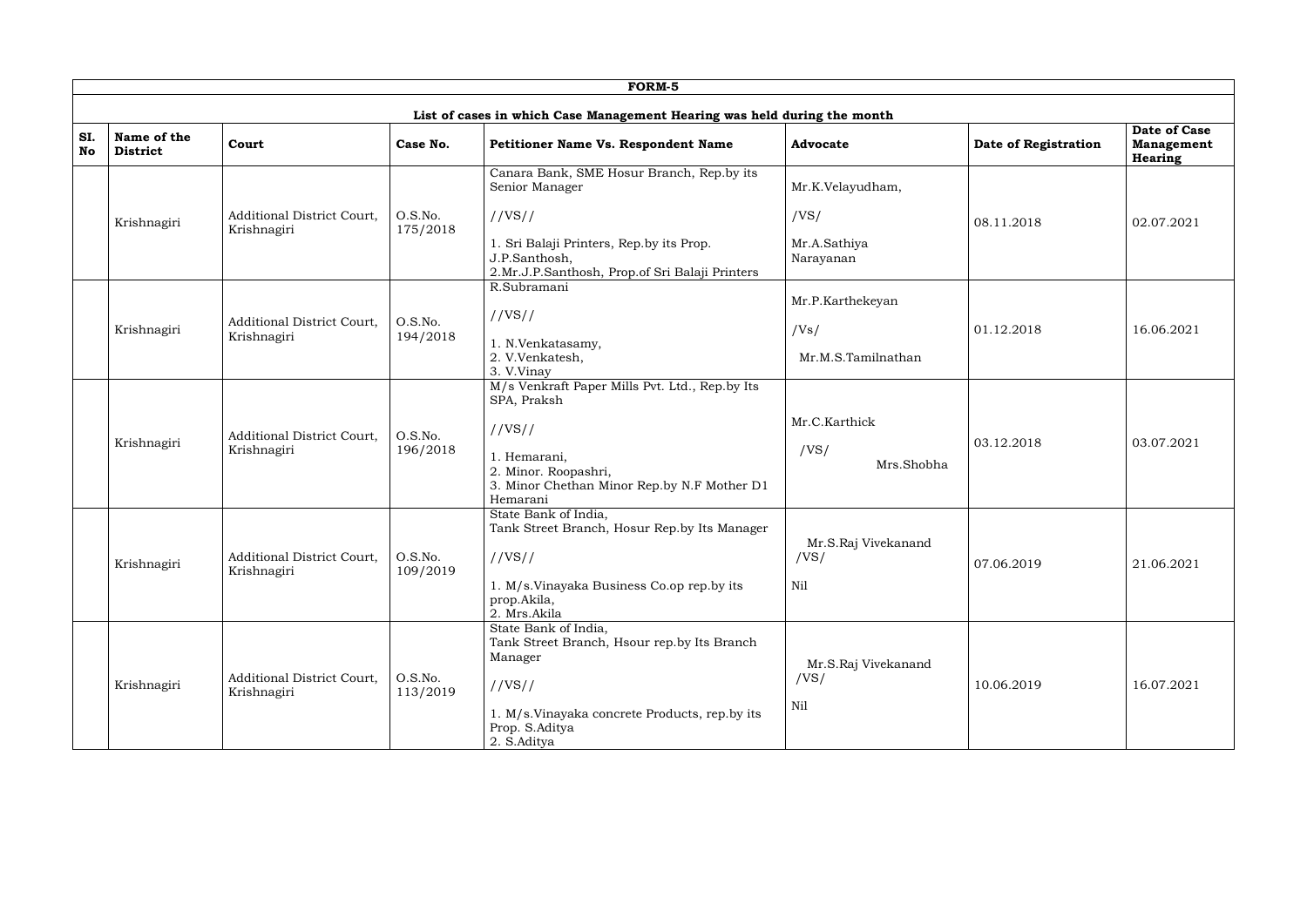|           |                                |                                                  |                     | <b>FORM-5</b>                                                                                                                                                                                                       |                                                 |                      |                                                            |
|-----------|--------------------------------|--------------------------------------------------|---------------------|---------------------------------------------------------------------------------------------------------------------------------------------------------------------------------------------------------------------|-------------------------------------------------|----------------------|------------------------------------------------------------|
|           |                                |                                                  |                     | List of cases in which Case Management Hearing was held during the month                                                                                                                                            |                                                 |                      |                                                            |
| SI.<br>No | Name of the<br><b>District</b> | Court                                            | Case No.            | Petitioner Name Vs. Respondent Name                                                                                                                                                                                 | <b>Advocate</b>                                 | Date of Registration | <b>Date of Case</b><br><b>Management</b><br><b>Hearing</b> |
|           | Krishnagiri                    | <b>Additional District Court,</b><br>Krishnagiri | O.S.No<br>135/2019  | M/s.Copral Insulated Conductors (P) Ltd, rep.by<br>it Manager Thiru.N.Arumugam<br>//VS//<br>1. Stanislaus Prabhakaran,<br>2. Suzan Zenitha<br>3. M/s.Annai Auto Accessories.                                        | Mrs.T.Aabeetha<br>/VS/<br>J.K.Jayaseelan        | 19.06.2019           | 02.06.2021                                                 |
|           | Krishnagiri                    | Additional District Court,<br>Krishnagiri        | O.S.No.<br>173/2019 | M/s.Poornimkumar, Concrete<br>Product, Rep.by its Prop. Meenakshi<br>//VS//<br>1. M/s. AB Rock Products Rep.by its prartners<br>Anitha Nandha Kumar and Baghya Kumar,<br>2. Anitha Nandha Kumar,<br>3. Baghya Kumar | Mrs.R.Kokila<br>/VS/<br>Mr.M.S. Tamilnathan     | 06.08.2019           | 09.06.2021                                                 |
|           | Krishnagiri                    | Additional District Court,<br>Krishnagiri        | O.S.No.<br>183/2019 | M/s.MAA Silk Ltd, Gawhati,<br>Rep.by its Managing Director, Sailendra Kumar<br>Bajoria,<br>//VS//<br>M/s S.K.Signature, Mumbai, Rep.by its Partner,<br>Sagar Khanna                                                 | Mr.G.T.Karunagaran<br>/VS/<br>Mr.P.Jayaseelan   | 26.08.2019           | 16.07.2021                                                 |
|           | Krishnagiri                    | Additional District Court,<br>Krishnagiri        | O.S.No.<br>185/2019 | M/s.ION Exchange<br>(India) Ltd, Rep.by Mr.Madhava Rao<br>//VS//<br>M/s.OCB Engineers, Rep.by Mr.Chandrasekar<br>Ogale                                                                                              | Mr.D.Jayapraksh<br>/VS/<br>Nil                  | 27.08.2019           | 03.07.2021                                                 |
|           | Krishnagiri                    | Additional District Court,<br>Krishnagiri        | O.S.No.<br>187/2019 | M/s.ION Exchange<br>(India) Ltd, Rep.by Mr.Madhava Rao (Divisional<br>Manager Finance)<br>//VS//<br>M/s.OCB Engineers, Rep.by Mr.Chandrasekar<br>Ogale                                                              | Mr.D.Jayapraksh<br>/VS/<br>Exparte              | 07.09.2019           | 04.06.2021                                                 |
|           | Krishnagiri                    | Additional District Court,<br>Krishnagiri        | OS.No<br>222/2019   | M/s.Neocol represented by its partner<br>A.M.Sarathkumar,<br>//Vs. //<br>Nadesan S/o. Sampath Mooranapalli                                                                                                          | V.V.Venkateshan<br>//Vs. //<br>D.Thirunaukarasu | 26.09.2019           | 11.06.2021                                                 |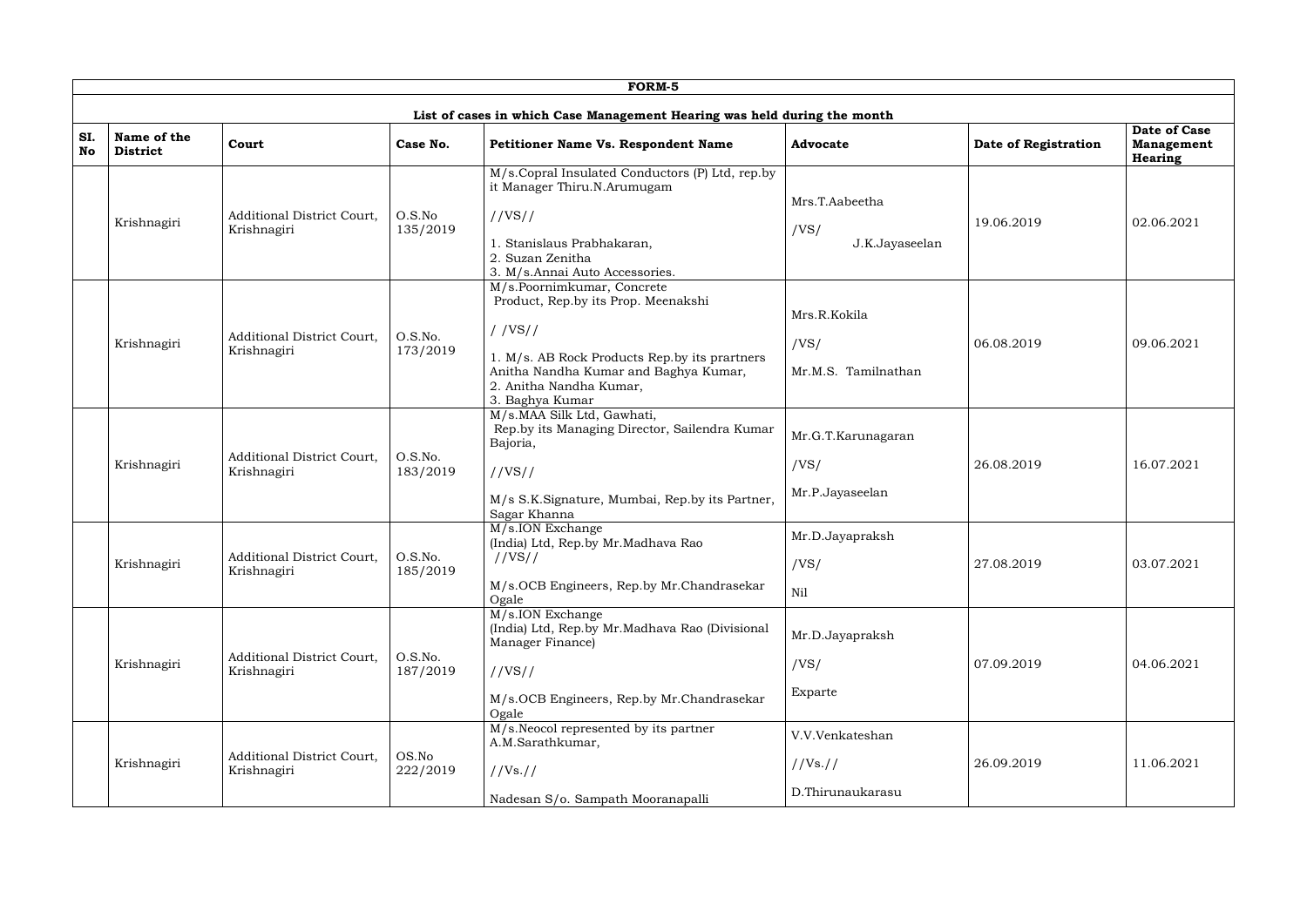|           |                                |                                                  |                    | <b>FORM-5</b>                                                                                                                                                                                                                                                                      |                                                      |                      |                                                            |
|-----------|--------------------------------|--------------------------------------------------|--------------------|------------------------------------------------------------------------------------------------------------------------------------------------------------------------------------------------------------------------------------------------------------------------------------|------------------------------------------------------|----------------------|------------------------------------------------------------|
|           |                                |                                                  |                    | List of cases in which Case Management Hearing was held during the month                                                                                                                                                                                                           |                                                      |                      |                                                            |
| SI.<br>No | Name of the<br><b>District</b> | Court                                            | Case No.           | Petitioner Name Vs. Respondent Name                                                                                                                                                                                                                                                | <b>Advocate</b>                                      | Date of Registration | <b>Date of Case</b><br><b>Management</b><br><b>Hearing</b> |
|           | Krishnagiri                    | <b>Additional District Court,</b><br>Krishnagiri | OS.No<br>228/2019  | State bank of Inida, Represented by it manager<br>RASMECC its SARC stressed asset resolution<br>center Sri vari building sipcot hosur<br>//Vs. //<br>1.M/s. Priasana Thimmarayasamy<br>2.G.Ramareddy<br>3.Anusuya                                                                  | Tr.S.Rajvivekanand<br>//Vs. //<br>M.Venkataramareddy | 30.09.2019           | 16.07.2021                                                 |
|           | Krishnagiri                    | <b>Additional District Court,</b><br>Krishnagiri | OS.No<br>230/2019  | M/s. Sri Vinayaga Engineering Represented by<br>Proprietor M.Govindaraj S/o. Muniyappan<br>Sipcot hosur<br>//Vs. //<br>1. M.S. Rasandik auto components pvt. ltd by its<br>M.D.Rajivu kapoor,<br>2.Gowtham Bhattacharya, New delhi<br>3. Krishnan Unit -2 Head<br>Nanjagud, Mysore | R.Parathasarathi<br>//Vs. //<br>N.S.Vidhaya baskar   | 03.10.2019           | 10.06.2021                                                 |
|           | Krishnagiri                    | <b>Additional District Court,</b><br>Krishnagiri | OS.No.<br>237/2019 | M/s.Ahya EXIM Rep. by its sole Propretior<br>Kalivani<br>//Vs. //<br>1.M/s.Sri Saravana Electronics Rep. by its<br>Propretior Madhiyan<br>2.M/s. Sri Saravana TV Home Rep by its<br>Propretior Palaniyammal                                                                        | Tr.K.Baskar<br>//Vs. //<br>T.Shankar                 | 17.10.2019           | 16.07.2021                                                 |
|           | Krishnagiri                    | <b>Additional District Court,</b><br>Krishnagiri | OS.No.<br>241/2019 | Bank of Baroda, Branch at Hosur by its Senior<br>Manager, Mrs. Anitha, Hosur<br>//Vs. //<br>Alcot wires Rep. by its Propriteor 1.P.Velmurgan<br>2.P.Velmurugan S/o. Pichaimuth, Hosur                                                                                              | Tr.K.Velayutham<br>//Vs. //<br>A.Sathiyanarayanan    | 22.10.2019           | 25.06.2021                                                 |
|           | Krishnagiri                    | Additional District Court,<br>Krishnagiri        | OS.No.<br>295/2019 | State Bank of Inida, Mookanandapalli Branch by<br>its Manager (SARC) Sipcot Hosur<br>//Vs. //<br>Body Solid fitness center Gym, Rep. by it<br>Proprietor<br>1. Siva basavaraj<br>2. Siva Basavaraj S/o. Basavaraj, Arasanatty                                                      | Mr.S.Raj Vivekanand<br>/VS/<br>Nil                   | 12.12.2019           | 28.06.2021                                                 |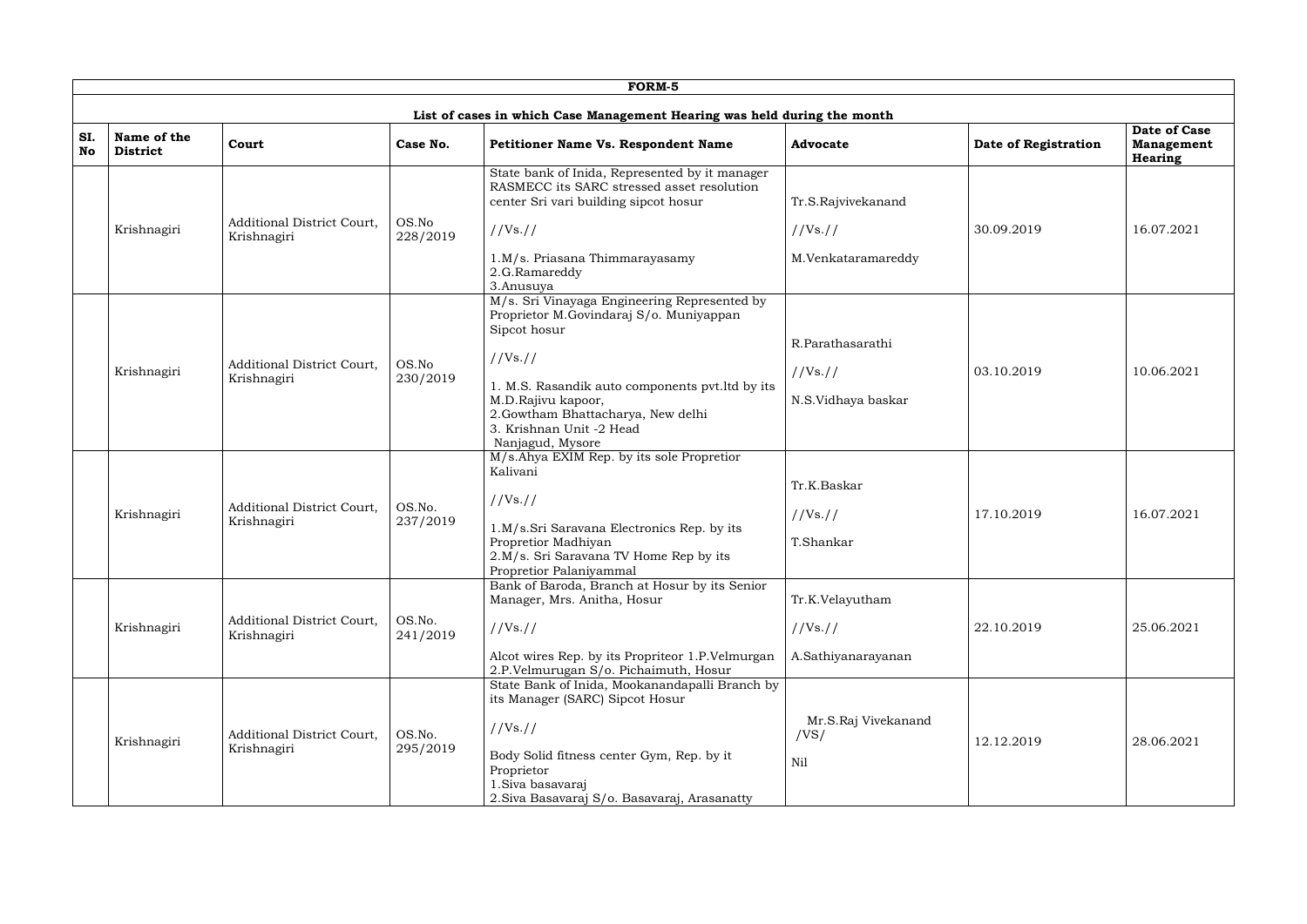|           |                                                                          |                                                  |                    | FORM-5                                                                                                                                                                                                                                                                                                                                                                                                                             |                                |                      |                                                     |  |  |  |
|-----------|--------------------------------------------------------------------------|--------------------------------------------------|--------------------|------------------------------------------------------------------------------------------------------------------------------------------------------------------------------------------------------------------------------------------------------------------------------------------------------------------------------------------------------------------------------------------------------------------------------------|--------------------------------|----------------------|-----------------------------------------------------|--|--|--|
|           | List of cases in which Case Management Hearing was held during the month |                                                  |                    |                                                                                                                                                                                                                                                                                                                                                                                                                                    |                                |                      |                                                     |  |  |  |
| SI.<br>No | Name of the<br><b>District</b>                                           | Court                                            | Case No.           | Petitioner Name Vs. Respondent Name                                                                                                                                                                                                                                                                                                                                                                                                | <b>Advocate</b>                | Date of Registration | Date of Case<br><b>Management</b><br><b>Hearing</b> |  |  |  |
|           |                                                                          |                                                  |                    | Bank of Baroda its by Properitor Mr.arun Kumar<br>S/o. Narayana                                                                                                                                                                                                                                                                                                                                                                    | Tr. K. Velayudam               |                      |                                                     |  |  |  |
|           | Krishnagiri                                                              | Additional District Court,<br>Krishnagiri        | OS.No.<br>300/2019 | //Vs://                                                                                                                                                                                                                                                                                                                                                                                                                            | Vs.                            | 19.12.2019           | 10.06.2021                                          |  |  |  |
|           |                                                                          |                                                  |                    | M/s.Vimose Technologies Rep.by its Prop.<br>S.Sreevidhya having business ARRS Silk, Hosur                                                                                                                                                                                                                                                                                                                                          | Nil                            |                      |                                                     |  |  |  |
|           | Krishnagiri                                                              | Additional District Court,<br>Krishnagiri        | OS.No.<br>16/2020  | Syndicate Bank having it branch office sipcopt<br>Phase-II by its branch manager Ravi<br>//Vs. //<br>MYCAB, Rep. by its Proprietor<br>1. Balraj, Railway station Hosur<br>2. Balraj, S/o. Jayaraman, Periyar Nager Eas,<br>Hosur                                                                                                                                                                                                   | Tr. K. Velayudam<br>Vs.<br>Nil | 27.01.2020           | 02.07.2021                                          |  |  |  |
|           | Krishnagiri                                                              | Additional District Court,<br>Krishnagiri        | OS.No.<br>17/2020  | Syndicate Bank having it branch office Sipcot<br>Phase-II by its Branch Manager Ravi<br>//Vs. //<br>L. Perumal, S/o. Lashmanan, Santhi Nagar,<br>Hosur                                                                                                                                                                                                                                                                             | Tr. K. Velayudam<br>Vs.<br>Nil | 27.01.2020           | 02.06.2021                                          |  |  |  |
|           | Krishnagiri                                                              | <b>Additional District Court,</b><br>Krishnagiri | OS.No.<br>19/2020  | Corporation Bank by its branch at Yesodha<br>Mahal, Hosur by its Chief Manager<br>G.K.Murugan<br>//Vs. //<br>1. Samana @ Munusamy, $S/\text{o}$ . Munusamy @<br>Buddappa<br>2. Nandhish S/o. Samana @ Munusamy<br>3.S.Munjula D/o. Samana @ Munusamy, W/o.<br>Suresh<br>4.Chowdeshwari, D/o. Samana@munusamy<br>5. Shilpa D/o. Samana @ Munusamy<br>6. Jagadesh S/o. Samana @ Munusamy<br>7. Minor. Eswari, D/o. Samana @ Munusamy | Tr. K. Velayudam<br>Vs.<br>Nil | 29.01.2020           | 15.06.2021                                          |  |  |  |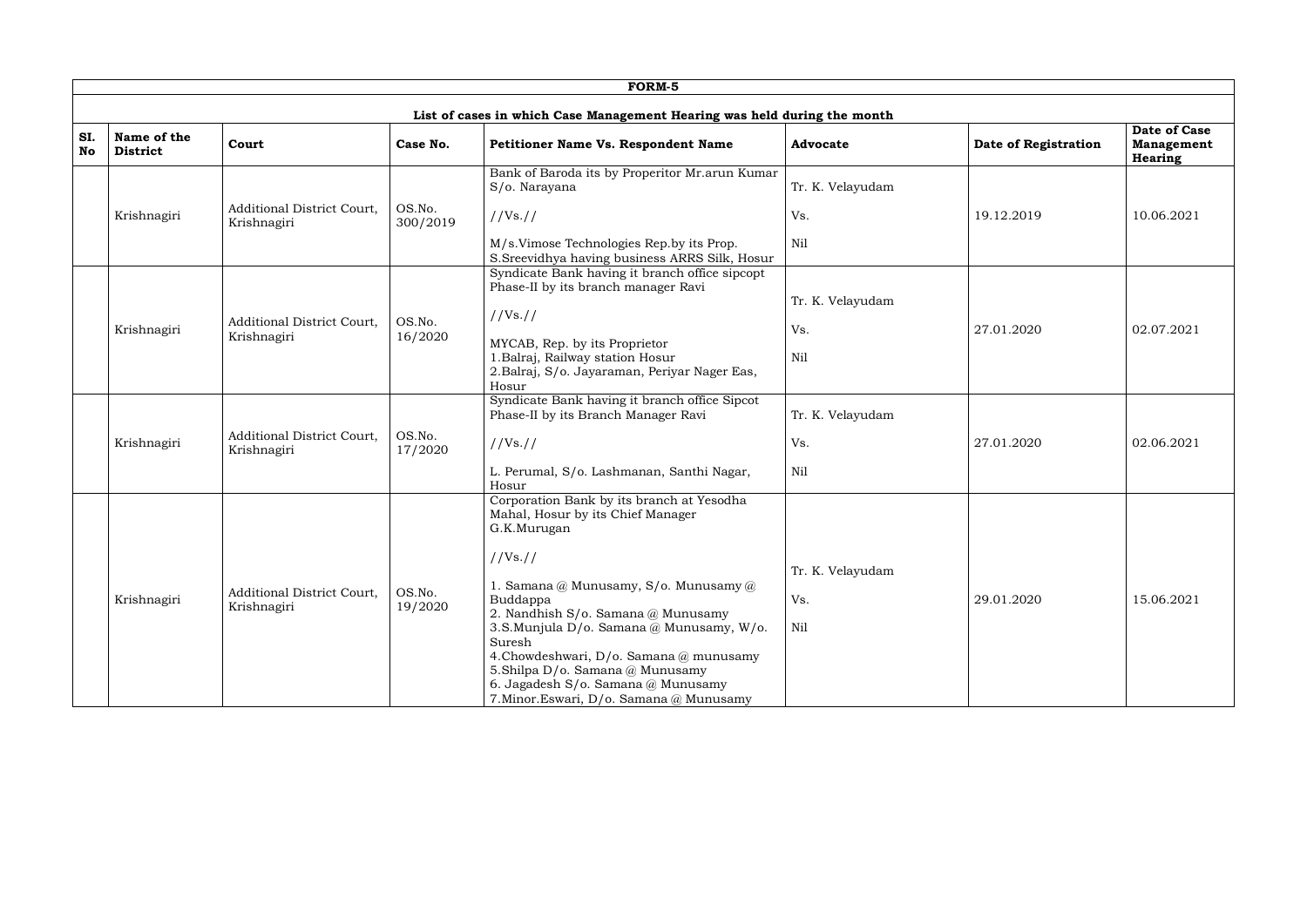|           | FORM-5                         |                                                  |                   |                                                                                                                                                                                                |                         |                      |                                                     |  |  |  |  |
|-----------|--------------------------------|--------------------------------------------------|-------------------|------------------------------------------------------------------------------------------------------------------------------------------------------------------------------------------------|-------------------------|----------------------|-----------------------------------------------------|--|--|--|--|
|           |                                |                                                  |                   | List of cases in which Case Management Hearing was held during the month                                                                                                                       |                         |                      |                                                     |  |  |  |  |
| SI.<br>No | Name of the<br><b>District</b> | Court                                            | Case No.          | Petitioner Name Vs. Respondent Name                                                                                                                                                            | <b>Advocate</b>         | Date of Registration | Date of Case<br><b>Management</b><br><b>Hearing</b> |  |  |  |  |
|           |                                | <b>Additional District Court,</b>                | OS.No.            | Bank of Baroda having its Head Office Rep. by<br>its chief Manager Mr.Anit Kumar singh<br>S/o.Late.Chandstaka prasad singh R.K.G op.<br>Traffic polic station Bangalore, Bypass road<br>hosur. | Tr. K. Velayudam        |                      |                                                     |  |  |  |  |
|           | Krishnagiri                    | Krishnagiri                                      | 64/2020           | //Vs. //                                                                                                                                                                                       | Vs.                     | 24.02.2020           | 24.06.2021                                          |  |  |  |  |
|           |                                |                                                  |                   | M/S.Balaji silks Turisting works, by it<br>Proprietor<br>1.Mrs.Kalavathi,<br>2.Mrs.Kalavathi W/o.Ragupathi, Therpetti road,<br>Denkanikottai, Krishnagiri                                      | Nil                     |                      |                                                     |  |  |  |  |
|           |                                |                                                  |                   | M/S. Swathi Alloy Steels Rep. by its Managing<br>Partner Mr. Lokesh Sagtani                                                                                                                    | Tr.K.Ananada Kumar      |                      |                                                     |  |  |  |  |
|           | Krishnagiri                    | <b>Additional District Court,</b><br>Krishnagiri | OS.No<br>68/2020  | //Vs. //                                                                                                                                                                                       | Vs.                     | 25.02.2020           | 23.07.2021                                          |  |  |  |  |
|           |                                |                                                  |                   | Mr. R.Manjunath, S/o. Ramesh, Sipcot Housing<br>colony, Hosur                                                                                                                                  | Nil                     |                      |                                                     |  |  |  |  |
|           |                                |                                                  |                   | Syndicate Bank having its Branch Office at<br>sipcot Phase-II<br>Mr.Ravi S/o. Thammaiah                                                                                                        | Tr. K. Velayudam        |                      |                                                     |  |  |  |  |
|           | Krishnagiri                    | Additional District Court,<br>Krishnagiri        | OS.No.<br>71/2020 | //Vs://                                                                                                                                                                                        | Vs.                     | 27.02.2020           | 01.07.2021                                          |  |  |  |  |
|           |                                |                                                  |                   | 1.M/s.sudhakar Enterperiser, by its Proprietor<br>T.Sudhakar, Ganapathi Nagar, Hosur<br>2.T. Sudhakar S/o. Thiyagarajan, Meenachi<br>nagar, Chithanapalli, Hosur                               | Nil                     |                      |                                                     |  |  |  |  |
|           | Krishnagiri                    | Additional District Court,<br>Krishnagiri        | OS.No.<br>72/2020 | Syndicate Bank having its Branch Office at<br>Sipcot Phase-II, Branch Hosur,<br>Rep.by its Branch Manager<br>M.Ravi, S/o.Thammaiah<br>//Vs. //<br>1.M/s. ASM Travels Rep. by it Proprietor     | Tr. K. Velayudam<br>Vs. | 27.02.2020           | 25.06.2021                                          |  |  |  |  |
|           |                                |                                                  |                   | V.Madesh<br>2.V.Madesh, S/o.Venkatesh Thorapalli<br>Agraharam vill, Hosur                                                                                                                      | Nil                     |                      |                                                     |  |  |  |  |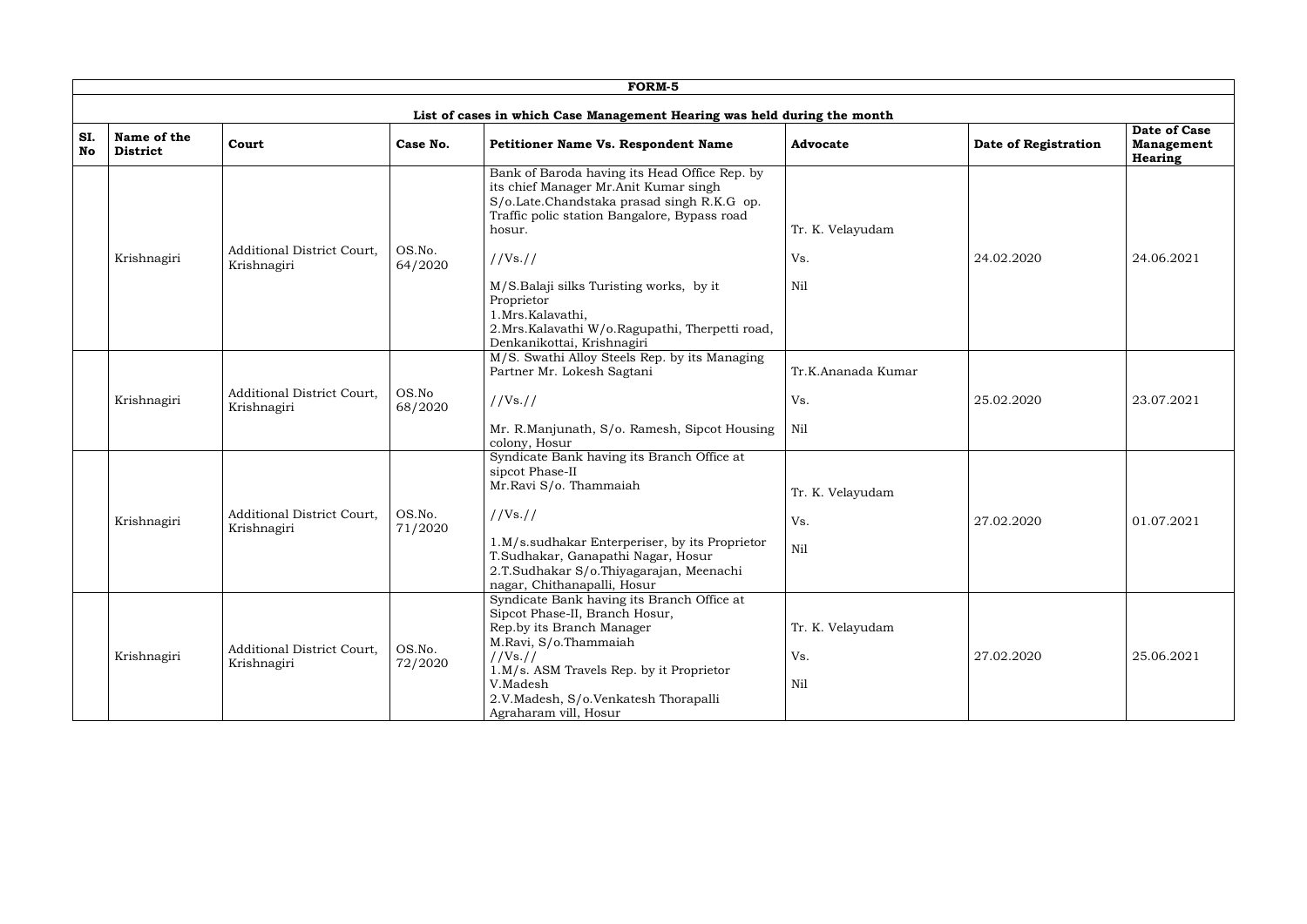|           |                                |                                                  |                    | FORM-5                                                                                                                                                                                           |                   |                      |                                                     |
|-----------|--------------------------------|--------------------------------------------------|--------------------|--------------------------------------------------------------------------------------------------------------------------------------------------------------------------------------------------|-------------------|----------------------|-----------------------------------------------------|
|           |                                |                                                  |                    | List of cases in which Case Management Hearing was held during the month                                                                                                                         |                   |                      |                                                     |
| SI.<br>No | Name of the<br><b>District</b> | Court                                            | Case No.           | <b>Petitioner Name Vs. Respondent Name</b>                                                                                                                                                       | <b>Advocate</b>   | Date of Registration | Date of Case<br><b>Management</b><br><b>Hearing</b> |
|           |                                |                                                  |                    | Synadicate Bank having its branch office at<br>Sipcot Phase-II, Rep. by its Branch Manager,<br>Mr.Ravi, S/o. Thimmaiah                                                                           | Tr. K. Velayudam  |                      |                                                     |
|           | Krishnagiri                    | <b>Additional District Court,</b><br>Krishnagiri | OS.No.<br>73/2020  | //Vs. //                                                                                                                                                                                         | Vs.               | 27.02.2020           | 07.7.2021                                           |
|           |                                |                                                  |                    | 1.M/s.Revathi Travels Rep. by it Proprietor<br>B.Anusuya Bai, Bedrapalli, Sipcot Post, Hosur.<br>2.B.Anusuya Bai, W/o. Balaji Sigh, Bedarapalli,<br>Zuzuwadi, Hosur.                             | Nil               |                      |                                                     |
|           |                                |                                                  |                    | M/s.GLOBAL CALCIUM Pvt. Ltd., Rep. by its<br>Deputy General Manager, S.R.Muni Rao S/o.<br>Late.Rama Rao,Sipcot Industrial company,<br>Hosur                                                      | Mt.T.Shankar      |                      |                                                     |
|           | Krishnagiri                    | Additional District Court,<br>Krishnagiri        | OS.No.<br>91/2020  | //Vs. //                                                                                                                                                                                         | Vs.               | 09.03.2020           | 11.06.2021                                          |
|           |                                |                                                  |                    | 1.M/s.ALMAS Technologies Pvt.Ltd Rep. by its<br>Proprietor Mr.Sudan singh.<br>2.Mr.Sudan Singh, M/s.ACMAS Technologies<br>Pvt.Ltd, having its registered office at kundli,<br>Sonepet, Hariyana. | Nil               |                      |                                                     |
|           |                                |                                                  |                    | M/s. Barger paists India ltd represented by its<br>Authroised Mr.T.Srinivasan having Sipcot,<br>Hosur.                                                                                           | Tr.K.Ananda Kumar |                      |                                                     |
|           | Krishnagiri                    | <b>Additional District Court,</b><br>Krishnagiri | OS.No.<br>94/2020  | //Vs. //                                                                                                                                                                                         | Vs.               | 10.03.2020           | 24.06.2021                                          |
|           |                                |                                                  |                    | M/s. SHREE Automaticity Industries C/o.<br>Abishak Industrict by its Proprietor<br>M.RajaGowandr Mohanraj, Sipcot Hosur.                                                                         | Nil               |                      |                                                     |
|           |                                |                                                  |                    | Andhra Bank having its branch ofice at Housr<br>Represented by its Branch Manager,<br>Mr.G.Abhishek, S/o.Mr.G.Prabhakar David,                                                                   | Tr. K. Velayudam  |                      |                                                     |
|           | Krishnagiri                    | Additional District Court,<br>Krishnagiri        | OS.No.<br>102/2020 | //Vs://                                                                                                                                                                                          | Vs.               | 24.03.2020           | 09.07.2021                                          |
|           |                                |                                                  |                    | 1.M/s.M.R.Automobiles, Res.by its<br>Prop.R.Prabhakar<br>2.R.Prabhakar, S/o.Ramakrishnappa, Prop. Of<br>M/s.M.R.Automobiles Nothikuppam, Hosur                                                   | Nil               |                      |                                                     |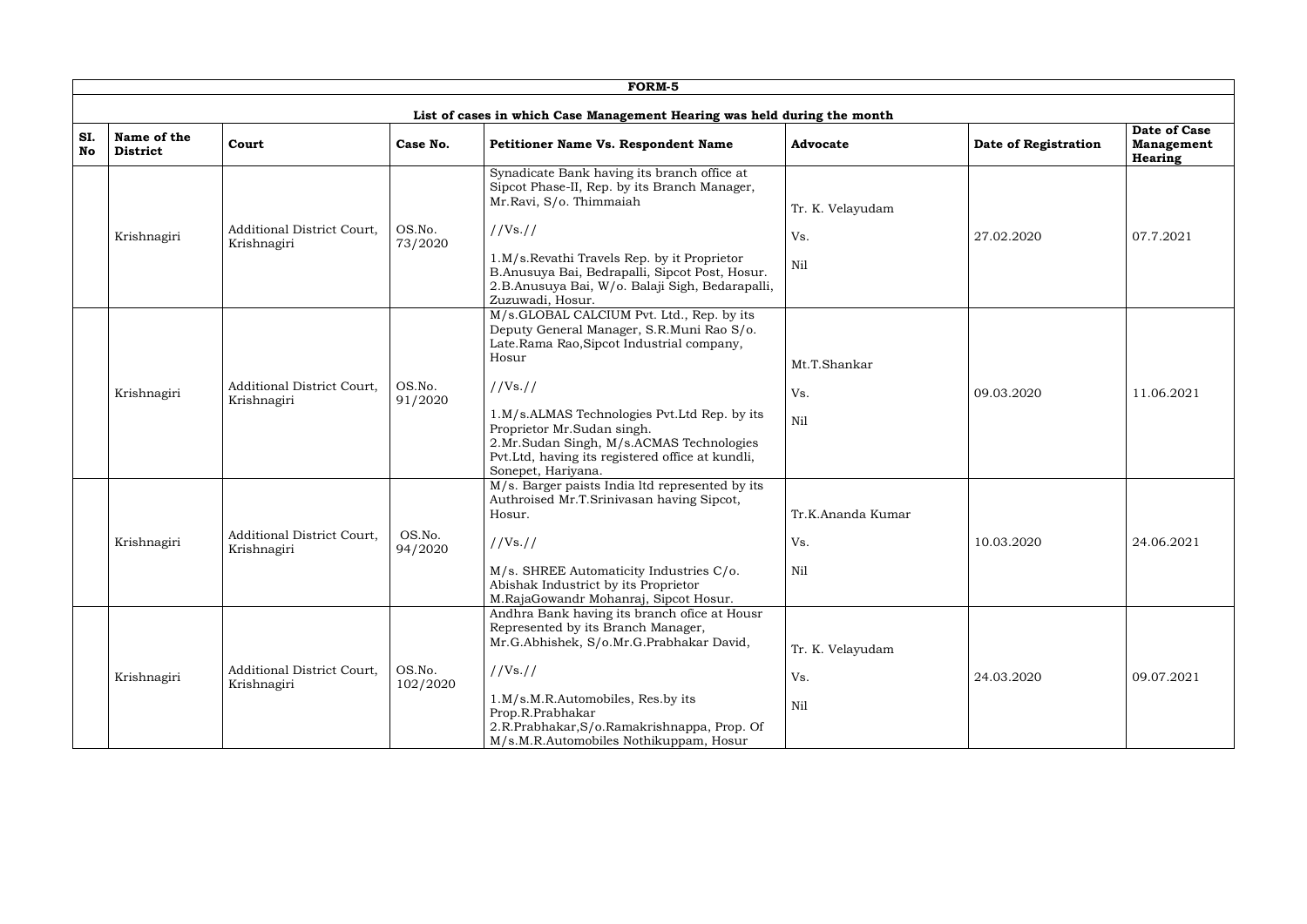|                  |                                |                                                  |                    | FORM-5                                                                                                                                                                                                                                                                                                                                                         |                                   |                      |                                                     |
|------------------|--------------------------------|--------------------------------------------------|--------------------|----------------------------------------------------------------------------------------------------------------------------------------------------------------------------------------------------------------------------------------------------------------------------------------------------------------------------------------------------------------|-----------------------------------|----------------------|-----------------------------------------------------|
|                  |                                |                                                  |                    | List of cases in which Case Management Hearing was held during the month                                                                                                                                                                                                                                                                                       |                                   |                      |                                                     |
| SI.<br><b>No</b> | Name of the<br><b>District</b> | Court                                            | Case No.           | Petitioner Name Vs. Respondent Name                                                                                                                                                                                                                                                                                                                            | <b>Advocate</b>                   | Date of Registration | Date of Case<br><b>Management</b><br><b>Hearing</b> |
|                  | Krishnagiri                    | <b>Additional District Court,</b><br>Krishnagiri | OS.No.<br>103/2020 | Andhra Bank having its branch Office at Hosur<br>represented by its Branch Manager,<br>Mr.G.Abhishek, S/o.Mr.G.Prabhakar David<br>//Vs. //<br>1.M/s.Sri Manjunatha Hardware & Paints,<br>Rep.by its Prop.K.Manjunatha, Bagalur Road,<br>Hosur<br>2.K.Manjunatha, S/o.Kemparao, Prop.of M/s.Sri<br>Manjunatha Hardware & Paints, Kumbalam,<br>Krishnagiri dt.   | Tr. K. Velayudam<br>Vs.<br>Nil    | 24.03.2020           | 10.06.2021                                          |
|                  | Krishnagiri                    | <b>Additional District Court,</b><br>Krishnagiri | OS.No<br>110/2020  | Hosur COIR Foams Pvt. Ltd. Rep. by its Manager<br>(Account and finance) Mr.M.V.R.K.Kishore S/o.<br>M.V.Jaganmohan Rao, Sipcot industrial East,<br>Hosur.<br>//Vs. //<br>Mrs.Ankita Mishra Proprietor M/s.Gayathiri<br>Emporium, Narayana Street, Leelamahal road,<br>Vishakapatinam.                                                                           | Tr.M.S.Tamil Nathan<br>Vs.<br>Nil | 06.06.2020           | 18.06.2021                                          |
|                  | Krishnagiri                    | Additional District Court,<br>Krishnagiri        | OS.No.<br>111/2020 | Bank of India, having its head Office Res. by its<br>consituent Attorney Mr.T.Sivakumar, S/o.<br>Thandavan at M.M.Reddy complex old Bangalore<br>road, Hosur.<br>//Vs://<br>1.M/s.Easik Kumaran Auto Pats, Rep. by its<br>Proprietor S.Jansi Rani Rajeshwari layout,<br>Sipcot, Hosur.<br>2.S.Jansi Rani W/o. Rathinam Bharathi Nagar,<br>Mookandapalli, Hosur | Tr. K. Velayudam<br>Vs.<br>Nil    | 06.06.2020           | 03.07.2021                                          |
|                  | Krishnagiri                    | Additional District Court,<br>Krishnagiri        | OS.No.<br>112/2020 | Andhra Bank Having its Branch Office at Hosur.<br>Rep. by its Branch Managaer Mr.G.Adhishek<br>S/o. Prabhakar David<br>//Vs. //<br>Mr.H.Mahaboob Khan, So. Hassan khan,<br>Thorrapalli vill. Penandapalli post, Hosur.<br>2.M.Govinda Reddy Alasapalli vill. Hosur                                                                                             | Tr. K. Velayudam<br>Vs.<br>Nil    | 06.06.2020           | 11.06.2021                                          |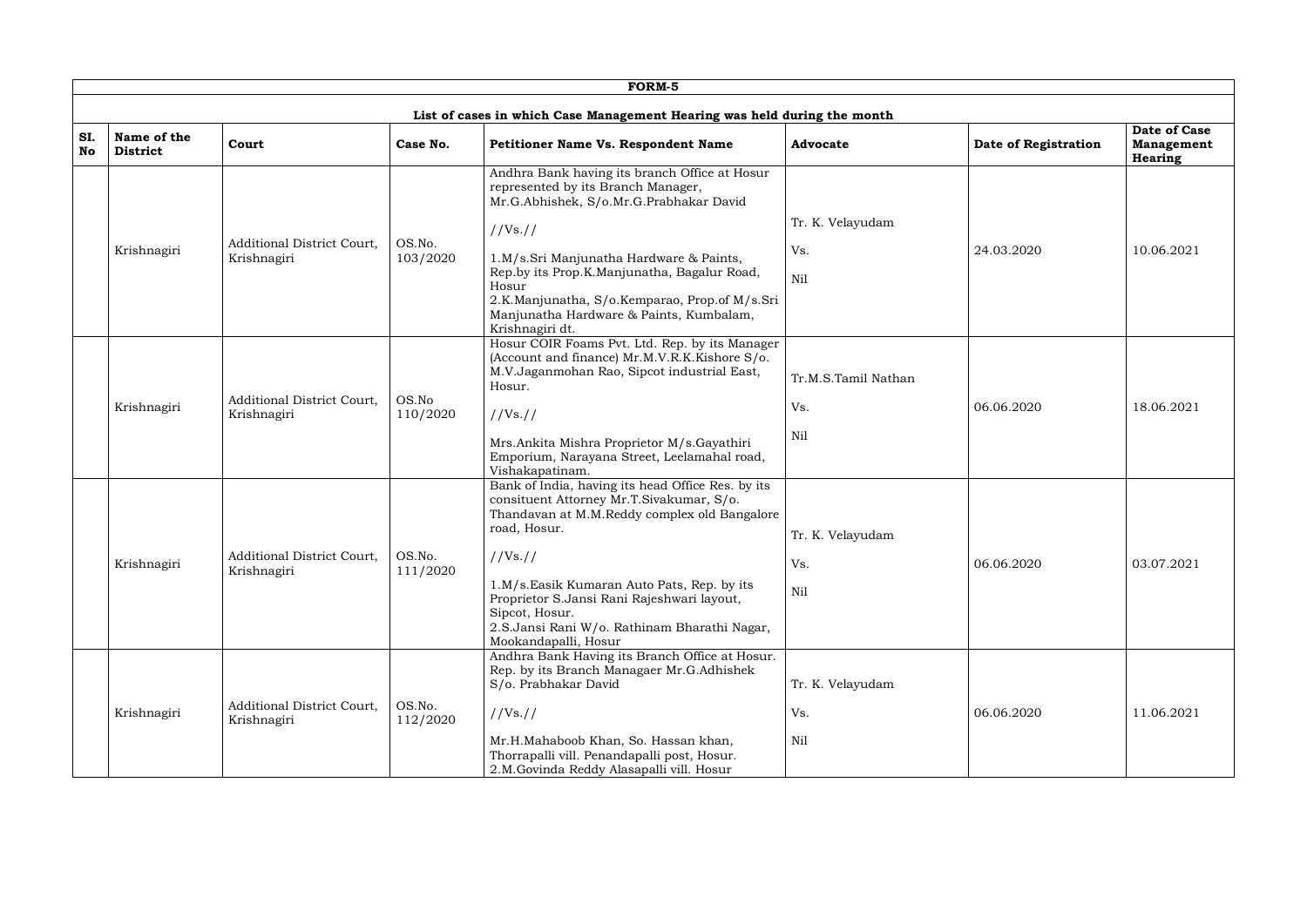|                  |                                |                                               |                              | FORM-5                                                                                                                                                                                                                                                                                                                                                                         |                                            |                      |                                                     |
|------------------|--------------------------------|-----------------------------------------------|------------------------------|--------------------------------------------------------------------------------------------------------------------------------------------------------------------------------------------------------------------------------------------------------------------------------------------------------------------------------------------------------------------------------|--------------------------------------------|----------------------|-----------------------------------------------------|
|                  |                                |                                               |                              | List of cases in which Case Management Hearing was held during the month                                                                                                                                                                                                                                                                                                       |                                            |                      |                                                     |
| SI.<br><b>No</b> | Name of the<br><b>District</b> | Court                                         | Case No.                     | Petitioner Name Vs. Respondent Name                                                                                                                                                                                                                                                                                                                                            | <b>Advocate</b>                            | Date of Registration | Date of Case<br><b>Management</b><br><b>Hearing</b> |
|                  | Krishnagiri                    | Additional District Court,<br>Krishnagiri     | Os.No<br>114/2020            | Bank of India Having its head Office at Mumbai,<br>Rep. by its Mr.T.Sivakumar S/o. S.Thandvan,<br>MM Reddy complex old Bangalore road, Hosur.<br>//Vs. //<br>1.M/s.Ganesh Engineering Rep. by it Prop.<br>U.Muthu Kumar Office at Kamaraj Nagar,<br>Sipcot, Hosur.<br>2.U.Muthu Kumar S/o. Uthandyapillai,<br>Kudiyana street, Muthal kattalai,<br>Pandurangapuram, Kumbakonam | Tr. K. Velayudam<br>Vs.<br>Nil             | 06.06.2020           | 11.06.2021                                          |
| 12               | Madurai                        | <b>NIL</b>                                    | <b>NIL</b>                   | <b>NIL</b>                                                                                                                                                                                                                                                                                                                                                                     | <b>NIL</b>                                 | <b>NIL</b>           | <b>NIL</b>                                          |
| 13               | Nagapattinam                   | District Court,<br>Nagapattinam               | <b>NIL</b>                   | <b>NIL</b>                                                                                                                                                                                                                                                                                                                                                                     | <b>NIL</b>                                 | <b>NIL</b>           | <b>NIL</b>                                          |
|                  | Nagapattinam                   | Fast Track Mahila Court,<br>Nagapattinam.     | $\mbox{NIL}$                 | <b>NIL</b>                                                                                                                                                                                                                                                                                                                                                                     | <b>NIL</b>                                 | <b>NIL</b>           | <b>NIL</b>                                          |
|                  | Nagapattinam                   | Additional District Court,<br>Mayiladuthurai. | $\mbox{NIL}$                 | <b>NIL</b>                                                                                                                                                                                                                                                                                                                                                                     | <b>NIL</b>                                 | <b>NIL</b>           | <b>NIL</b>                                          |
|                  | Nagapattinam                   | Sub<br>Court, Nagapattinam.                   | $\mbox{NIL}$                 | <b>NIL</b>                                                                                                                                                                                                                                                                                                                                                                     | <b>NIL</b>                                 | <b>NIL</b>           | <b>NIL</b>                                          |
|                  | Nagapattinam                   | Principal Sub Court,<br>Mayiladuthurai.       | <b>NIL</b>                   | <b>NIL</b>                                                                                                                                                                                                                                                                                                                                                                     | <b>NIL</b>                                 | <b>NIL</b>           | <b>NIL</b>                                          |
|                  | Nagapattinam                   | Additional Sub Court,<br>Mayiladuthurai.      | <b>NIL</b>                   | <b>NIL</b>                                                                                                                                                                                                                                                                                                                                                                     | <b>NIL</b>                                 | <b>NIL</b>           | <b>NIL</b>                                          |
| 14               | Namakkal                       | The Principal District<br>Judge               | COS/2/2020                   | Vishnu Sudha Textiles Rep by its Sole Properties<br>TSudha Rep by her Power Agent VRajagopalan<br>Vs M/sKMS and Company Rep by its Proprietor<br>KBabu                                                                                                                                                                                                                         | Dakshinamoorthy.L(P),                      | 05-06-2018           | 07-04-2021                                          |
|                  | Namakkal                       | The Principal District<br>Judge               | COS/3/2020                   | SSV Feeds rep by its Managing Partner Vs Mani<br>Poultry Farm rep by its Proprietor SMMani and<br>another                                                                                                                                                                                                                                                                      | Raghu.T.V(P),                              | 19-06-2018           | 08-04-2021                                          |
|                  | Namakkal                       | The Principal District<br>Judge               | COS/5/2020                   | Harin Feeds by its Manager MSenthilkumar Vs<br>Paramasivam Poultry Farm by its Manager<br>Paramasivam                                                                                                                                                                                                                                                                          | Shanmugam.K(P),<br>Yoganathan.S(R),        | 21-08-2018           | 26-04-2021                                          |
|                  | Namakkal                       | The Principal District<br>Judge               | COS/6/2020                   | PePe Feeds by its Managing Partner<br>PTamilarasan Vs Perianna gounder and 8 others                                                                                                                                                                                                                                                                                            | Shanmugam.K(P),                            | 18-12-2018           | 07-04-2021                                          |
|                  | Namakkal                       | The Principal District<br>Judge               | COS/7/2020                   | NPA Foods and feeds by rep Patner of Velusamy<br>Vs Maruthappan                                                                                                                                                                                                                                                                                                                | Rajasekaran.T(P),                          | 19-12-2018           | 01-04-2021                                          |
|                  | Namakkal                       | The Principal District<br>Judge               | $\cos/10/202$<br>$\Omega$    | Senthamil Finance by its Managing partner Vs<br>Valarmathi and 2 others                                                                                                                                                                                                                                                                                                        | Balakrishnan.R(P),<br>Chinnusamy. $R(R)$ , | 18-01-2019           | 26-04-2021                                          |
|                  | Namakkal                       | The Principal District<br>Judge               | $\cos/11/202$<br>$\Omega$    | RDomnic Xavier Vs Fues Gupta M/sInnovittil<br>church                                                                                                                                                                                                                                                                                                                           | Raju.L(P),                                 | 18-01-2019           | 26-04-2021                                          |
|                  | Namakkal                       | The Principal District<br>Judge               | $\overline{COS/12/202}$<br>0 | Mahindra Feeds and Foods by its partner<br>Palanisamy Vs Selvaraj                                                                                                                                                                                                                                                                                                              | Shanmugam.K(P),                            | 02-03-2019           | 08-04-2021                                          |
|                  | Namakkal                       | The Principal District<br>Judge               | COS/15/202<br>$\overline{0}$ | Saranya Spinning Mills Pvt Ltd rep by Technical<br>Director Ashokkumar Vs Om sakthi Textiles rep<br>by Properitor Arthanarisamy                                                                                                                                                                                                                                                | Shanmugam.K(P),<br>Arthanari.K(R),         | 21-03-2019           | 14-06-2021                                          |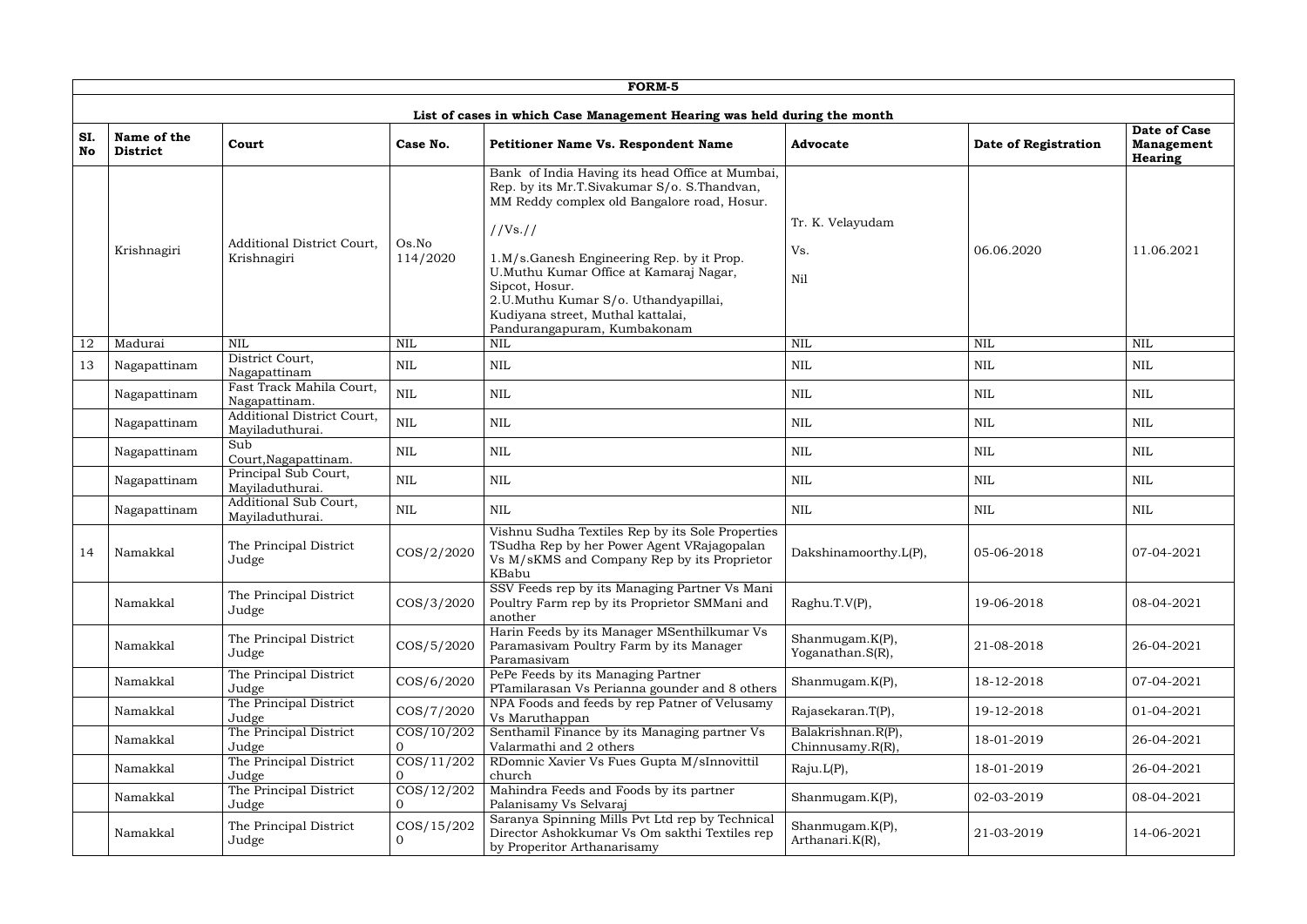|           |                                |                                 |                                                                | FORM-5                                                                                                    |                                            |                      |                                                            |
|-----------|--------------------------------|---------------------------------|----------------------------------------------------------------|-----------------------------------------------------------------------------------------------------------|--------------------------------------------|----------------------|------------------------------------------------------------|
|           |                                |                                 |                                                                | List of cases in which Case Management Hearing was held during the month                                  |                                            |                      |                                                            |
| SI.<br>No | Name of the<br><b>District</b> | Court                           | Case No.                                                       | Petitioner Name Vs. Respondent Name                                                                       | <b>Advocate</b>                            | Date of Registration | <b>Date of Case</b><br><b>Management</b><br><b>Hearing</b> |
|           | Namakkal                       | The Principal District<br>Judge | $\cos/16/202$<br>$\overline{0}$                                | Sri Kumaran Finance by Managing Director<br>MGanesan Vs Sasikala and 2 others                             | Murugesan.J.K(P),                          | 04-04-2019           | 27-04-2021                                                 |
|           | Namakkal                       | The Principal District<br>Judge | $\overline{\text{COS}/\text{17}/\text{202}}$<br>$\Omega$       | Sree amman Finance Rep by its Managing<br>partner RGanesan Vs Kumaresan                                   | Palanisamy. T.M.(P),<br>$Ravi.M(R)$ ,      | 25-04-2019           | 19-04-2021                                                 |
|           | Namakkal                       | The Principal District<br>Judge | $\overline{\text{COS}/\text{20}/\text{202}}$<br>$\overline{0}$ | Sri Lakshmi Finance by its Partner<br>PKrishnamoorthi Vs PElango and another                              | Krishnamoorthy.T.V(P),                     | 30-04-2019           | 05-04-2021                                                 |
|           | Namakkal                       | The Principal District<br>Judge | COS/23/202<br>$\overline{0}$                                   | Syndicate bank Pallipalayam Branch Vs<br>JKavinkumar                                                      | Shanmugham.S.A(P),                         | 19-08-2019           | 26-04-2021                                                 |
|           | Namakkal                       | The Principal District<br>Judge | $\cos/24/202$<br>$\Omega$                                      | Indian over seas bank Vs KRKala                                                                           | Shanmugham.S.A(P),<br>Udhaya kumar.K(R),   | 19-08-2019           | 05-04-2021                                                 |
|           | Namakkal                       | The Principal District<br>Judge | COS/25/202<br>$\Omega$                                         | Mahendira feeds and foods by its Managing<br>Partner Palanisamy Vs MuthuKumar                             | Shanmugam.K(P),                            | 19-08-2019           | 28-04-2021                                                 |
|           | Namakkal                       | The Principal District<br>Judge | COS/27/202<br>$\Omega$                                         | NPA Foods and Feeds by its Managing Partner<br>Velusamy Vs Kandasamy                                      | Shanmugam.K(P),<br>Johnedwin.F(R),         | 21-08-2019           | 08-04-2021                                                 |
|           | Namakkal                       | The Principal District<br>Judge | COS/28/202<br>$\Omega$                                         | Syndicate bank NPudupatti Branch Rep by its<br>Branch Manager Vs PIllaiyaraj and another                  | Anbazhagan.P(P),                           | 10-09-2019           | 06-04-2021                                                 |
|           | Namakkal                       | The Principal District<br>Judge | COS/29/202<br>$\Omega$                                         | Syndicate bank NPudupatti Brach REp by its<br>Branch Manager Vs VMMadhuranthagai and<br>another           | Anbazhagan.P(P),                           | 10-09-2019           | 11-06-2021                                                 |
|           | Namakkal                       | The Principal District<br>Judge | COS/30/202<br>$\Omega$                                         | RDinesh Vs Gautham Kanunga                                                                                | Arthanari.K(P),                            | 04-10-2019           | 10-06-2021                                                 |
|           | Namakkal                       | The Principal District<br>Judge | COS/34/202<br>$\Omega$                                         | Mahendira Feeds and Foods by its Managing<br>Director Palanisamy Vs Nallaiyan                             | Shanmugam.K(P),                            | 02-01-2020           | 19-04-2021                                                 |
|           | Namakkal                       | The Principal District<br>Judge | COS/35/202<br>$\Omega$                                         | M/S Palls Association by Owner Radhakrishnan<br>Vs KMS Poultary Parm rep by its Latha $@$<br>Krishnalatha | SureshKumar.P(P),                          | 03-01-2020           | 14-06-2021                                                 |
|           | Namakkal                       | The Principal District<br>Judge | COS/36/202<br>$\overline{0}$                                   | Harin Feeds by its Owner MSenthilkumar Vs<br>Chinnusamy                                                   | Shanmugam.K(P),<br>Tamilselvan.R(R),       | 07-01-2020           | 19-04-2021                                                 |
|           | Namakkal                       | The Principal District<br>Judge | COS/37/202<br>$\Omega$                                         | Harin Feeds by its owner MSenthilkumar Vs<br>Sengottuvel                                                  | Shanmugam.K(P),<br>Kannan.C(R),            | 07-01-2020           | 19-04-2021                                                 |
|           | Namakkal                       | The Principal District<br>Judge | COS/38/202<br>$\Omega$                                         | Selvaraj Vs United India Insurance company Ltd<br>by its branch manager                                   | Shanmugam.K(P),                            | 07-01-2020           | 07-04-2021                                                 |
|           | Namakkal                       | The Principal District<br>Judge | $\overline{COS/39/202}$<br>$\overline{0}$                      | Subramani Vs RSR Feeds by its Managing<br>Partner Duraisamy and 5 others                                  | Shanmugam.K(P),                            | 08-01-2020           | 06-04-2021                                                 |
|           | Namakkal                       | The Principal District<br>Judge | COS/40/202<br>$\overline{0}$                                   | M/sVictory Spinning Private Ltd by its Director<br>TBalachandran Vs M/sRitham Fibrarics and<br>another    | Paraneedharan.C(P),<br>Palanisamy. K.K(R), | 21-01-2020           | 26-04-2021                                                 |
|           | Namakkal                       | The Principal District<br>Judge | $\frac{\cos(41/202)}{}$<br>$\overline{0}$                      | M/sVadivel Textiles rep by its Prop PVadivel Vs<br>M/sSri Vaari Fabrics rep by its prop SSelvan           | Gunasekaran.P.M(P),                        | 29-01-2020           | 19-04-2021                                                 |
|           | Namakkal                       | The Principal District<br>Judge | COS/42/202<br>$\overline{0}$                                   | Canara Bank Namakkal Branch by its Manager<br>Vs KalaivaniK                                               | Vinoth.S(P),                               | 30-01-2020           | 08-04-2021                                                 |
|           | Namakkal                       | The Principal District<br>Judge | COS/43/202<br>$\overline{0}$                                   | M/sGlobalvet Enterprises by its Owner<br>RGeetharanjani Vs KMS Poultry Farm Latha @<br>Krishnalatha       | Suresh Kumar.P(P),                         | 05-02-2020           | 16-04-2021                                                 |
|           | Namakkal                       | The Principal District<br>Judge | COS/44/202<br>$\overline{0}$                                   | Sri Sivaganga Capitals by its Managing Partner<br>KGanesan Vs BVijayasarathi and 2 others                 | Chinnusamy.R(P),                           | 12-03-2020           | 28-06-2021                                                 |
|           | Namakkal                       | The Principal District<br>Judge | $\cos/45/202$<br>$\Omega$                                      | Sri Aruljothi murugan Fianance by its Managing<br>Partner KMuthusamy Vs SMuthukumaran                     | Chinnusamy.R(P),                           | 12-03-2020           | 05-04-2021                                                 |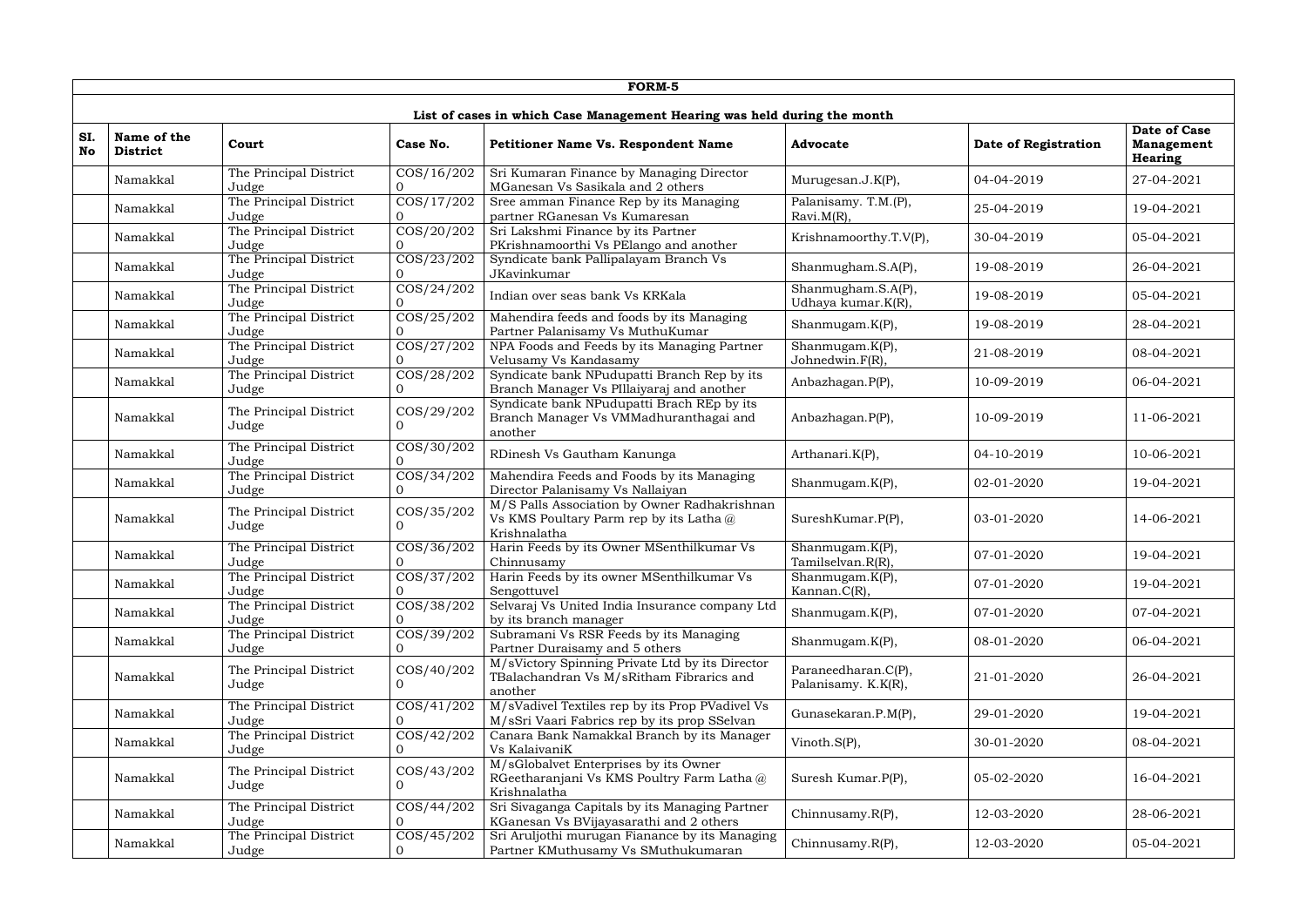|                  |                                                                          |                                 |                              | FORM-5                                                                                                                                                                                   |                                   |                      |                                              |  |  |  |
|------------------|--------------------------------------------------------------------------|---------------------------------|------------------------------|------------------------------------------------------------------------------------------------------------------------------------------------------------------------------------------|-----------------------------------|----------------------|----------------------------------------------|--|--|--|
|                  | List of cases in which Case Management Hearing was held during the month |                                 |                              |                                                                                                                                                                                          |                                   |                      |                                              |  |  |  |
| SI.<br><b>No</b> | Name of the<br><b>District</b>                                           | Court                           | Case No.                     | <b>Petitioner Name Vs. Respondent Name</b>                                                                                                                                               | <b>Advocate</b>                   | Date of Registration | Date of Case<br><b>Management</b><br>Hearing |  |  |  |
|                  | Namakkal                                                                 | The Principal District<br>Judge | COS/47/202<br>$\Omega$       | Vijaya Bank (Bank of Baradoa) Rasipuram rep<br>by its Branch Manager Vs VTex rep by its<br>proprieter Jayakumar and 2 others                                                             | Satthivel.A(P),                   | 11-06-2020           | 05-04-2021                                   |  |  |  |
|                  | Namakkal                                                                 | The Principal District<br>Judge | COS/48/202<br>$\Omega$       | Dhanlaxmi Bank ltd Vs Arun and another                                                                                                                                                   | Anbazhagan.P(P),                  | 17-06-2020           | 24.06.2021                                   |  |  |  |
|                  | Namakkal                                                                 | The Principal District<br>Judge | COS/49/202<br>$\Omega$       | Mahendran Feeds Foods by its managing<br>director Palanisamy Power Egent Mohan Vs<br>Poongodi                                                                                            | Shanmugam.K(P),                   | 29-06-2020           | 19-04-2021                                   |  |  |  |
|                  | Namakkal                                                                 | The Principal District<br>Judge | COS/50/202<br>$\overline{0}$ | Hain Feeds by its Owner MSenthilkumar by<br>power Agent PSellamuthu Vs Rajagopal                                                                                                         | Shanmugam.K(P),                   | 07-07-2020           | 26-04-2021                                   |  |  |  |
|                  | Namakkal                                                                 | The Principal District<br>Judge | $\cos/51/202$<br>$\Omega$    | M/sLogical Agri Business India Private Limited<br>rep by its Managing Director Vs M/sSri Lakshmi<br>Narasimha Poultry Farm Pvt ltdrep by its<br>Managing Director MrKalidindi and 4 othe | Shanmugam.K(P),                   | 29-07-2020           | 09-04-2021                                   |  |  |  |
|                  | Namakkal                                                                 | The Principal District<br>Judge | COS/53/202<br>$\Omega$       | Mahendran feeds and foods by rep partner<br>palanisamy by rep agent MMohan Vs<br>Senthikumar                                                                                             | Shanmugam.K(P),<br>Vinoth.S(R),   | 19-08-2020           | 07-04-2021                                   |  |  |  |
|                  | Namakkal                                                                 | The Principal District<br>Judge | COS/54/202<br>$\overline{0}$ | Subashree Feeds by its Owner Umamaheswari<br>Vs Palanivel                                                                                                                                | Shanmugam.K(P),                   | 21-08-2020           | 07-04-2021                                   |  |  |  |
|                  | Namakkal                                                                 | The Principal District<br>Judge | COS/56/202<br>$\Omega$       | Muthu Poultry Agencies by its Managing Partner<br>Thiyagarajan by power agent Tamilselvan Vs<br>Kannan                                                                                   | Shanmugam.K(P),                   | 16-10-2020           | 08-04-2021                                   |  |  |  |
|                  | Namakkal                                                                 | The Principal District<br>Judge | COS/57/202<br>$\Omega$       | Muthu poultary Egency by rep Managing<br>partner thiyagarajan power Egent Tamilselvan<br>Vs Subramani                                                                                    | Shanmugam.K(P),                   | 16-10-2020           | 07-04-2021                                   |  |  |  |
|                  | Namakkal                                                                 | The Principal District<br>Judge | COS/58/202<br>$\Omega$       | Hari Feeds by its Owner M.Senthilkumar Vs<br>R.V.S.Poultry Farm by owner Velappan                                                                                                        | Shanmugam.K(P),<br>Raghu.T.V(R),  | 08-10-2020           | 08-04-2021                                   |  |  |  |
|                  | Namakkal                                                                 | The Principal District<br>Judge | COS/59/202<br>$\overline{0}$ | Harin Feeds by Manager M.Senthilkumar Vs<br>Krishnaveni Poultry Farm by its Manager<br>Periasamy                                                                                         | Shanmugam.K(P),<br>Krishnan.P(R), | 30-09-2020           | 08-04-2021                                   |  |  |  |
|                  | Namakkal                                                                 | The Principal District<br>Judge | <b>COS</b><br>60/2020        | Mahindra Feeds and Foods By its Managing<br>Partner Palanisamy by Power Agent                                                                                                            | K.Shanmugam                       | 30-11-2020           | 05-04-2021                                   |  |  |  |
|                  | Namakkal                                                                 | The Principal District<br>Judge | <b>COS</b><br>61/2020        | Harin Feeds by its Manager M.Senthilkumar Vs<br>K.B.S.Poultry Farm by its Manager Poopathi                                                                                               | K.Shanmugam                       | 30-11-2020           | 20-04-2021                                   |  |  |  |
|                  | Namakkal                                                                 | The Principal District<br>Judge | <b>COS</b><br>62/2020        | Harin Feeds by its owner M.Senthilkukmar Vs<br>Thulasi Poultry Farm by its owner Arul                                                                                                    | K.Shanmugam                       | 30-11-2020           | 05-04-2021                                   |  |  |  |
|                  | Namakkal                                                                 | The Principal District<br>Judge | <b>COS</b><br>63/2020        | Harin Feeds by its Owner M.Senthilkumar Vs<br><b>Jeyavel</b>                                                                                                                             | K.Shanmugam                       | 30-11-2020           | 26-04-2021                                   |  |  |  |
|                  | Namakkal                                                                 | The Principal District<br>Judge | <b>COS</b><br>64/2020        | Dhanabaagayam Spinners Private Ltd, Rep by its<br>M.Dhanasekar Vs Leelavathi Textile Traders rep<br>by ists proprietor Sukumar                                                           | K.Shanmugam                       | 30-11-2020           | 01-04-2021                                   |  |  |  |
|                  | Namakkal                                                                 | The Principal District<br>Judge | <b>COS</b><br>65/2020        | Harin feeds by its OwnerMSenthilkumar power<br>Egent PSellamuthu Vs Jayaraman                                                                                                            | Shanmugam.K(P),                   | 05-12-2020           | 30-04-2021                                   |  |  |  |
|                  | Namakkal                                                                 | The Principal District<br>Judge | <b>COS</b><br>66/2020        | Muthu Poultry Agencies by its Managing Partner<br>Thiyagarajan Power Agent Tamilselvan Vs<br>Shanmugavadivu                                                                              | Shanmugam.K(P),                   | 09-12-2020           | 23-06-2021                                   |  |  |  |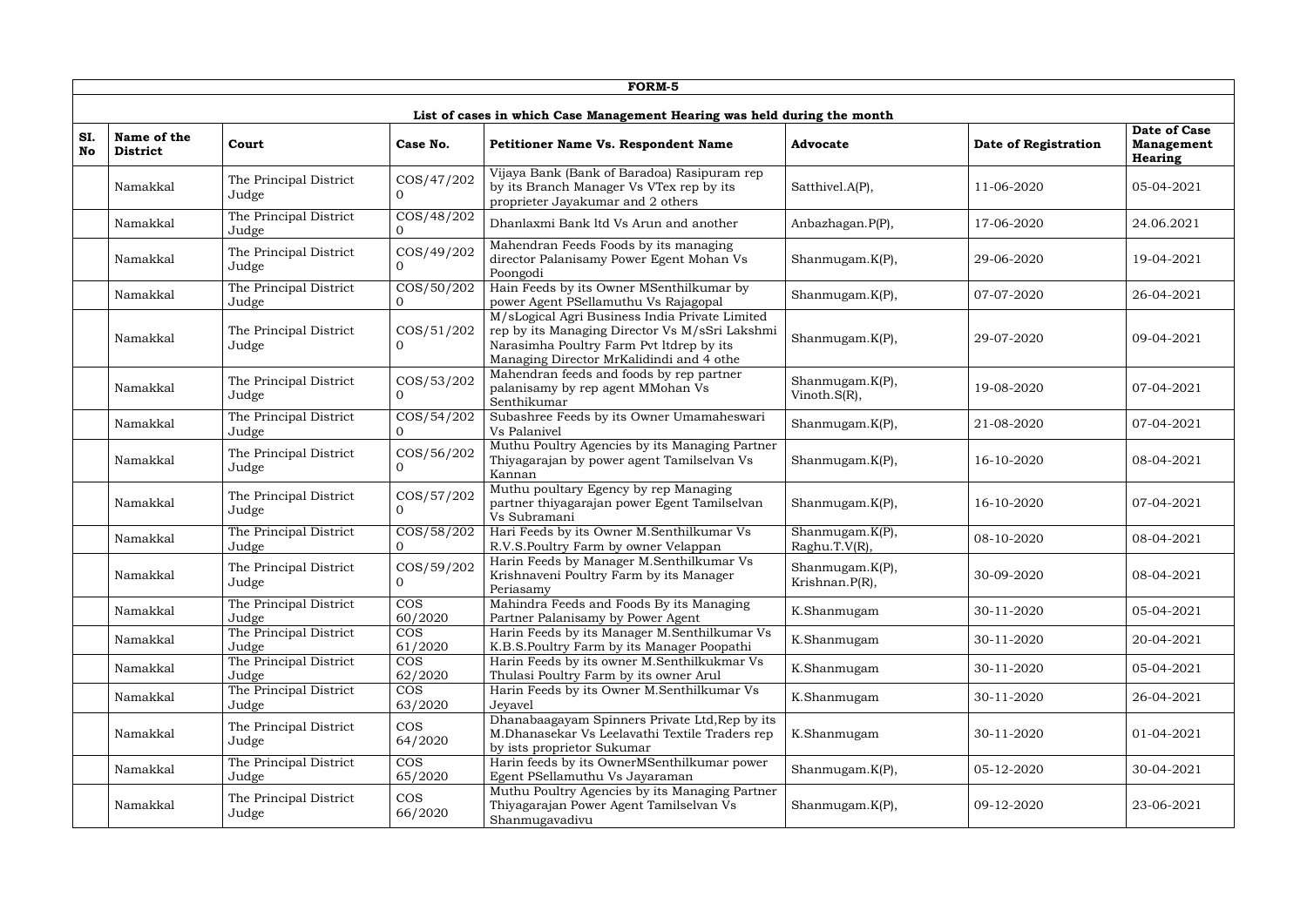|                  |                                                                          |                                 |                       | FORM-5                                                                                                                                                   |                               |                      |                                                     |  |  |  |  |
|------------------|--------------------------------------------------------------------------|---------------------------------|-----------------------|----------------------------------------------------------------------------------------------------------------------------------------------------------|-------------------------------|----------------------|-----------------------------------------------------|--|--|--|--|
|                  | List of cases in which Case Management Hearing was held during the month |                                 |                       |                                                                                                                                                          |                               |                      |                                                     |  |  |  |  |
| SI.<br><b>No</b> | Name of the<br><b>District</b>                                           | Court                           | Case No.              | Petitioner Name Vs. Respondent Name                                                                                                                      | <b>Advocate</b>               | Date of Registration | Date of Case<br><b>Management</b><br><b>Hearing</b> |  |  |  |  |
|                  | Namakkal                                                                 | The Principal District<br>Judge | <b>COS</b><br>67/2020 | M/sHMTextiles Private Ltd rep by its Director<br>MrKishore MSethia Vs M/sJaihind Spinning<br>Mills Ltd rep by its Director PMRamakrishnan<br>and another | Ramasamy.R(P),                | 14-12-2020           | 28-04-2021                                          |  |  |  |  |
|                  | Namakkal                                                                 | The Principal District<br>Judge | <b>COS</b><br>68/2020 | Muthu Poultry Agencies by its Managing Partner<br>Thiyagarajan by Power Agent Thamilselvan Vs<br>Palanisamy                                              | Shanmugam.K(P),               | 17-12-2020           | 28-04-2021                                          |  |  |  |  |
|                  | Namakkal                                                                 | The Principal District<br>Judge | COS 1/2021            | Royal Pipes and Tubes, Tiruchengode Through<br>its proprietor S.Subramaniyam Vs N.Velusamy                                                               | P.M.Gunasekaran               | 03-02-2021           | 30-06-2021                                          |  |  |  |  |
|                  | Namakkal                                                                 | The Principal District<br>Judge | COS 2/2021            | Subashri Feeds by its Owner Umamaheshwari<br>by power Agent Yuvaraj and another Vs<br>Sakthivel                                                          | K.Shanmugam                   | 16-02-2021           | 05-04-2021                                          |  |  |  |  |
|                  | Namakkal                                                                 | The Principal District<br>Judge | COS 3/2021            | Subashree Feeds by its Owner Umamaheshwari<br>by power Agent Yuvaraj Vs Sakthivel                                                                        | K.Shanmugam                   | 16-02-2021           | 05-04-2021                                          |  |  |  |  |
|                  | Namakkal                                                                 | The Principal District<br>Judge | COS 5/2021            | Muthu Poultry Agencies by its Managing Partner<br>Thiyagarajan by Power Agent Tamilselvan Vs<br>Tamilselvi                                               | Shanmugam.K(P),               | 22-03-2021           | 09-06-2021                                          |  |  |  |  |
|                  | Namakkal                                                                 | The Principal District<br>Judge | COS 6/2021            | Kalai Traders by its Owner RRamakandhan Vs<br>Gugan feets and Pouldry pvt ltd by its Manager                                                             | Shanmugam.K(P),               | 22-03-2021           | 09-06-2021                                          |  |  |  |  |
|                  | Namakkal                                                                 | The Principal District<br>Judge | COS 7/2021            | Union Bank of India rep by its Power of attorney<br>agent and Branch Mamanger Vs JMFurniture<br>and 2 others                                             | Madhanmohan.A(P),             | 29-03-2021           | 11-06-2021                                          |  |  |  |  |
|                  | Namakkal                                                                 | The Principal District<br>Judge | COS 8/2021            | Union Bank of India rep by its Power of attorney<br>agent and Branch Mamanger Vs JMFurniture<br>and 2 others                                             | Madhanmohan.A(P),             | 29-03-2021           | 14-06-2021                                          |  |  |  |  |
|                  | Namakkal                                                                 | The Principal District<br>Judge | COS 9/2021            | Muthu poultary Egency by rep Managing<br>partner thiyagarajan power Egent Tamilselvan<br>Vs Ganesan poultary Form prop. Palaniappan                      | Shanmugam.K(P),               | 07.04.2021           | 14.06.2021                                          |  |  |  |  |
|                  | Namakkal                                                                 | The Principal District<br>Judge | <b>COS</b><br>10/2021 | Muthu poultary Egency by rep Managing<br>partner thiyagarajan power Egent Tamilselvan<br>Vs Ramesh poultary Form prop. Ramesh                            | Shanmugam.K(P),               | 19.04.2021           | 16.06.2021                                          |  |  |  |  |
| 15               | Nilgiris                                                                 | <b>NIL</b>                      | <b>NIL</b>            | <b>NIL</b>                                                                                                                                               | <b>NIL</b>                    | NIL                  | <b>NIL</b>                                          |  |  |  |  |
| 16               | Perambalur                                                               | Principal District C ourt       | <b>NIL</b>            | <b>NIL</b>                                                                                                                                               | <b>NIL</b>                    | NIL                  | <b>NIL</b>                                          |  |  |  |  |
|                  | Perambalur                                                               | Mahila Court                    | <b>NIL</b>            | <b>NIL</b>                                                                                                                                               | $\mbox{NIL}$                  | <b>NIL</b>           | $\mbox{NIL}$                                        |  |  |  |  |
|                  | Perambalur                                                               | Sub Court                       | <b>NIL</b>            | <b>NIL</b>                                                                                                                                               | $\mbox{NIL}$                  | <b>NIL</b>           | $\mbox{NIL}$                                        |  |  |  |  |
| 17               | Pudukkottai                                                              | The Principal District<br>Court | OS 71/18              | Subaithabegam Vs Balasubramanian                                                                                                                         | M.Jeyanthan                   | 28.04.2018           | 08.06.2021                                          |  |  |  |  |
|                  | Pudukkottai                                                              | The Principal District<br>Court | OS 43/20              | Canara Bank, Pudukkottai Branch VS<br>K.Rajendran                                                                                                        | S.Dhananjeya<br>Ramachandran  | 10.06.2020           | 11.06.2021                                          |  |  |  |  |
|                  | Pudukkottai                                                              | The Principal District<br>Court | OS 1/2020             | Allahabad Bank VS VKM Fiber Industry and<br>others                                                                                                       | D.Dhanapal                    | 02.01.2020           | 18.06.2021                                          |  |  |  |  |
|                  | Pudukkottai                                                              | The Principal District<br>Court | OS 5/21               | Canara Bank, Pudukkottai Branch Vs<br>Tmt.T.Shanthi and 1 another                                                                                        | S. Dhananjaya<br>Ramachandran | 21.1.2021            | 22.06.2021                                          |  |  |  |  |
|                  | Pudukkottai                                                              | The Principal District<br>Court | OS 34/18              | S.Sultan Mohaiyadeen VS M.Mohammed Frook                                                                                                                 | G.Ramalingm                   | 22.06.2018           | 09.06.2021                                          |  |  |  |  |
|                  | Pudukkottai                                                              | The Principal District<br>Court | OS 64/18              | i) Gulgarini ii) Abdul Rahman Vs Rahamath<br>Nisa and 8 others                                                                                           | K.Anbazhahan                  | 07.09.2018           | 25.06.2021                                          |  |  |  |  |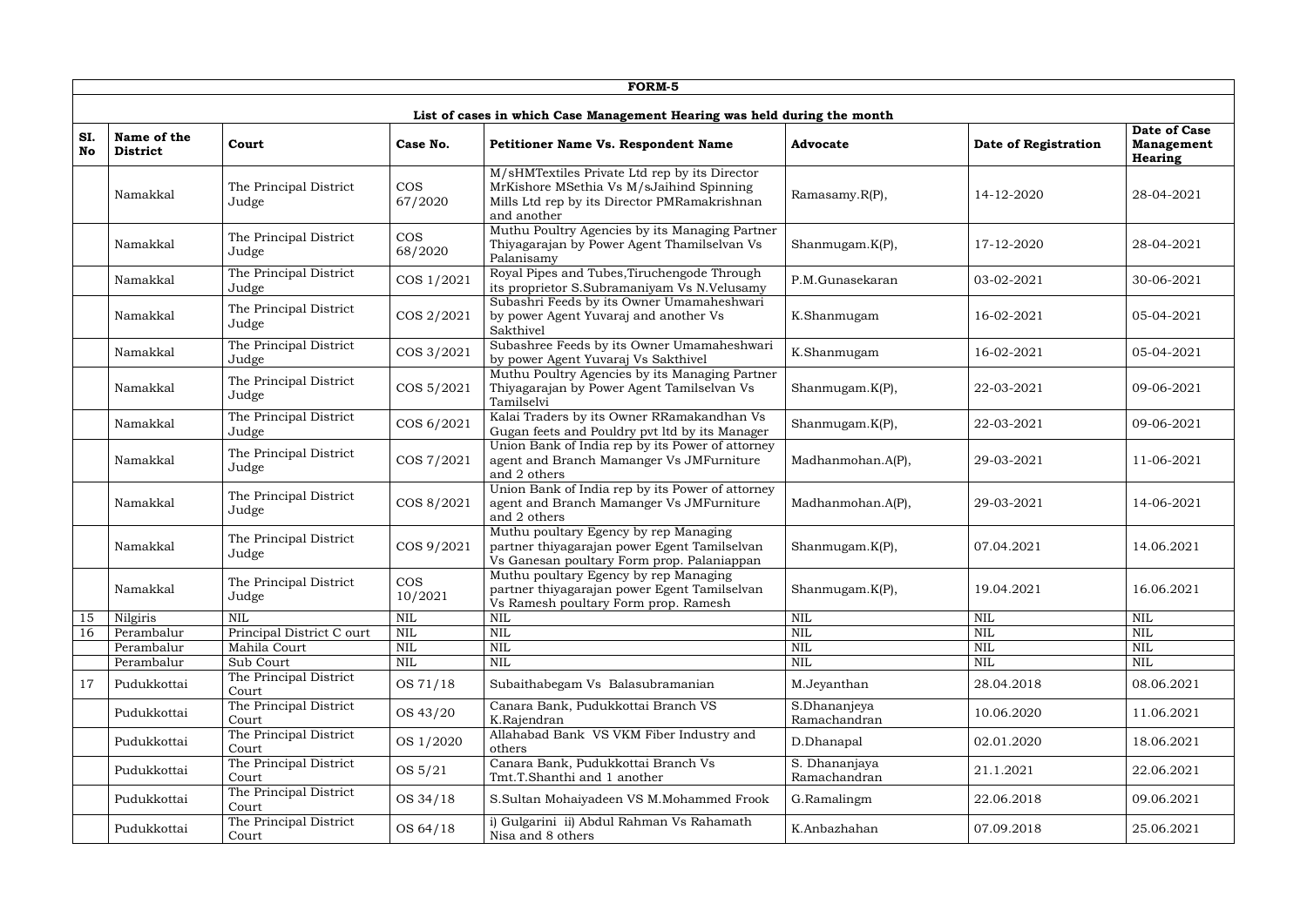|                  |                                                                          |                                 |                    | <b>FORM-5</b>                                                                  |                               |                      |                                              |  |  |  |  |  |
|------------------|--------------------------------------------------------------------------|---------------------------------|--------------------|--------------------------------------------------------------------------------|-------------------------------|----------------------|----------------------------------------------|--|--|--|--|--|
|                  | List of cases in which Case Management Hearing was held during the month |                                 |                    |                                                                                |                               |                      |                                              |  |  |  |  |  |
| SI.<br><b>No</b> | Name of the<br><b>District</b>                                           | Court                           | Case No.           | Petitioner Name Vs. Respondent Name                                            | <b>Advocate</b>               | Date of Registration | Date of Case<br><b>Management</b><br>Hearing |  |  |  |  |  |
|                  | Pudukkottai                                                              | The Principal District<br>Court | OS 08/21           | Canara Bank Thirumayam Vs Suresh                                               | P.N.Satagopan                 | 1.2.2021             | 07.06.2021                                   |  |  |  |  |  |
|                  | Pudukkottai                                                              | The Principal District<br>Court | OS No.<br>134/2019 | The Branch manager, Oriental Bank of<br>Commerce Vs K.Durairaj and four others | V.Kasirajan                   | 18.12.2019           | 17.06.2021                                   |  |  |  |  |  |
|                  | Pudukkottai                                                              | The Principal District<br>Court | OS 36/21           | Canara Bank Thirumayam Vs U.Palanichamy                                        | M.Veerappan                   | 1.03.2021            | 17.06.2021                                   |  |  |  |  |  |
|                  | Pudukkottai                                                              | The Principal District<br>Court | OS 37/21           | Canara Bank Thirumayam<br>Vs K.Chellaiah                                       | M.Veerappan                   | 1.03.2021            | 29.06.2021                                   |  |  |  |  |  |
|                  | Pudukkottai                                                              | The Principal District<br>Court | OS 75/21           | SBI, Thirumayam VS Tamilarasi                                                  | S.Selva Vinayagam             | 05.04.2021           | 02.06.2021                                   |  |  |  |  |  |
|                  | Pudukkottai                                                              | The Principal District<br>Court | OS 76/21           | Canara Bank Thirumayam<br>Vs Arumugam                                          | M.Veerappan                   | 05.04.2021           | 03.06.2021                                   |  |  |  |  |  |
|                  | Pudukkottai                                                              | The Principal District<br>Court | OS 77/21           | Canara Bank Thirumayam<br>Vs M.Murugaiah                                       | M.Veerappan                   | 05.04.2021           | 04.06.2021                                   |  |  |  |  |  |
|                  | Pudukkottai                                                              | The Principal District<br>Court | OS 78/21           | Canara Bank Thirumayam<br>Vs<br>S.Thirunavukarasu                              | M.Veerappan                   | 05.04.2021           | 07.06.2021                                   |  |  |  |  |  |
|                  | Pudukkottai                                                              | The Principal District<br>Court | OS 79/21           | SBI, Alangudi Vs Mathiyalagan and 1 another                                    | S.Selva Vinayagam             | 05.04.2021           | 08.06.2021                                   |  |  |  |  |  |
|                  | Pudukkottai                                                              | The Principal District<br>Court | OS 80/21           | Canara Bank Thirumayam Vs P.<br>Athmanathan                                    | M.Veerappan                   | 05.04.2021           | 09.06.2021                                   |  |  |  |  |  |
|                  | Pudukkottai                                                              | The Principal District<br>Court | OS 81/21           | SBI, Avoor Vs Ramesh                                                           | Solai.Muthaih                 | 05.04.2021           | 10.06.2021                                   |  |  |  |  |  |
|                  | Pudukkottai                                                              | The Principal District<br>Court | OS 82/21           | Canara Bank Thirumayam<br>Vs S.Saranya                                         | S. Dhananjaya<br>Ramachandran | 05.04.2021           | 10.06.2021                                   |  |  |  |  |  |
|                  | Pudukkottai                                                              | The Principal District<br>Court | OS 83/21           | Canara Bank Thirumayam<br>Vs S.Arockia<br>Sekar                                | M.Veerappan                   | 05.04.2021           | 14.03.2021                                   |  |  |  |  |  |
|                  | Pudukkottai                                                              | The Principal District<br>Court | OS 84/21           | SBI, Pudukkottai Branch Vs D.Muralidharan                                      | S.Selva Vinayagam             | 05.04.2021           | 15.06.2021                                   |  |  |  |  |  |
|                  | Pudukkottai                                                              | The Principal District<br>Court | OS 85/21           | Vs S.Pandimathi<br>Canara Bank Thirumayam                                      | S. Dhananjaya<br>Ramachandran | 05.04.2021           | 16.06.2021                                   |  |  |  |  |  |
|                  | Pudukkottai                                                              | The Principal District<br>Court | OS 86/21           | Canara Bank Thirumayam<br>Vs A.Murugesan                                       | S. Dhananjaya<br>Ramachandran | 05.04.2021           | 17.06.2021                                   |  |  |  |  |  |
|                  | Pudukkottai                                                              | The Principal District<br>Court | OS 87/21           | Canara Bank Thirumayam<br>Vs V.Ravi                                            | S. Dhananjaya<br>Ramachandran | 05.04.2021           | 18.06.2021                                   |  |  |  |  |  |
|                  | Pudukkottai                                                              | The Principal District<br>Court | OS 88/21           | Canara Bank Thirumayam<br>Vs V.Velu                                            | S. Dhananjaya<br>Ramachandran | 05.04.2021           | 21.06.2021                                   |  |  |  |  |  |
|                  | Pudukkottai                                                              | The Principal District<br>Court | OS 89/21           | City Union Bank, Pudukkottai Vs S.BAbu                                         | K.Narayanan                   | 05.04.2021           | 22.06.2021                                   |  |  |  |  |  |
|                  | Pudukkottai                                                              | The Principal District<br>Court | OS 90/21           | Canara Bank Thirumayam Vs<br>R.M.Subramanian                                   | S. Dhananjaya<br>Ramachandran | 05.04.2021           | 23.06.2021                                   |  |  |  |  |  |
|                  | Pudukkottai                                                              | The Principal District<br>Court | OS 91/21           | Canara Bank Thirumayam<br>VS Sivakumar                                         | S. Dhananjaya<br>Ramachandran | 05.04.2021           | 26.06.2021                                   |  |  |  |  |  |
|                  | Pudukkottai                                                              | The Principal District<br>Court | OS 92/21           | Canara Bank Thirumayam<br>Vs D.Stephanraj                                      | S. Dhananjaya<br>Ramachandran | 05.04.2021           | 23.06.2021                                   |  |  |  |  |  |
| 18               | Ramanathapura<br>m                                                       | Principal District Court        | $\mbox{NIL}$       | $\mbox{NIL}$                                                                   | $\mbox{NIL}$                  | <b>NIL</b>           | $\mbox{NIL}$                                 |  |  |  |  |  |
| 19               | Salem                                                                    | $\mbox{NIL}$                    | <b>NIL</b>         | $\mbox{NIL}$                                                                   | <b>NIL</b>                    | $\mbox{NIL}$         | <b>NIL</b>                                   |  |  |  |  |  |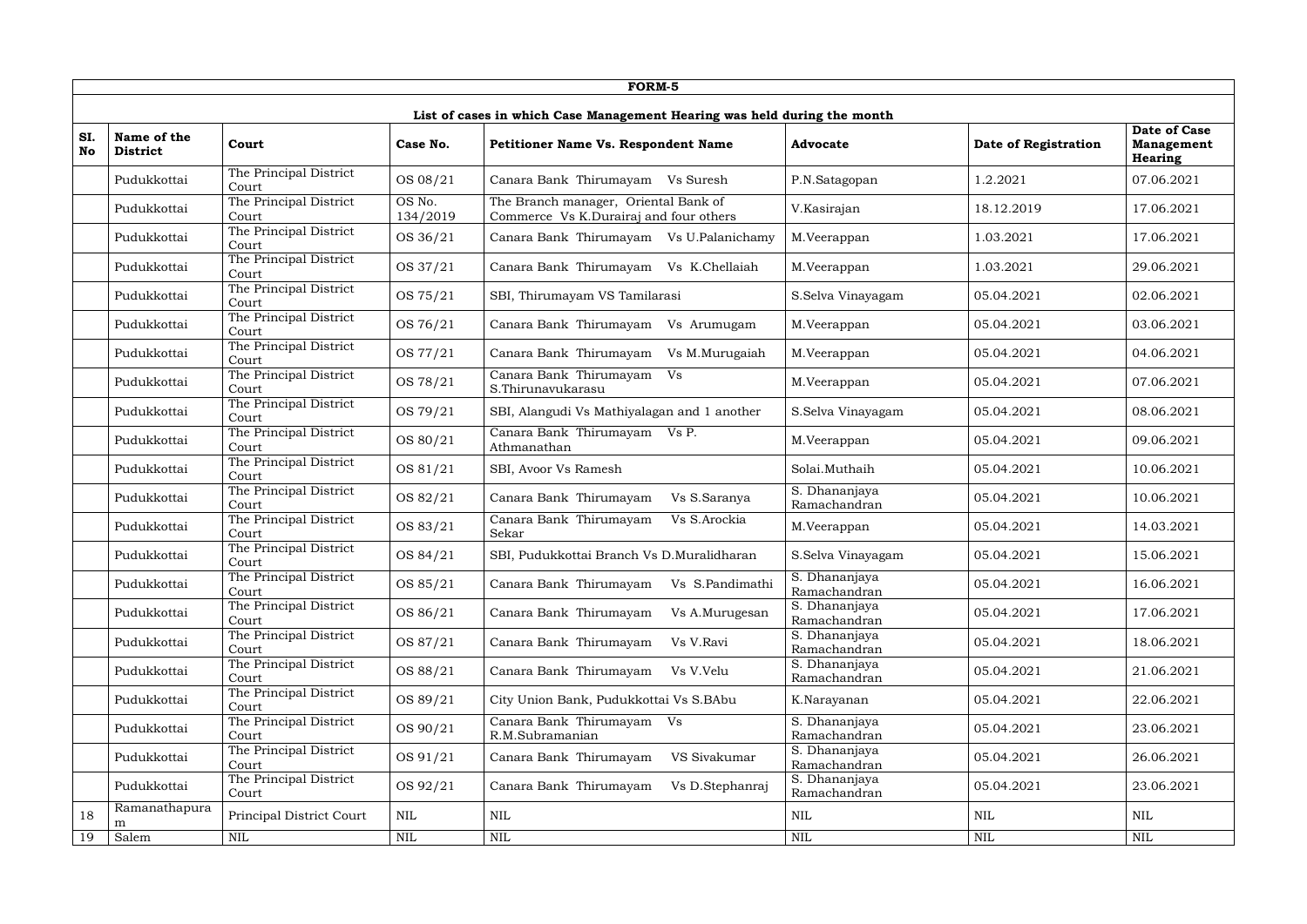|                  | <b>FORM-5</b>                  |                                                                    |              |                                                                                                                                                                                                                                                                        |                                  |                      |                                                     |  |  |  |  |
|------------------|--------------------------------|--------------------------------------------------------------------|--------------|------------------------------------------------------------------------------------------------------------------------------------------------------------------------------------------------------------------------------------------------------------------------|----------------------------------|----------------------|-----------------------------------------------------|--|--|--|--|
|                  |                                |                                                                    |              |                                                                                                                                                                                                                                                                        |                                  |                      |                                                     |  |  |  |  |
| SI.<br><b>No</b> | Name of the<br><b>District</b> | Court                                                              | Case No.     | List of cases in which Case Management Hearing was held during the month<br><b>Petitioner Name Vs. Respondent Name</b>                                                                                                                                                 | <b>Advocate</b>                  | Date of Registration | Date of Case<br><b>Management</b><br><b>Hearing</b> |  |  |  |  |
| 20               | Sivaganga                      | Principal District and<br>Sessions Court                           | <b>NIL</b>   | <b>NIL</b>                                                                                                                                                                                                                                                             | <b>NIL</b>                       | <b>NIL</b>           | NIL                                                 |  |  |  |  |
| 21               | Thanjavur                      | Prl. District<br>Court, Thanjavur                                  | <b>NIL</b>   | <b>NIL</b>                                                                                                                                                                                                                                                             | <b>NIL</b>                       | <b>NIL</b>           | <b>NIL</b>                                          |  |  |  |  |
|                  | Thanjavur                      | <b>III Additional District</b><br>Judge, Pattukkottai.             | <b>NIL</b>   | <b>NIL</b>                                                                                                                                                                                                                                                             | <b>NIL</b>                       | <b>NIL</b>           | <b>NIL</b>                                          |  |  |  |  |
| 22               | Theni                          | Principal District Court,<br>Theni                                 | 87/19        | Petitioner name: Shri Amsapriya Store (Through<br>Proprietor S. Sudhakar)<br>Respondent Name: 1) T.Gurusamy Nadar and<br>Sons Maligai, Rep. by Managing Partener<br>G.Vijayakumar Babu and another<br>2) G. Vijayakumar Babu                                           | Amarnathbabau.R.N.S<br>Anburaj.A | 13.11.2019           | 15.04.2021                                          |  |  |  |  |
|                  | Theni                          | Principal District Court,<br>Theni                                 | 87/20        | Petitioner name: Theni Guru Krishna Textiles<br>Mills (p) Ltd, Rep. by its Managing Director T.K.<br>Ponraj<br>Respondents name: 1) M/s. Vel Textile, Rep. by<br>its Managing Partner Kalai<br>2) Kalai<br>3) M/s Dharshin Fabriks, Rep. by its Properitor<br>Jeyapaul | Guru.Rathakrishnan.G             | 29.06.2020           | 27.04.2021                                          |  |  |  |  |
| 23               | Thoothukudi                    | <b>NIL</b>                                                         | <b>NIL</b>   | <b>NIL</b>                                                                                                                                                                                                                                                             | <b>NIL</b>                       | <b>NIL</b>           | <b>NIL</b>                                          |  |  |  |  |
| $\overline{24}$  | Tiruchirappalli                | Principal District Court                                           | $\mbox{NIL}$ | <b>NIL</b>                                                                                                                                                                                                                                                             | <b>NIL</b>                       | <b>NIL</b>           | $\mbox{NIL}$                                        |  |  |  |  |
| 25               | Tirunelveli                    | Principal District Court                                           | <b>NIL</b>   | <b>NIL</b>                                                                                                                                                                                                                                                             | <b>NIL</b>                       | <b>NIL</b>           | $\mbox{NIL}$                                        |  |  |  |  |
| 26               | Tiruppur                       | <b>NIL</b>                                                         | <b>NIL</b>   | <b>NIL</b>                                                                                                                                                                                                                                                             | <b>NIL</b>                       | <b>NIL</b>           | <b>NIL</b>                                          |  |  |  |  |
| 27               | Tiruvallur                     | Principal District Court,<br>Tiruvallur                            | <b>NIL</b>   | <b>NIL</b>                                                                                                                                                                                                                                                             | <b>NIL</b>                       | <b>NIL</b>           | <b>NIL</b>                                          |  |  |  |  |
|                  | Tiruvallur                     | The I Additional District<br>and Sessions Court,<br>Tiruvallur.    | $\mbox{NIL}$ | <b>NIL</b>                                                                                                                                                                                                                                                             | $\mbox{NIL}$                     | $\mbox{NIL}$         | <b>NIL</b>                                          |  |  |  |  |
|                  | Tiruvallur                     | The II Additional District<br>and Sessions Court,<br>Poonamallee.  | <b>NIL</b>   | <b>NIL</b>                                                                                                                                                                                                                                                             | <b>NIL</b>                       | $\mbox{NIL}$         | <b>NIL</b>                                          |  |  |  |  |
|                  | Tiruvallur                     | The III Additional District<br>and Sessions Court,<br>Poonamallee. | <b>NIL</b>   | $\mbox{NIL}$                                                                                                                                                                                                                                                           | <b>NIL</b>                       | <b>NIL</b>           | NIL                                                 |  |  |  |  |
|                  | Tiruvallur                     | The IV Additional District<br>and Sessions Court,<br>Ponneri.      | NIL          | <b>NIL</b>                                                                                                                                                                                                                                                             | <b>NIL</b>                       | $\mbox{NIL}$         | <b>NIL</b>                                          |  |  |  |  |
|                  | Tiruvallur                     | The Sub Court,<br>Tiruvallur.                                      | <b>NIL</b>   | <b>NIL</b>                                                                                                                                                                                                                                                             | <b>NIL</b>                       | $\mbox{NIL}$         | NIL                                                 |  |  |  |  |
|                  | Tiruvallur                     | The Sub Court,<br>Poonamallee.                                     | <b>NIL</b>   | <b>NIL</b>                                                                                                                                                                                                                                                             | <b>NIL</b>                       | <b>NIL</b>           | NIL                                                 |  |  |  |  |
|                  | Tiruvallur                     | The Sub Court, Tiruttani.                                          | $\mbox{NIL}$ | <b>NIL</b>                                                                                                                                                                                                                                                             | <b>NIL</b>                       | <b>NIL</b>           | <b>NIL</b>                                          |  |  |  |  |
| 28               | Tiruvannamalai                 | Principal District Court                                           | NIL          | $\mbox{NIL}$                                                                                                                                                                                                                                                           | $\textsc{NIL}$                   | <b>NIL</b>           | NIL                                                 |  |  |  |  |
| 29               | Tiruvarur                      | Principal District Court                                           | NIL          | $\mbox{NIL}$                                                                                                                                                                                                                                                           | $\mbox{NIL}$                     | NIL                  | NIL                                                 |  |  |  |  |
| 30               | Vellore                        | <b>NIL</b>                                                         | <b>NIL</b>   | $\mbox{NIL}$                                                                                                                                                                                                                                                           | <b>NIL</b>                       | <b>NIL</b>           | NIL                                                 |  |  |  |  |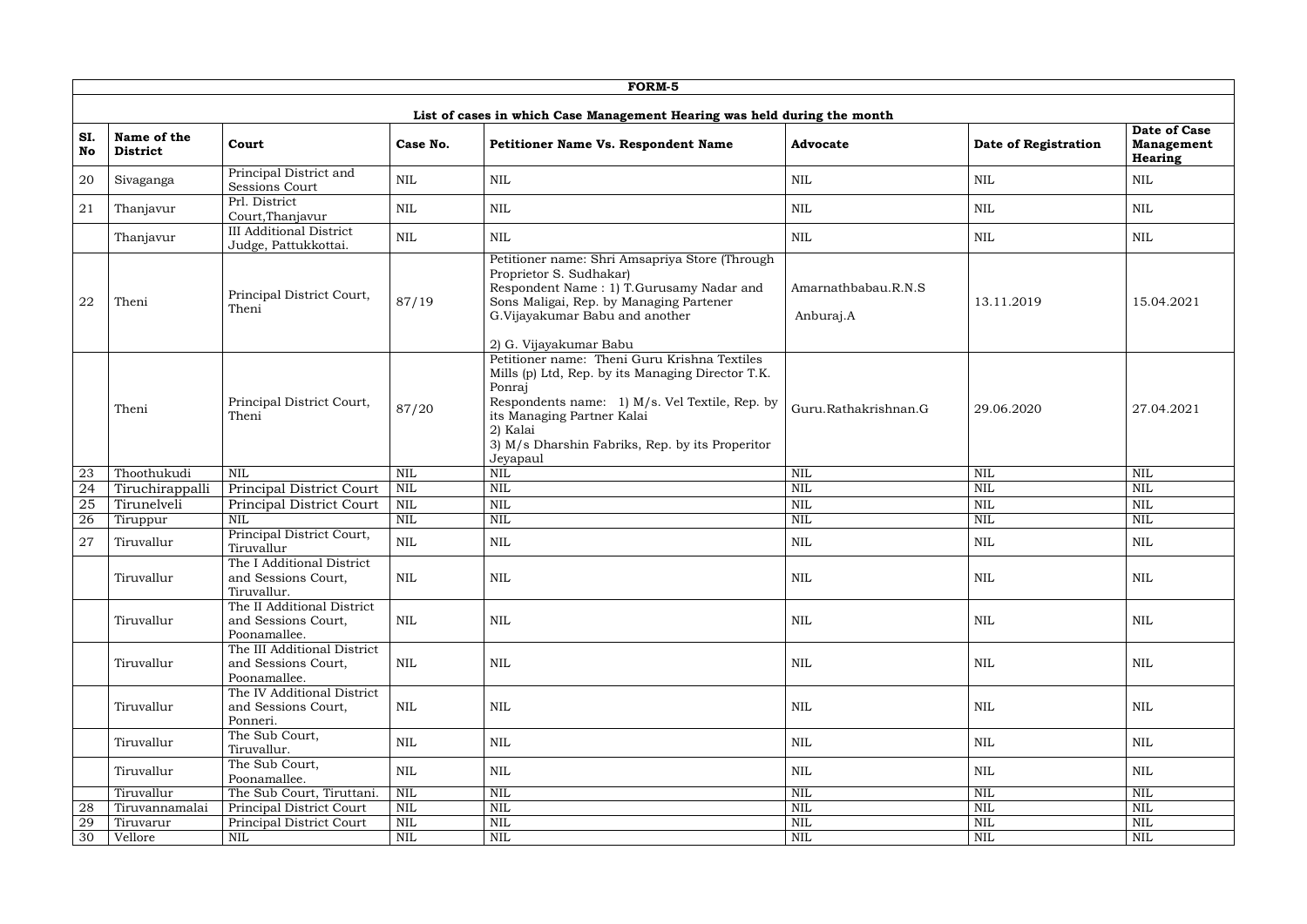|                  |                                |                                                |                                   | <b>FORM-5</b>                                                                                                                                                                                                                                                                                                                                                                                                                                                                                                                                                          |                                             |                      |                                                     |
|------------------|--------------------------------|------------------------------------------------|-----------------------------------|------------------------------------------------------------------------------------------------------------------------------------------------------------------------------------------------------------------------------------------------------------------------------------------------------------------------------------------------------------------------------------------------------------------------------------------------------------------------------------------------------------------------------------------------------------------------|---------------------------------------------|----------------------|-----------------------------------------------------|
|                  |                                |                                                |                                   | List of cases in which Case Management Hearing was held during the month                                                                                                                                                                                                                                                                                                                                                                                                                                                                                               |                                             |                      |                                                     |
| SI.<br><b>No</b> | Name of the<br><b>District</b> | Court                                          | Case No.                          | <b>Petitioner Name Vs. Respondent Name</b>                                                                                                                                                                                                                                                                                                                                                                                                                                                                                                                             | <b>Advocate</b>                             | Date of Registration | <b>Date of Case</b><br><b>Management</b><br>Hearing |
| 31               | Villupuram                     | <b>NIL</b>                                     | <b>NIL</b>                        | <b>NIL</b>                                                                                                                                                                                                                                                                                                                                                                                                                                                                                                                                                             | <b>NIL</b>                                  | <b>NIL</b>           | $\overline{\text{NIL}}$                             |
| 32               | Virudhunagar                   | $\mbox{NIL}$                                   | $\mbox{NIL}$                      | <b>NIL</b>                                                                                                                                                                                                                                                                                                                                                                                                                                                                                                                                                             | $\mbox{NIL}$                                | <b>NIL</b>           | $\text{NIL}$                                        |
| 33               | Puducherry                     | PRINCIPAL DISTRICT<br>JUDGE, PUDUCHERRY        | 0. S. 134 / 201<br>9              | M/s. Grace Infrastructure P. Ltd<br>M/s. Ultramax Hydrojet Pvt. Limited                                                                                                                                                                                                                                                                                                                                                                                                                                                                                                | Mr. Rajaprakash -vs-<br>Senthil Narayanan   | 21.06.2019           | 13.04.2021                                          |
|                  | Puducherry                     | PRINCIPAL DISTRICT<br>JUDGE, PUDUCHERRY        | 0. S. 242 / 201<br>9              | M/s. Strides Pharma Science Ltd Rep. by its sr.<br>Manager A. Maria Francis Xavier<br>Vs<br>Mr. K. Sudharsan The proprietor, M/s Trust<br>India Pondicherry                                                                                                                                                                                                                                                                                                                                                                                                            | Mr. L. Sathish                              | 05.12.2019           | 17.04.2021                                          |
|                  | Puducherry                     | PRINCIPAL DISTRICT<br>JUDGE, PUDUCHERRY        | 0. S. 83 / 2020                   | M/s. Prashanth Properties Pvt. Ltd., Rep. by its<br>M.D., Premraja<br>-vs- 1) Om Ganeshaya Food and Beverages Pvt.<br>Ltd., Rep. by its Director, Sumit Shital<br>2) Shreem Food and Beverages rp by Partner<br>Mrs. Shreedevi Chandrasekaran                                                                                                                                                                                                                                                                                                                          | Mr. L. Sathish - Vs- Mr. P.<br>Natarajan    | 08.07.2020           | 07.04.2021                                          |
|                  | Puducherry                     | PRINCIPAL DISTRICT<br>JUDGE, PUDUCHERRY        | 0. S. 168 / 202<br>$\overline{0}$ | Rahul Industires rep. by its Proprietrix, M.<br>Jeyashree -Vs- Fidelity Contracts and Services<br>Pvt. Ltd., rep. by its Vice President, Prasad                                                                                                                                                                                                                                                                                                                                                                                                                        | Mr.K. Ranganathan                           | 24.11.2020           | 01.04.2021,<br>12.04.2021 &<br>19.04.2021           |
|                  | Puducherry                     | PRINCIPAL DISTRICT<br>JUDGE, PUDUCHERRY        | O.S.171/202<br>$\overline{0}$     | 1) Subetha Begum rep by its power of attorney<br>Karthikvijayraj<br>2) Zareen Bagum rep by Power of Attorney<br>Karthik Vijayaraj - Vs- 1) Bashereya Bevi 2) Haji<br>Ali 3) Mohammed Zahir 4) Mouhamad Saly 5)<br>Mohamad Shahul Hameed 6) Shamshia                                                                                                                                                                                                                                                                                                                    | Mr.P. Jesus Moris Ravi                      | 04.12.2020           | 15.04.2021                                          |
|                  | Puducherry                     | PRINCIPAL DISTRICT<br><b>JUDGE, PUDUCHERRY</b> | Ar.o.p.61/20<br>16                | 1) Rajarajan 2) Gomathy Rajarajan -Vs- India<br>Infoline Finance Ltd                                                                                                                                                                                                                                                                                                                                                                                                                                                                                                   | Mr. D. Sukumar - Vs- Mr. R.<br>Soupramanian | 21.06.2016           | 22.04.2021                                          |
|                  | Puducherry                     | PRINCIPAL DISTRICT<br>JUDGE, PUDUCHERRY        | Ar.o.p.91/20<br>16                | M/s. Pondicherry Port Ltd., Rep. by its<br>Authorised Rep and Power Agent, Om Prakash<br>Sharma - Vs- 1) The Secretary (Port), Govt. of<br>Puducherry<br>Address - Chief Secretariat, Goubert Enclave,<br>Puducherry - 605 001<br>2) Justice D.P. Wadhwa, Judge Retd., Supreme<br>Court of India C-25, Panchsheel Enclave, New<br>Delhi - 110 017<br>3) Justice Doraiswamy Raju, Judge Retd.,<br>Supreme Court of IndiaNew No.20, Old No.39,<br>Puram Prakasa Road, Balaji Nagar, Royapettah,<br>Chennai - 600 014<br>4) Justice I.P. Vasishth, Judge Retd., Allahabad | Mr. Maruthupandian -Vs-<br>Mr. Vinothkumar  | 20.10.2016           | 19.04.2021<br>26.04.2021                            |
|                  | Puducherry                     | PRINCIPAL DISTRICT<br>JUDGE, PUDUCHERRY        | Ar.op.15/201<br>$\overline{7}$    | High Court385, Sector 16-A, Faridabad<br>Rajendra Kumar - Vs- M/s Cholamandalam<br>Investments and Finance Co. Ltd (Formerly<br>known as Cholamandalam DBS Finance Ltd)                                                                                                                                                                                                                                                                                                                                                                                                | Mr. Praveenkumar -Vs-<br>Mr.Santhoshkumar   | 21.02.2017           | 09.04.2021<br>22.04.2021                            |
|                  | Puducherry                     | PRINCIPAL DISTRICT<br>JUDGE, PUDUCHERRY        | Ar.op.17/201                      | 1) Sethuraman<br>2) Vasanatha - Vs- Indo Asia Finance Ltd.,<br>Chennai                                                                                                                                                                                                                                                                                                                                                                                                                                                                                                 | Mr. K. Ravikumar - Vs- Mr.<br>Savariram     | 27.02.2017           | 12.04.2021<br>26.04.2021                            |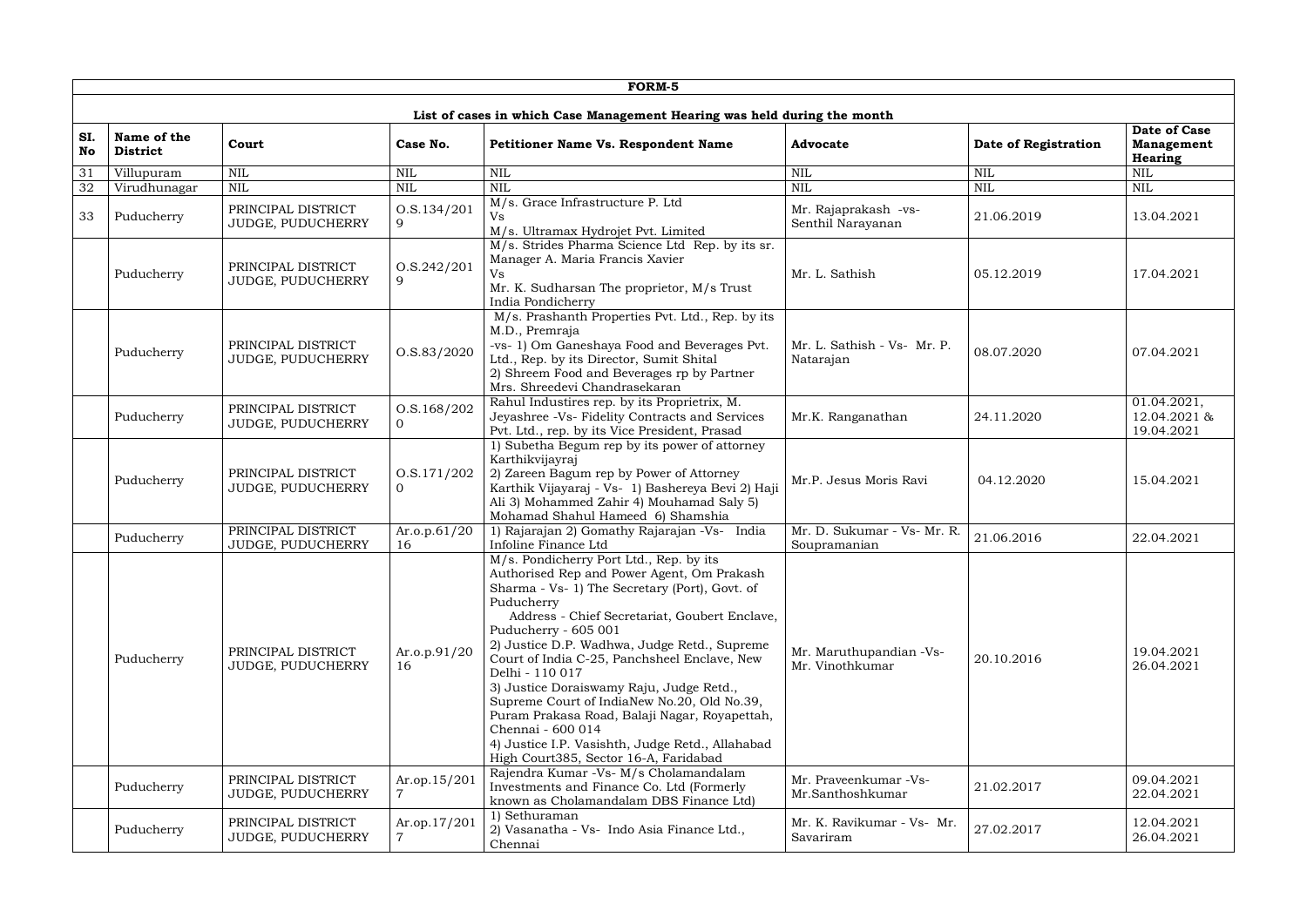|                  | FORM-5                         |                                         |                     |                                                                                                                                                                                                                                                                                                                          |                                               |                      |                                                     |  |  |  |
|------------------|--------------------------------|-----------------------------------------|---------------------|--------------------------------------------------------------------------------------------------------------------------------------------------------------------------------------------------------------------------------------------------------------------------------------------------------------------------|-----------------------------------------------|----------------------|-----------------------------------------------------|--|--|--|
|                  |                                |                                         |                     | List of cases in which Case Management Hearing was held during the month                                                                                                                                                                                                                                                 |                                               |                      |                                                     |  |  |  |
| SI.<br><b>No</b> | Name of the<br><b>District</b> | Court                                   | Case No.            | Petitioner Name Vs. Respondent Name                                                                                                                                                                                                                                                                                      | <b>Advocate</b>                               | Date of Registration | Date of Case<br><b>Management</b><br><b>Hearing</b> |  |  |  |
|                  | Puducherry                     | PRINCIPAL DISTRICT<br>JUDGE, PUDUCHERRY | Ar.o.p.18/20<br>17  | $\overline{1}$ ) Sethuraman<br>2) Vasanatha - Vs- Indo Asia Finance Ltd.,<br>Chennai                                                                                                                                                                                                                                     | Mr. K. Ravikumar - Vs- Mr.<br>Savariram       | 27.02.2017           | 22.04.2021                                          |  |  |  |
|                  | Puducherry                     | PRINCIPAL DISTRICT<br>JUDGE, PUDUCHERRY | Ar.op.24/201<br>8   | Rahman Settu - Vs- 1) M/s. Challani Finance,<br>Rep. by its Manager and Powe of Attorney,<br>Kannan<br>2) Basheer Ahamed                                                                                                                                                                                                 | Mr. Vee. Ganapathy - Vs-<br>Mr.P. Luprakasam  | 28.03.2018           | 12.04.2021<br>30.04.2021                            |  |  |  |
|                  | Puducherry                     | PRINCIPAL DISTRICT<br>JUDGE, PUDUCHERRY | Ar.O.P.02/20<br>20  | 1) The Chief Secretary to Govt., Govt. of<br>Puducherry<br>2) The Secretary to Government (Tourisam),<br>Government of Puducherry, Puducherry.<br>3) The Director (Tourism), Department of<br>Tourisam<br>4) The Managin Director, Puducherry Tourism<br>Development Corporation Ltd., Puducherry -<br>Vs- 1) C.K. Rajan | Mr.M. Nakkeeran -Vs- Mr.<br>D. Soundararajan  | 04.02.2020           | 09.04.2021<br>29.04.2021                            |  |  |  |
|                  | Puducherry                     | PRINCIPAL DISTRICT<br>JUDGE, PUDUCHERRY | Ar. O.P.18/20<br>21 | 1) Babu 2) Geetha - Vs- 1) M/s. HDB Financial<br>Services Ltd., Rep. by its M.D., Ramesh                                                                                                                                                                                                                                 | Mr. A. Latchoumicandane -<br>$Vs-$            | 05.03.2021           | 28.04.2021                                          |  |  |  |
|                  | Puducherry                     | <b>DISTRICT COURT</b>                   | ARBOP.2/20<br>20    | K.Venkadesawaran -Vs- Shriram City Union<br>Finance Ltd.,                                                                                                                                                                                                                                                                | Thirumalvalavan                               | 18.02.2020           | 23.04.2021                                          |  |  |  |
|                  | Puducherry                     | <b>DISTRICT COURT</b>                   | ARBOP.3/20<br>20    | Boopathy -Vs- Shriram City Union Finance Ltd.,                                                                                                                                                                                                                                                                           | Thirumalvalavan                               | 18.02.2020           | 26.04.2021                                          |  |  |  |
|                  | Puducherry                     | <b>DISTRICT COURT</b>                   | ARBOP.4/20<br>17    | Muthulakshmi -Vs- Shriram City Union Finance<br>Ltd.,                                                                                                                                                                                                                                                                    | Thirumalvalavan                               | 23.10.2017           | 23.04.2021                                          |  |  |  |
|                  | Puducherry                     | <b>DISTRICT COURT</b>                   | EP.55/2018          | Shriram City Union Finance Ltd.,<br>Vs<br>Sathiyakala                                                                                                                                                                                                                                                                    | Senthilraghavan Vs Ahamed<br>Ansari           | 26.10.2018           | 27.04.2021                                          |  |  |  |
|                  | Puducherry                     | DISTRICT COURT                          | EP.18/2019          | Shriram City Union Finance Ltd.,<br><b>vs</b><br>Venmani and others                                                                                                                                                                                                                                                      | Senthil Ragavan<br><b>VS</b><br>Muthukrishnan | 15.03.2019           | 27.04.2021                                          |  |  |  |
|                  | Puducherry                     | DISTRICT COURT                          | EP.6/2020           | Shriram City Union Finance Ltd., -Vs- Raman<br>and others                                                                                                                                                                                                                                                                | Senthil Ragavan                               | 09.01.2020           | 26.04.2021                                          |  |  |  |
|                  | Puducherry                     | <b>DISTRICT COURT</b>                   | EP.61/2020          | Lakshmi Vilas Bank, Karaikal - Vs-<br>K.R.Kumaran                                                                                                                                                                                                                                                                        | A.Veerapandian                                | 14.09.2020           | 26.04.2021                                          |  |  |  |
|                  | Puducherry                     | DISTRICT COURT                          | EP.4/2021           | Shriram City Union Finance Ltd., -Vs- Subash<br>Chandran                                                                                                                                                                                                                                                                 | Senthil Ragavan                               | 03.12.2020           | 26.04.2021                                          |  |  |  |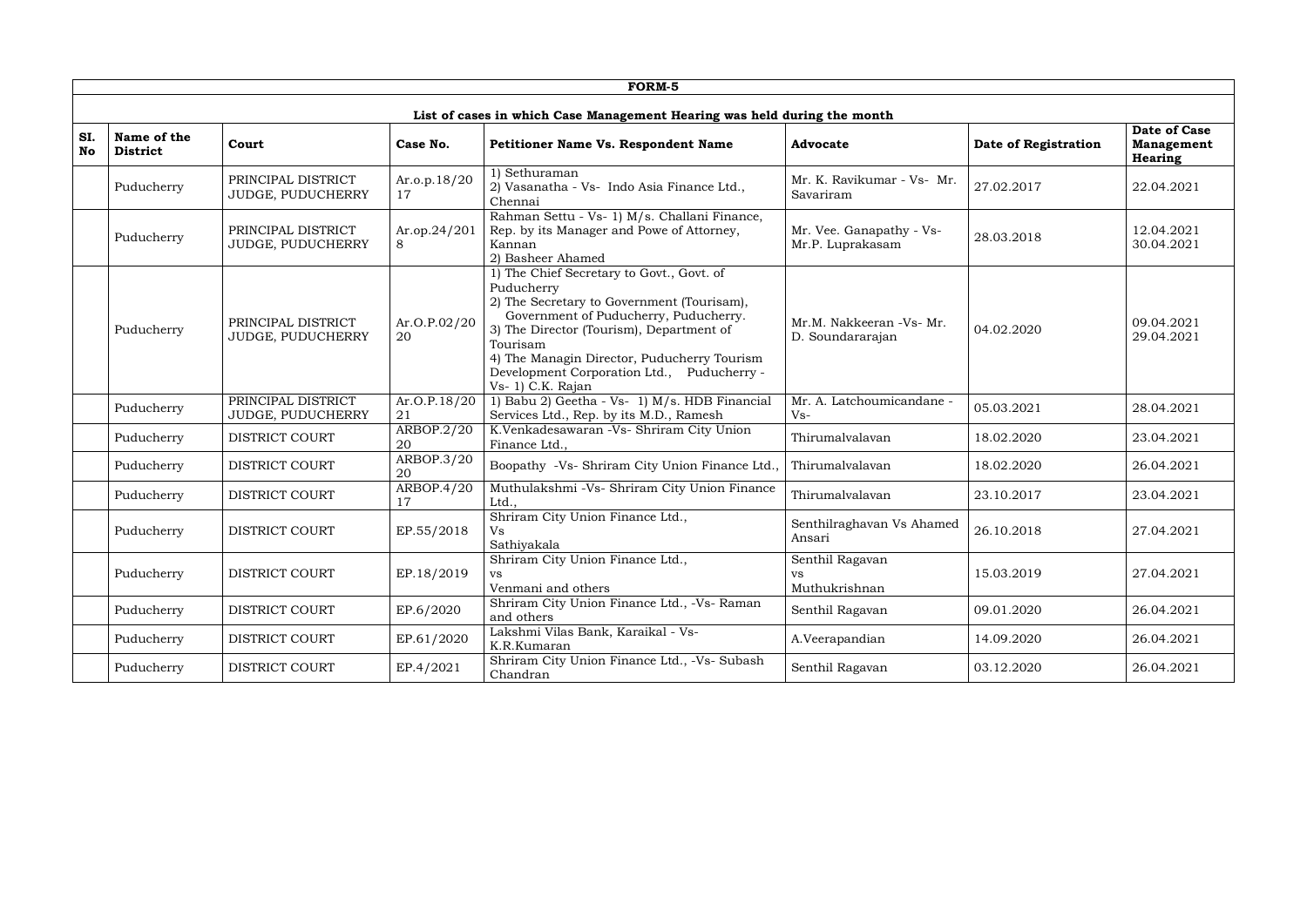| FORM-6                                                 |                                                                 |                                           |                                                      |                                   |                          |                                                                                                                                      |                          |                                     |                                                             |                                                         |                                                                                              |                            |
|--------------------------------------------------------|-----------------------------------------------------------------|-------------------------------------------|------------------------------------------------------|-----------------------------------|--------------------------|--------------------------------------------------------------------------------------------------------------------------------------|--------------------------|-------------------------------------|-------------------------------------------------------------|---------------------------------------------------------|----------------------------------------------------------------------------------------------|----------------------------|
|                                                        |                                                                 |                                           | Contested commercial cases disposed during the month |                                   |                          |                                                                                                                                      |                          |                                     |                                                             |                                                         |                                                                                              |                            |
| SI.N<br>Name of the<br><b>District</b><br>$\mathbf{o}$ | Court                                                           | Case No.                                  | <b>Petitioner Name Vs.</b><br><b>Respondent Name</b> | <b>Advocate</b>                   | Date of<br>Registration  | Whether<br>Urgent<br><b>Relief was</b><br>sought and<br>Pre-<br>Institution<br><b>Mediation</b><br>did not<br>take place<br>(Yes/No) | Date of<br>Decision      | Da<br>ys<br>for<br>dis<br>pos<br>al | Nature of<br><b>Disposal</b><br>(Contested<br>/Settled)     | <b>Date</b><br>of<br>exec<br>utio<br>n of<br>decr<br>ee | <b>Number</b><br>of days<br>for<br>executio<br>n of<br>decree<br>from<br>date of<br>decision | Act<br><b>Section</b>      |
| Ariyalur                                               | <b>NIL</b>                                                      | <b>NIL</b>                                | $\mbox{NIL}$                                         | NIL                               | <b>NIL</b>               | <b>NIL</b>                                                                                                                           | <b>NIL</b>               | $NIL$   $NIL$                       |                                                             | $\mbox{NIL}$                                            | $\mbox{NIL}$                                                                                 | $\mbox{NIL}$               |
|                                                        | Principal Judge's                                               |                                           |                                                      |                                   |                          |                                                                                                                                      |                          |                                     |                                                             |                                                         |                                                                                              |                            |
| Chennai<br>Coimbatore<br>3                             | Court<br>Prl. District Court,<br>CBE.                           | <b>NIL</b><br>OS.69/202<br>$\overline{0}$ | <b>NIL</b><br>Syndicate Bank Vs<br>G.Santhosh Kumar  | <b>NIL</b><br>Tr.<br>S.Manikandan | <b>NIL</b><br>24-01-2020 | <b>NIL</b><br>No                                                                                                                     | <b>NIL</b><br>09-04-2021 | <b>NIL</b><br>441                   | <b>NIL</b><br>Unconteste<br>d (Settled<br>Ourt of<br>Court) | $\mbox{NIL}$<br><b>NIL</b>                              | $\mbox{NIL}$<br><b>NIL</b>                                                                   | $\mbox{NIL}$<br><b>NIL</b> |
|                                                        | Prl. District Court,                                            | OS.11/202                                 | State Bank of                                        |                                   |                          |                                                                                                                                      |                          |                                     | Unconteste                                                  |                                                         |                                                                                              |                            |
| Coimbatore                                             | CBE.                                                            | $\overline{0}$                            | India Vs Niva Industries                             | Tr. M.Ravi                        | 04-11-2020               | No                                                                                                                                   | 22-04-2021               | 169                                 | d                                                           | <b>NIL</b>                                              | <b>NIL</b>                                                                                   | <b>NIL</b>                 |
| Coimbatore                                             | Prl. District Court,<br>CBE.<br>Principal District and          | OS.178/20<br>20                           | State Bank of India Vs<br>Ganapathi murugan Tex      | Tr. M.Ravi                        | 06-03-2020               | No                                                                                                                                   | 26-04-2021               | $416$ d                             | Unconteste                                                  | $\mbox{NIL}$                                            | NIL                                                                                          | <b>NIL</b>                 |
| Cuddalore<br>Cuddalore                                 | Sessions Court,<br>Cuddalore<br>All other Courts                | <b>NIL</b><br><b>NIL</b>                  | <b>NIL</b><br>$\text{NIL}$                           | <b>NIL</b><br><b>NIL</b>          | <b>NIL</b><br><b>NIL</b> | <b>NIL</b><br><b>NIL</b>                                                                                                             | <b>NIL</b><br><b>NIL</b> | <b>NIL</b><br><b>NIL</b>            | <b>NIL</b><br><b>NIL</b>                                    | $\mbox{NIL}$<br><b>NIL</b>                              | <b>NIL</b><br><b>NIL</b>                                                                     | $\mbox{NIL}$<br><b>NIL</b> |
| 5 Dharmapuri                                           | <b>NIL</b>                                                      | <b>NIL</b>                                | <b>NIL</b>                                           | $\mbox{NIL}$                      | <b>NIL</b>               | <b>NIL</b>                                                                                                                           | <b>NIL</b>               | NIL                                 | NIL                                                         | $\mbox{NIL}$                                            | <b>NIL</b>                                                                                   | $\overline{\text{NIL}}$    |
| Dindigul<br>6                                          | Principal District<br>Court, Dindigul.                          | <b>NIL</b>                                | <b>NIL</b>                                           | NIL                               | <b>NIL</b>               | <b>NIL</b>                                                                                                                           | NIL                      | <b>NIL</b>                          | <b>NIL</b>                                                  | <b>NIL</b>                                              | <b>NIL</b>                                                                                   | <b>NIL</b>                 |
| 7 Erode                                                | <b>NIL</b>                                                      | <b>NIL</b>                                | <b>NIL</b>                                           | <b>NIL</b>                        | <b>NIL</b>               | <b>NIL</b>                                                                                                                           | <b>NIL</b>               | <b>NIL</b>                          | NIL                                                         | <b>NIL</b>                                              | <b>NIL</b>                                                                                   | NIL                        |
| 8   Kancheepuram                                       | Principal District<br>Court, Chengalpattu<br>Principal District | <b>NIL</b>                                | <b>NIL</b>                                           | NIL                               | <b>NIL</b>               | <b>NIL</b>                                                                                                                           | <b>NIL</b>               | <b>NIL</b>                          | <b>NIL</b>                                                  | $\mbox{NIL}$                                            | <b>NIL</b>                                                                                   | <b>NIL</b>                 |
| 9   Kanniyakumari                                      | Court, Nagercoil<br>Principal District                          | NIL                                       | $\mbox{NIL}$                                         | $\mbox{NIL}$                      | $\mbox{NIL}$             | $\mbox{NIL}$                                                                                                                         | <b>NIL</b>               |                                     | $NIL$ $NIL$                                                 | $\mbox{NIL}$                                            | <b>NIL</b>                                                                                   | $\mbox{NIL}$               |
| $10$ Karur                                             | Court, Karur<br>Principal District                              | $\mbox{NIL}$                              | $\mbox{NIL}$                                         | $\mbox{NIL}$                      | NIL                      | NIL                                                                                                                                  | NIL                      |                                     | $NIL$ $NIL$                                                 | $\mbox{NIL}$                                            | NIL                                                                                          | $\mbox{NIL}$               |
| Krishnagiri<br>11                                      | Court, Krishnagiri                                              | NIL                                       | $\mbox{NIL}$                                         | NIL                               | NIL                      | NIL                                                                                                                                  | NIL                      | NIL NIL                             |                                                             | $\mbox{NIL}$                                            | NIL                                                                                          | <b>NIL</b>                 |
| Krishnagiri                                            | <b>Additional District</b><br>Court, Krishnagiri                | NIL                                       | $\mbox{NIL}$                                         | NIL                               | NIL                      | NIL                                                                                                                                  | NIL                      |                                     | $NIL$ $NIL$                                                 | $\mbox{NIL}$                                            | NIL                                                                                          | $\mbox{NIL}$               |
| Krishnagiri                                            | <b>Additional District</b><br>Court, Hosur.                     | NIL                                       | $\mbox{NIL}$                                         | NIL                               | NIL                      | NIL                                                                                                                                  | NIL                      |                                     | $NIL$ $NIL$                                                 | $\mbox{NIL}$                                            | NIL                                                                                          | <b>NIL</b>                 |
| Madurai<br>12                                          | <b>Additional District</b><br>Court, Hosur.                     | NIL                                       | $\mbox{NIL}$                                         | $\rm NIL$                         | NIL                      | NIL                                                                                                                                  | NIL                      |                                     | $NIL$   $NIL$                                               | $\mbox{NIL}$                                            | NIL                                                                                          | <b>NIL</b>                 |
| 13   Nagapattinam                                      | District Court,<br>Nagapattinam                                 | <b>NIL</b>                                | $\mbox{NIL}$                                         | NIL                               | NIL                      | NIL                                                                                                                                  | NIL                      | $NIL$ $NIL$                         |                                                             | $\mbox{NIL}$                                            | NIL                                                                                          | $\mbox{NIL}$               |
| Nagapattinam                                           | Fast Track Mahila<br>Court, Nagapattinam.                       | NIL                                       | $\mbox{NIL}$                                         | NIL                               | NIL                      | NIL                                                                                                                                  | NIL                      |                                     | $NIL$   $NIL$                                               | NIL                                                     | NIL                                                                                          | NIL                        |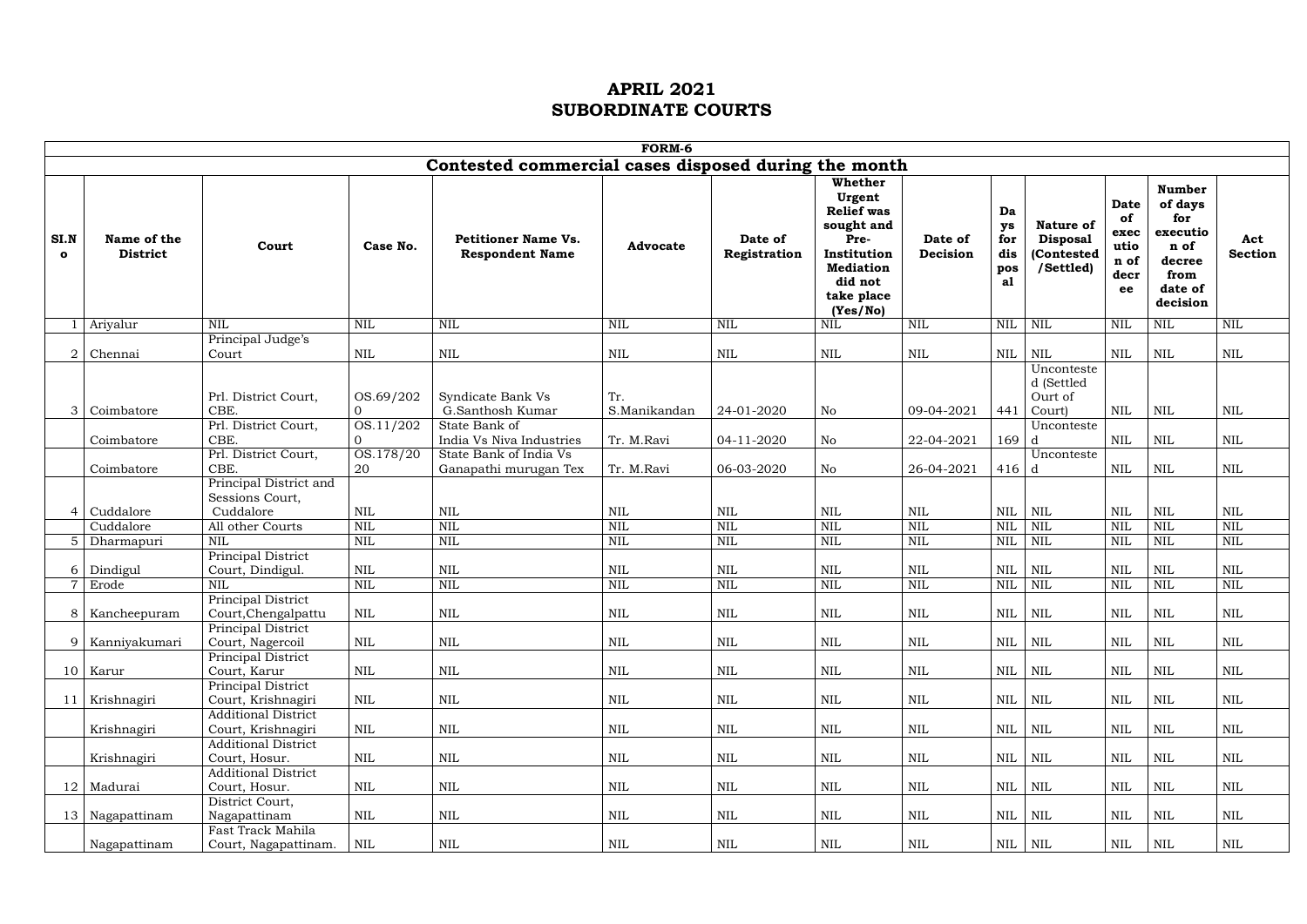|                      | FORM-6                                               |                                          |                              |                                                                                                                |                                          |                            |                                                                                                                                      |                            |                                     |                                                         |                                                         |                                                                                              |                                      |
|----------------------|------------------------------------------------------|------------------------------------------|------------------------------|----------------------------------------------------------------------------------------------------------------|------------------------------------------|----------------------------|--------------------------------------------------------------------------------------------------------------------------------------|----------------------------|-------------------------------------|---------------------------------------------------------|---------------------------------------------------------|----------------------------------------------------------------------------------------------|--------------------------------------|
|                      | Contested commercial cases disposed during the month |                                          |                              |                                                                                                                |                                          |                            |                                                                                                                                      |                            |                                     |                                                         |                                                         |                                                                                              |                                      |
| SI.N<br>$\mathbf{o}$ | Name of the<br><b>District</b>                       | Court                                    | Case No.                     | <b>Petitioner Name Vs.</b><br><b>Respondent Name</b>                                                           | <b>Advocate</b>                          | Date of<br>Registration    | Whether<br>Urgent<br><b>Relief was</b><br>sought and<br>Pre-<br>Institution<br><b>Mediation</b><br>did not<br>take place<br>(Yes/No) | Date of<br>Decision        | Da<br>ys<br>for<br>dis<br>pos<br>al | Nature of<br><b>Disposal</b><br>(Contested<br>/Settled) | <b>Date</b><br>of<br>exec<br>utio<br>n of<br>decr<br>ee | <b>Number</b><br>of days<br>for<br>executio<br>n of<br>decree<br>from<br>date of<br>decision | Act<br><b>Section</b>                |
|                      |                                                      | <b>Additional District</b>               |                              |                                                                                                                |                                          |                            |                                                                                                                                      |                            |                                     |                                                         |                                                         |                                                                                              |                                      |
|                      | Nagapattinam                                         | Court,<br>Mayiladuthurai.<br>Sub         | <b>NIL</b>                   | <b>NIL</b>                                                                                                     | <b>NIL</b>                               | NIL                        | <b>NIL</b>                                                                                                                           | <b>NIL</b>                 | NIL                                 | NIL                                                     | <b>NIL</b>                                              | <b>NIL</b>                                                                                   | <b>NIL</b>                           |
|                      | Nagapattinam                                         | Court, Nagapattinam.                     | <b>NIL</b>                   | <b>NIL</b>                                                                                                     | <b>NIL</b>                               | <b>NIL</b>                 | <b>NIL</b>                                                                                                                           | <b>NIL</b>                 | NIL                                 | $\mbox{NIL}$                                            | $\mbox{NIL}$                                            | $\mbox{NIL}$                                                                                 | $\mbox{NIL}$                         |
|                      |                                                      | Principal Sub Court,                     |                              |                                                                                                                |                                          |                            |                                                                                                                                      |                            |                                     |                                                         |                                                         |                                                                                              |                                      |
|                      | Nagapattinam                                         | Maviladuthurai.                          | NIL                          | <b>NIL</b>                                                                                                     | <b>NIL</b>                               | <b>NIL</b>                 | <b>NIL</b>                                                                                                                           | <b>NIL</b>                 | NIL                                 | <b>NIL</b>                                              | $\mbox{NIL}$                                            | <b>NIL</b>                                                                                   | $\mbox{NIL}$                         |
|                      | Nagapattinam                                         | Additional Sub Court,<br>Mayiladuthurai. | <b>NIL</b>                   | <b>NIL</b>                                                                                                     | <b>NIL</b>                               | <b>NIL</b>                 | $\mbox{NIL}$                                                                                                                         | <b>NIL</b>                 | <b>NIL</b>                          | <b>NIL</b>                                              | $\mbox{NIL}$                                            | <b>NIL</b>                                                                                   | $\mbox{NIL}$                         |
|                      |                                                      | The Principal District                   |                              |                                                                                                                |                                          |                            |                                                                                                                                      |                            |                                     |                                                         |                                                         |                                                                                              |                                      |
| 14                   | Namakkal                                             | Judge                                    | <b>NIL</b>                   | <b>NIL</b>                                                                                                     | <b>NIL</b>                               | <b>NIL</b>                 | <b>NIL</b>                                                                                                                           | <b>NIL</b>                 | <b>NIL</b>                          | <b>NIL</b>                                              | <b>NIL</b>                                              | <b>NIL</b>                                                                                   | $\mbox{NIL}$                         |
| 15                   | Nilgiris                                             | <b>NIL</b>                               | <b>NIL</b>                   | <b>NIL</b>                                                                                                     | <b>NIL</b>                               | <b>NIL</b>                 | <b>NIL</b>                                                                                                                           | <b>NIL</b>                 | <b>NIL</b>                          | <b>NIL</b>                                              | <b>NIL</b>                                              | <b>NIL</b>                                                                                   | NIL                                  |
|                      | 16 Perambalur                                        | Principal District C                     | <b>NIL</b>                   | <b>NIL</b>                                                                                                     | <b>NIL</b>                               | <b>NIL</b>                 | <b>NIL</b>                                                                                                                           | <b>NIL</b>                 | <b>NIL</b>                          | $\mbox{NIL}$                                            | <b>NIL</b>                                              | <b>NIL</b>                                                                                   | <b>NIL</b>                           |
|                      | Perambalur                                           | ourt<br>Mahila Court                     | <b>NIL</b>                   | <b>NIL</b>                                                                                                     | <b>NIL</b>                               | <b>NIL</b>                 | <b>NIL</b>                                                                                                                           | <b>NIL</b>                 | <b>NIL</b>                          | <b>NIL</b>                                              | <b>NIL</b>                                              | <b>NIL</b>                                                                                   | <b>NIL</b>                           |
|                      | Perambalur                                           | Sub Court                                | <b>NIL</b>                   | <b>NIL</b>                                                                                                     | <b>NIL</b>                               | <b>NIL</b>                 | <b>NIL</b>                                                                                                                           | <b>NIL</b>                 | <b>NIL</b>                          | <b>NIL</b>                                              | <b>NIL</b>                                              | <b>NIL</b>                                                                                   | <b>NIL</b>                           |
| 17                   | Pudukkottai                                          | <b>NIL</b>                               | <b>NIL</b>                   | <b>NIL</b>                                                                                                     | <b>NIL</b>                               | <b>NIL</b>                 | <b>NIL</b>                                                                                                                           | <b>NIL</b>                 | <b>NIL</b>                          | NIL                                                     | <b>NIL</b>                                              | <b>NIL</b>                                                                                   | NIL                                  |
|                      | Ramanathapura                                        | Principal District                       |                              |                                                                                                                |                                          |                            |                                                                                                                                      |                            |                                     |                                                         |                                                         |                                                                                              |                                      |
| 18                   | m                                                    | Court                                    | <b>NIL</b>                   | <b>NIL</b>                                                                                                     | <b>NIL</b>                               | <b>NIL</b>                 | <b>NIL</b>                                                                                                                           | <b>NIL</b>                 | <b>NIL</b>                          | $\mbox{NIL}$                                            | <b>NIL</b>                                              | <b>NIL</b>                                                                                   | $\mbox{NIL}$                         |
|                      | 19 Salem                                             | Principal District<br>Court, Salem       | 01/2020                      | Aseervatham -Vs-<br>Amalanathan                                                                                | Subramaniam -<br>Vs-R.Saravana<br>Deenan | 13.01.2020                 | No                                                                                                                                   | 30.04.2021                 |                                     | 472 Contested                                           | NIL                                                     | nil                                                                                          | Sec.<br>12(1c)<br>Commerci<br>al Act |
|                      | 20 Sivaganga                                         | Principal District and<br>Sessions Court | NIL                          | $\mbox{NIL}$                                                                                                   | <b>NIL</b>                               | NIL                        | $\mbox{NIL}$                                                                                                                         | <b>NIL</b>                 | $NIL$ $NIL$                         |                                                         | <b>NIL</b>                                              | $\mbox{NIL}$                                                                                 | <b>NIL</b>                           |
|                      |                                                      | Prl. District                            |                              | State Bank of India by                                                                                         |                                          |                            |                                                                                                                                      |                            |                                     |                                                         |                                                         |                                                                                              |                                      |
| 21                   | Thanjavur                                            | Court, Thanjavur                         | 60/2020                      | G. Manju and another                                                                                           | S.Themmozhi                              | 16.07.2020                 | yes                                                                                                                                  | 16.04.2021                 |                                     | NIL Settled                                             | $\mbox{NIL}$                                            | <b>NIL</b>                                                                                   | <b>NIL</b>                           |
|                      | Thanjavur                                            | Prl. District<br>Court, Thanjavur        | 01/2021                      | Indian Overseas Bank<br>vs.V.Krishna moorthi and<br>others<br>state Bank of India SME<br>Branch Vs Golden Park | K.Rajendran                              | 04.01.2021                 | yes                                                                                                                                  | 16.04.2021                 |                                     | NIL   Settled                                           | $\mbox{NIL}$                                            | NIL                                                                                          | <b>NIL</b>                           |
|                      | Thanjavur                                            | Prl. District<br>Court, Thanjavur        | 64/2020                      | <b>Beauty Clinic</b>                                                                                           | S.Themmozhi                              | 27.07.2020                 | yes                                                                                                                                  | 16.04.2021                 |                                     | NIL   Settled                                           | $\mbox{NIL}$                                            | NIL                                                                                          | <b>NIL</b>                           |
|                      |                                                      | <b>III Additional District</b>           |                              |                                                                                                                |                                          |                            |                                                                                                                                      |                            |                                     |                                                         |                                                         |                                                                                              |                                      |
|                      | Thanjavur                                            | Judge, Pattukkottai.                     | NIL                          | $\mbox{NIL}$                                                                                                   | NIL                                      | NIL                        | <b>NIL</b>                                                                                                                           | <b>NIL</b>                 | $NIL$ $NIL$                         |                                                         | $\mbox{NIL}$                                            | <b>NIL</b>                                                                                   | <b>NIL</b>                           |
|                      |                                                      | Principal District                       |                              |                                                                                                                |                                          |                            |                                                                                                                                      |                            |                                     |                                                         |                                                         |                                                                                              |                                      |
| 22<br>23             | Theni<br>Thoothukudi                                 | Court, Theni<br><b>NIL</b>               | $\mbox{NIL}$<br>$\mbox{NIL}$ | <b>NIL</b><br>NIL                                                                                              | NIL<br><b>NIL</b>                        | <b>NIL</b><br>$\mbox{NIL}$ | <b>NIL</b><br>$\mbox{NIL}$                                                                                                           | <b>NIL</b><br>$\mbox{NIL}$ | NIL<br>NIL                          | NIL<br>NIL                                              | <b>NIL</b><br><b>NIL</b>                                | <b>NIL</b><br><b>NIL</b>                                                                     | $\mbox{NIL}$<br>NIL                  |
|                      |                                                      | Principal District                       |                              |                                                                                                                |                                          |                            |                                                                                                                                      |                            |                                     |                                                         |                                                         |                                                                                              |                                      |
| 24                   | Tiruchirappalli                                      | Court<br>Principal District              | $\mbox{NIL}$                 | <b>NIL</b>                                                                                                     | NIL                                      | <b>NIL</b>                 | $\mbox{NIL}$                                                                                                                         | <b>NIL</b>                 | NIL                                 | NIL                                                     | $\mbox{NIL}$                                            | <b>NIL</b>                                                                                   | <b>NIL</b>                           |
|                      | 25 Tirunelveli                                       | Court                                    | $\mbox{NIL}$                 | NIL                                                                                                            | NIL                                      | NIL                        | NIL                                                                                                                                  | NIL                        |                                     | NIL NIL                                                 | $\rm NIL$                                               | NIL                                                                                          | <b>NIL</b>                           |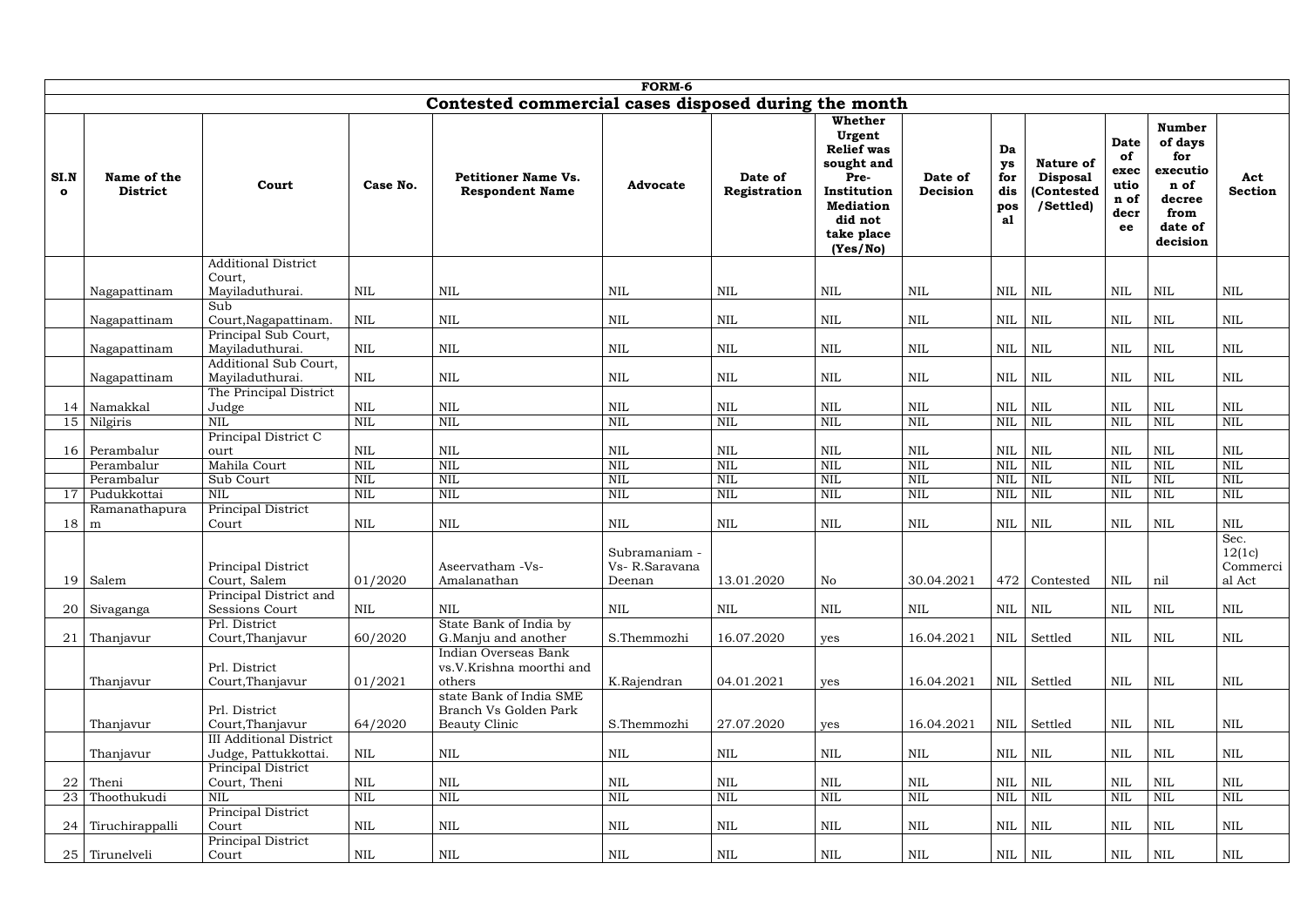|                      | FORM-6                         |                                                                    |                            |                                                      |                                       |                          |                                                                                                                                      |                            |                                     |                                                         |                                                         |                                                                                              |                              |
|----------------------|--------------------------------|--------------------------------------------------------------------|----------------------------|------------------------------------------------------|---------------------------------------|--------------------------|--------------------------------------------------------------------------------------------------------------------------------------|----------------------------|-------------------------------------|---------------------------------------------------------|---------------------------------------------------------|----------------------------------------------------------------------------------------------|------------------------------|
|                      |                                |                                                                    |                            | Contested commercial cases disposed during the month |                                       |                          |                                                                                                                                      |                            |                                     |                                                         |                                                         |                                                                                              |                              |
| SI.N<br>$\mathbf{o}$ | Name of the<br><b>District</b> | Court                                                              | Case No.                   | <b>Petitioner Name Vs.</b><br><b>Respondent Name</b> | <b>Advocate</b>                       | Date of<br>Registration  | Whether<br>Urgent<br><b>Relief</b> was<br>sought and<br>Pre-<br>Institution<br><b>Mediation</b><br>did not<br>take place<br>(Yes/No) | Date of<br>Decision        | Da<br>ys<br>for<br>dis<br>pos<br>al | Nature of<br><b>Disposal</b><br>(Contested<br>/Settled) | <b>Date</b><br>of<br>exec<br>utio<br>n of<br>decr<br>ee | <b>Number</b><br>of days<br>for<br>executio<br>n of<br>decree<br>from<br>date of<br>decision | Act<br><b>Section</b>        |
| 26                   | Tiruppur                       | <b>NIL</b>                                                         | <b>NIL</b>                 | $\mbox{NIL}$                                         | <b>NIL</b>                            | <b>NIL</b>               | <b>NIL</b>                                                                                                                           | $\text{NIL}$               | <b>NIL</b>                          | <b>NIL</b>                                              | <b>NIL</b>                                              | $\mbox{NIL}$                                                                                 | <b>NIL</b>                   |
| 27                   | Tiruvallur                     | Principal District<br>Court, Tiruvallur<br>The I Additional        | <b>NIL</b>                 | $\mbox{NIL}$                                         | <b>NIL</b>                            | <b>NIL</b>               | <b>NIL</b>                                                                                                                           | <b>NIL</b>                 | <b>NIL</b>                          | $\mbox{NIL}$                                            | <b>NIL</b>                                              | <b>NIL</b>                                                                                   | <b>NIL</b>                   |
|                      | Tiruvallur                     | District and Sessions<br>Court, Tiruvallur.<br>The II Additional   | <b>NIL</b>                 | $\mbox{NIL}$                                         | <b>NIL</b>                            | NIL                      | <b>NIL</b>                                                                                                                           | <b>NIL</b>                 | NIL                                 | $\mbox{NIL}$                                            | <b>NIL</b>                                              | <b>NIL</b>                                                                                   | $\mbox{NIL}$                 |
|                      | Tiruvallur                     | District and Sessions<br>Court, Poonamallee.                       | <b>NIL</b>                 | <b>NIL</b>                                           | <b>NIL</b>                            | <b>NIL</b>               | <b>NIL</b>                                                                                                                           | <b>NIL</b>                 | NIL                                 | <b>NIL</b>                                              | <b>NIL</b>                                              | <b>NIL</b>                                                                                   | <b>NIL</b>                   |
|                      | Tiruvallur                     | The III Additional<br>District and Sessions<br>Court, Poonamallee. | <b>NIL</b>                 | $\mbox{NIL}$                                         | <b>NIL</b>                            | NIL                      | <b>NIL</b>                                                                                                                           | <b>NIL</b>                 | NIL                                 | NIL                                                     | $\mbox{NIL}$                                            | $\mbox{NIL}$                                                                                 | <b>NIL</b>                   |
|                      | Tiruvallur                     | The IV Additional<br>District and Sessions<br>Court, Ponneri.      | $\mbox{NIL}$               | $\mbox{NIL}$                                         | $\mbox{NIL}$                          | <b>NIL</b>               | <b>NIL</b>                                                                                                                           | $\mbox{NIL}$               | NIL                                 | <b>NIL</b>                                              | $\mbox{NIL}$                                            | $\mbox{NIL}$                                                                                 | <b>NIL</b>                   |
|                      | Tiruvallur                     | The Sub Court,<br>Tiruvallur.                                      | <b>NIL</b>                 | $\mbox{NIL}$                                         | <b>NIL</b>                            | NIL                      | <b>NIL</b>                                                                                                                           | <b>NIL</b>                 | NIL                                 | NIL                                                     | $\mbox{NIL}$                                            | NIL                                                                                          | <b>NIL</b>                   |
|                      | Tiruvallur                     | The Sub Court,<br>Poonamallee.                                     | <b>NIL</b>                 | <b>NIL</b>                                           | <b>NIL</b>                            | <b>NIL</b>               | <b>NIL</b>                                                                                                                           | <b>NIL</b>                 | NIL                                 | <b>NIL</b>                                              | $\mbox{NIL}$                                            | <b>NIL</b>                                                                                   | $\mbox{NIL}$                 |
|                      | Tiruvallur                     | The Sub Court,<br>Tiruttani.                                       | <b>NIL</b>                 | $\mbox{NIL}$                                         | <b>NIL</b><br>K.V.                    | NIL                      | <b>NIL</b>                                                                                                                           | <b>NIL</b>                 | <b>NIL</b>                          | $\mbox{NIL}$                                            | <b>NIL</b>                                              | <b>NIL</b>                                                                                   | <b>NIL</b>                   |
| 28                   | Tiruvannamalai                 | Principal District<br>Court                                        | <b>OS</b><br>20/2019       | Syndicate Bank Arni<br>Branch Vs Anandan             | Manoharan -Vs-<br>K. Senthil<br>kumar | 06.03.2019               | $\operatorname{no}$                                                                                                                  | 01.04.2021                 |                                     | 391 Contested                                           | NIL                                                     | <b>NIL</b>                                                                                   | u/s. 22 of<br>T.N.C.F<br>Act |
|                      |                                | Principal District                                                 |                            |                                                      |                                       |                          |                                                                                                                                      |                            |                                     |                                                         |                                                         |                                                                                              |                              |
| 29                   | Tiruvarur                      | Court<br><b>NIL</b>                                                | $\mbox{NIL}$<br><b>NIL</b> | $\mbox{NIL}$<br><b>NIL</b>                           | $\mbox{NIL}$<br>$\mbox{NIL}$          | <b>NIL</b><br><b>NIL</b> | <b>NIL</b><br><b>NIL</b>                                                                                                             | <b>NIL</b><br>$\mbox{NIL}$ | NIL<br><b>NIL</b>                   | NIL<br>NIL                                              | NIL<br>NIL                                              | <b>NIL</b><br><b>NIL</b>                                                                     | $\mbox{NIL}$<br><b>NIL</b>   |
| 30<br>31             | Vellore<br>Villupuram          | <b>NIL</b>                                                         | <b>NIL</b>                 | $\mbox{NIL}$                                         | $\mbox{NIL}$                          | <b>NIL</b>               | <b>NIL</b>                                                                                                                           | $\mbox{NIL}$               | <b>NIL</b>                          | NIL                                                     | NIL                                                     | <b>NIL</b>                                                                                   | $\mbox{NIL}$                 |
| 32                   | Virudhunagar                   | $\mbox{NIL}$                                                       | $\mbox{NIL}$               | $\mbox{NIL}$                                         | $\mbox{NIL}$                          | $\mbox{NIL}$             | $\mbox{NIL}$                                                                                                                         | $\mbox{NIL}$               | $\mbox{NIL}$                        | $\mbox{NIL}$                                            | $\mbox{NIL}$                                            | <b>NIL</b>                                                                                   | $\mbox{NIL}$                 |
|                      |                                | PRINCIPAL DISTRICT<br>JUDGE,                                       |                            |                                                      |                                       |                          |                                                                                                                                      |                            |                                     |                                                         |                                                         |                                                                                              |                              |
|                      | $33$ Puducherry                | PUDUCHERRY                                                         | NIL                        | $\mbox{NIL}$                                         | NIL                                   | NIL                      | NIL                                                                                                                                  | $\mbox{NIL}$               |                                     | $NIL$   $NIL$                                           | $\mbox{NIL}$                                            | NIL                                                                                          | $\mbox{NIL}$                 |
|                      | Puducherry                     | DISTRICT JUDGE,<br>KARAIKAL                                        | $\mbox{NIL}$               | $\mbox{NIL}$                                         | $\mbox{NIL}$                          | $\mbox{NIL}$             | $\mbox{NIL}$                                                                                                                         | $\mbox{NIL}$               |                                     | $NIL$   $NIL$                                           | $\mbox{NIL}$                                            | NIL                                                                                          | $\mbox{NIL}$                 |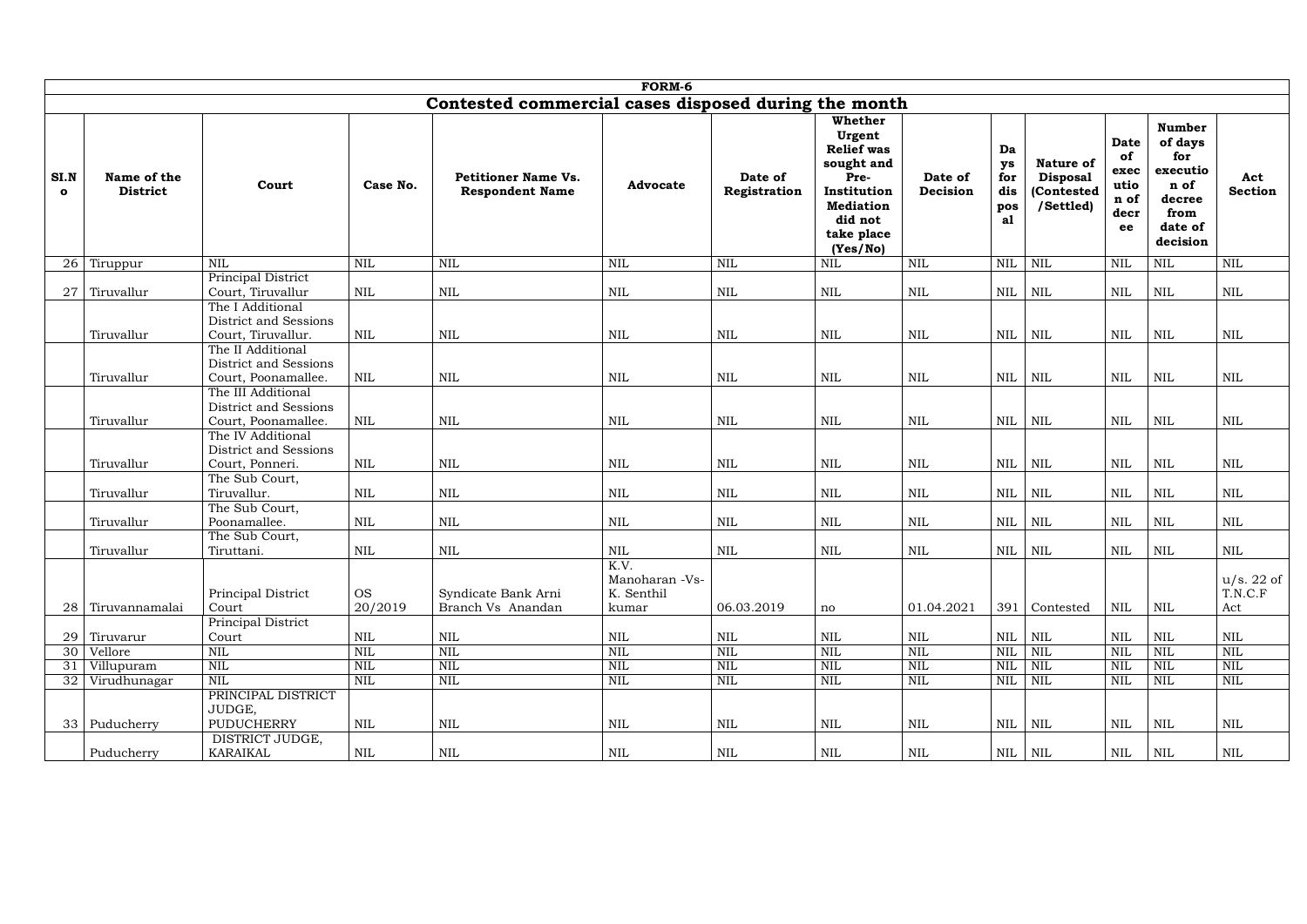|       |                             | <b>FORM-7</b>                                       |                                                                              |                                                                      |                                                                       |                                                                          |
|-------|-----------------------------|-----------------------------------------------------|------------------------------------------------------------------------------|----------------------------------------------------------------------|-----------------------------------------------------------------------|--------------------------------------------------------------------------|
|       |                             | Summary of Commercial Cases during the month        |                                                                              |                                                                      |                                                                       |                                                                          |
| SI.No | <b>Name of the District</b> | <b>Name of the Court</b>                            | <b>Total number</b><br>of cases<br>pending on<br>the 1st day of<br>the month | <b>Total number</b><br>of cases<br>instituted<br>during the<br>month | <b>Total</b><br>number of<br>cases<br>disposed<br>during the<br>month | <b>Total number</b><br>of cases<br>pending at the<br>end of the<br>month |
|       | Ariyalur                    | <b>NIL</b>                                          | $\Omega$                                                                     | $\overline{0}$                                                       | $\Omega$                                                              | $\overline{0}$                                                           |
|       | <b>Ariyalur Total</b>       |                                                     | $\mathbf 0$                                                                  | $\mathbf 0$                                                          | 0                                                                     | $\mathbf 0$                                                              |
| ∩     | Chennai                     | Principal City Civil Court                          | 9                                                                            | $\overline{2}$                                                       | $\overline{0}$                                                        | 11                                                                       |
|       | <b>Chennai Total</b>        |                                                     | 9                                                                            | $\mathbf{2}$                                                         | $\mathbf 0$                                                           | 11                                                                       |
| 3     | Coimbatore                  | Prl. District Court, CBE.                           | 195                                                                          | 9                                                                    | 3                                                                     | 201                                                                      |
|       | Coimbatore                  | I Addl.District Court, CBE                          | 10                                                                           | $\boldsymbol{0}$                                                     | $\overline{0}$                                                        | 10                                                                       |
|       | Coimbatore                  | III Addl. Dist. Court, CBE                          | 26                                                                           | $\overline{0}$                                                       | $\overline{0}$                                                        | 26                                                                       |
| 3     | Coimbatore                  | IV Addl. Dist. Court, CBE                           | 35                                                                           | $\overline{0}$                                                       | $\overline{0}$                                                        | 35                                                                       |
|       | Coimbatore                  | V Addl. Dist. Court, CBE                            | 34                                                                           | $\mathbf{0}$                                                         | $\overline{0}$                                                        | 34                                                                       |
|       | <b>Coimbatore Total</b>     |                                                     | 300                                                                          | 9                                                                    | 3                                                                     | 306                                                                      |
|       | Cuddalore                   | Principal District and Sessions Court,<br>Cuddalore | 8                                                                            | $\overline{0}$                                                       | $\mathbf{0}$                                                          | 8                                                                        |
|       | <b>Cuddalore Total</b>      |                                                     | 8                                                                            | $\mathbf 0$                                                          | $\mathbf 0$                                                           | 8                                                                        |
|       | Dharmapuri                  | Principal District Court, Dharmapuri.               | 11                                                                           | $\mathbf 0$                                                          | $\overline{0}$                                                        | 11                                                                       |
|       | <b>Dharmapuri Total</b>     |                                                     | 11                                                                           | $\mathbf 0$                                                          | $\mathbf 0$                                                           | 11                                                                       |
| 6     | Dindigul                    | Principal District Court, Dindigul.                 | 76                                                                           | 8                                                                    | $\overline{0}$                                                        | 84                                                                       |
|       | <b>Dindigul Total</b>       |                                                     | 76                                                                           | 8                                                                    | $\mathbf 0$                                                           | 84                                                                       |
|       | Erode                       | Principal District Court, Erode                     | 30                                                                           | $\mathbf 0$                                                          | $\overline{0}$                                                        | 30                                                                       |
|       | Erode                       | Principal District Court, Erode                     | $\overline{2}$                                                               | $\mathbf{0}$                                                         | $\overline{0}$                                                        | $\overline{2}$                                                           |
|       | Erode                       | I Additional District Court, Erode                  |                                                                              | $\Omega$                                                             | $\Omega$                                                              |                                                                          |
|       | Erode                       | Principal Subordinate Court, Erode                  | 19                                                                           | $\mathbf 0$                                                          | $\overline{O}$                                                        | 19                                                                       |
|       | Erode                       | I Additional Subordinate Court, Erode               | 16                                                                           | $\mathbf{0}$                                                         | 0                                                                     | 16                                                                       |
|       | Erode                       | II Additional Subordinate Court, Erode              |                                                                              | $\mathbf{0}$                                                         |                                                                       | $\overline{4}$                                                           |
|       | Erode                       | Sub Court, Gobichettipalayam                        |                                                                              | $\mathbf{0}$                                                         | $\Omega$                                                              | $\mathbf{1}$                                                             |
|       | <b>Erode Total</b>          |                                                     | 73                                                                           | $\mathbf 0$                                                          | $\mathbf 0$                                                           | 73                                                                       |
|       | Kancheepuram                | Principal District Court, Chengalpattu              | 45                                                                           | $\overline{4}$                                                       |                                                                       | 49                                                                       |
|       | <b>Kancheepuram Total</b>   |                                                     | 45                                                                           | $\overline{\mathbf{r}}$                                              | $\mathbf 0$                                                           | 49                                                                       |
| Q     | Kanniyakumari               | Principal District Court, Nagercoil                 | 43                                                                           | $\overline{2}$                                                       |                                                                       | 45                                                                       |
|       | Kanniyakumari Total         |                                                     | 43                                                                           | $\mathbf{2}$                                                         | $\mathbf 0$                                                           | 45                                                                       |
|       | $10$ Karur                  | Principal District Court, Karur                     | 5                                                                            |                                                                      |                                                                       | $5\phantom{.}$                                                           |
|       | <b>Karur Total</b>          |                                                     | 5                                                                            | $\mathbf{1}$                                                         |                                                                       | $5\phantom{.0}$                                                          |
| 11    | Krishnagiri                 | Principal District Court, Krishnagiri               | 3                                                                            | $\mathbf{0}$                                                         | $\overline{0}$                                                        | $\mathfrak{Z}$                                                           |
|       | Krishnagiri                 | Additional District Court, Krishnagiri              |                                                                              | $\mathbf{0}$                                                         | $\overline{0}$                                                        | $\mathbf{1}$                                                             |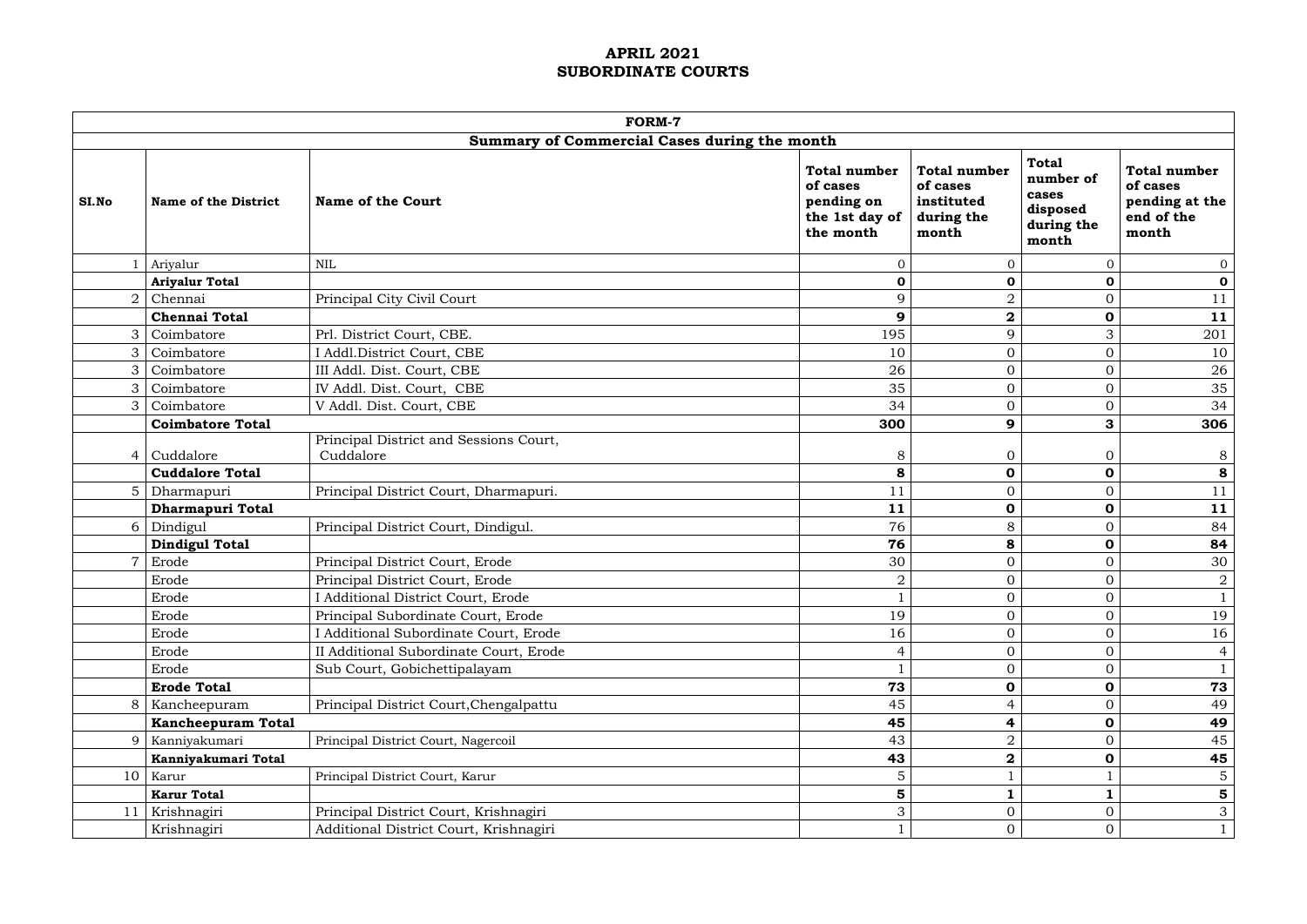|       |                             | <b>FORM-7</b>                                |                                                                              |                                                                      |                                                                       |                                                                          |
|-------|-----------------------------|----------------------------------------------|------------------------------------------------------------------------------|----------------------------------------------------------------------|-----------------------------------------------------------------------|--------------------------------------------------------------------------|
|       |                             | Summary of Commercial Cases during the month |                                                                              |                                                                      |                                                                       |                                                                          |
| SI.No | <b>Name of the District</b> | <b>Name of the Court</b>                     | <b>Total number</b><br>of cases<br>pending on<br>the 1st day of<br>the month | <b>Total number</b><br>of cases<br>instituted<br>during the<br>month | <b>Total</b><br>number of<br>cases<br>disposed<br>during the<br>month | <b>Total number</b><br>of cases<br>pending at the<br>end of the<br>month |
|       | Krishnagiri                 | Additional District Court, Hosur.            | 40                                                                           | $\overline{0}$                                                       | $\Omega$                                                              | 40                                                                       |
|       | Krishnagiri Total           |                                              | 44                                                                           | $\mathbf 0$                                                          | $\mathbf 0$                                                           | 44                                                                       |
| 12    | Madurai                     | Prl. Dist. & Sessions Court                  | 78                                                                           | $\overline{5}$                                                       | 3                                                                     | 80                                                                       |
|       | Madurai                     | I Addl. Dist. & Sessions Court               |                                                                              | $\mathbf{0}$                                                         | $\Omega$                                                              | $\mathbf{1}$                                                             |
|       | Madurai                     | I Addl. Sub Court                            | 3                                                                            | $\mathbf{0}$                                                         | $\overline{0}$                                                        | $\mathbf{3}$                                                             |
|       | Madurai                     | II Addl. Sub Court                           | $\overline{2}$                                                               | $\mathbf{0}$                                                         | $\Omega$                                                              | $\overline{a}$                                                           |
|       | <b>Madurai Total</b>        |                                              | 84                                                                           | 5                                                                    | 3                                                                     | 86                                                                       |
| 13    | Nagapattinam                | <b>NIL</b>                                   | $\mathbf{0}$                                                                 | $\mathbf{0}$                                                         | $\Omega$                                                              | $\overline{0}$                                                           |
|       | <b>Nagapattinam Total</b>   |                                              | $\mathbf 0$                                                                  | $\mathbf 0$                                                          | $\mathbf 0$                                                           | $\mathbf 0$                                                              |
|       | 14   Namakkal               | The Principal District Judge                 | 58                                                                           | $\overline{2}$                                                       | $\overline{0}$                                                        | 60                                                                       |
|       | <b>Namakkal Total</b>       |                                              | 58                                                                           | $\mathbf{2}$                                                         | $\mathbf 0$                                                           | 60                                                                       |
|       | $15$ Nilgiris               | District Court Udhagamandalam, Nilgiri       | 3                                                                            | $\mathbf{0}$                                                         |                                                                       | $\overline{a}$                                                           |
|       | <b>Nilgiris Total</b>       |                                              | 3                                                                            | $\mathbf 0$                                                          |                                                                       | $\mathbf{2}$                                                             |
|       | $16$ Perambalur             | <b>NIL</b>                                   | $\overline{0}$                                                               | $\mathbf{0}$                                                         | $\Omega$                                                              | $\overline{0}$                                                           |
|       | <b>Perambalur Total</b>     |                                              | $\mathbf 0$                                                                  | $\mathbf 0$                                                          | $\mathbf 0$                                                           | $\mathbf 0$                                                              |
| 17    | Pudukottai                  | The Principal District Court                 | 78                                                                           | 6                                                                    | $\Omega$                                                              | 84                                                                       |
|       | <b>Pudukottai Total</b>     |                                              | 78                                                                           | 6                                                                    | $\mathbf 0$                                                           | 84                                                                       |
|       | 18   Ramanathapuram         | Principal District Court                     |                                                                              |                                                                      | $\Omega$                                                              | $\overline{2}$                                                           |
|       | Ramanathapuram Total        |                                              |                                                                              | $\mathbf{1}$                                                         | $\mathbf 0$                                                           | $\mathbf{2}$                                                             |
|       | $19$ Salem                  | Principal District Court, Salem              | 112                                                                          | $\overline{2}$                                                       | 18                                                                    | 96                                                                       |
|       | <b>Salem Total</b>          |                                              | 112                                                                          | $\overline{\mathbf{2}}$                                              | 18                                                                    | 96                                                                       |
| 20    | Sivaganga                   | Principal District and Sessions Court        | $\Omega$                                                                     | $\overline{0}$                                                       |                                                                       | $\overline{0}$                                                           |
|       | Sivaganga Total             |                                              | $\mathbf 0$                                                                  | $\mathbf 0$                                                          | 0                                                                     | $\mathbf 0$                                                              |
| 21    | Thanajvur                   | Prl. District Court, Thanjavur               | 67                                                                           | 18                                                                   | 3                                                                     | 82                                                                       |
|       | Thanajvur                   | III Additional District Judge, Pattukkottai. | 2                                                                            | $\overline{0}$                                                       | $\Omega$                                                              | $\overline{2}$                                                           |
|       | <b>Thanajvur Total</b>      |                                              | 69                                                                           | 18                                                                   | 3                                                                     | 84                                                                       |
| 22    | Theni                       | Principal District Court, Theni              | $\overline{2}$                                                               | $\mathbf{0}$                                                         |                                                                       | $\overline{a}$                                                           |
|       | <b>Theni Total</b>          |                                              | $\mathbf{2}$                                                                 | $\mathbf 0$                                                          | $\mathbf 0$                                                           | $\overline{\mathbf{2}}$                                                  |
| 23    | Thoothukudi*                | Principal District Court, Thoothukudi        | 36                                                                           | 3                                                                    |                                                                       | 39                                                                       |
|       | Thoothukudi* Total          |                                              | 36                                                                           | $\mathbf{3}$                                                         | 0                                                                     | 39                                                                       |
| 24    | Tiruchirappalli             | Principal District Court                     | 25                                                                           | $\mathbf{0}$                                                         |                                                                       | 24                                                                       |
|       | Tiruchirappalli Total       |                                              | 25                                                                           | $\mathbf 0$                                                          |                                                                       | 24                                                                       |
| 25    | Tirunelveli                 | Principal District Court                     | 14                                                                           | $\mathbf{0}$                                                         | $\Omega$                                                              | 14                                                                       |
|       | Tirunelveli Total           |                                              | 14                                                                           | $\mathbf 0$                                                          | $\mathbf 0$                                                           | 14                                                                       |
| 26    | Tiruppur                    | Principal District Court, Tiruppur           | 29                                                                           | 8                                                                    | $\Omega$                                                              | 37                                                                       |
|       | Tiruppur                    | I Additional District Court, Tiruppur        | 52                                                                           | $\mathbf{0}$                                                         | $\overline{0}$                                                        | 52                                                                       |